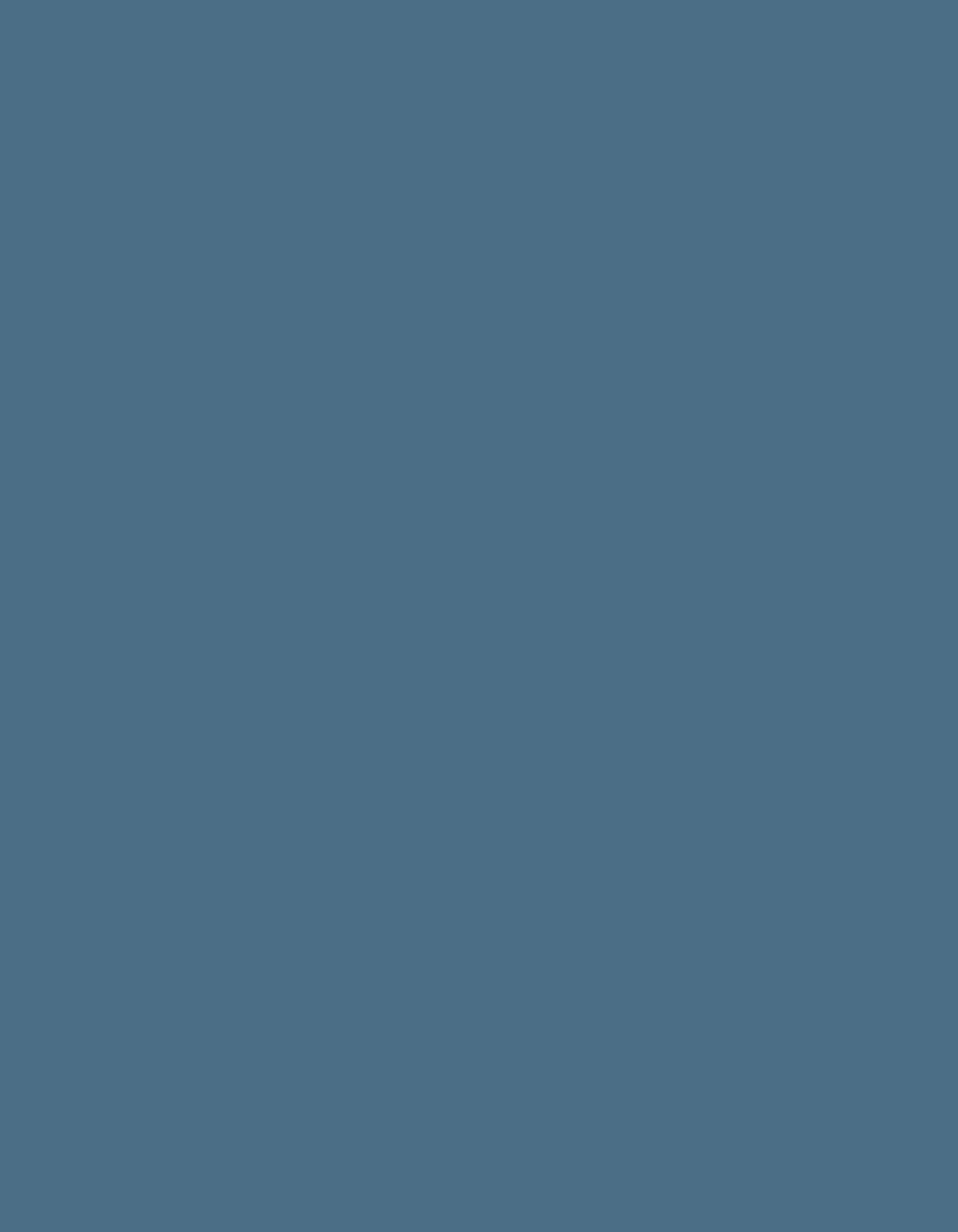#### COPYRIGHT © 2013-2014

This document is provided by Hawkamah, The Institute for Corporate Governance for guidance only, and does not constitute the provision of legal advice, accounting services, investment advice, or professional consulting of any kind. The information provided herein should not be used as a substitute for consultation with professional advisers. Before making any decision or taking any action, you should consult a professional adviser who has been provided with all the pertinent facts relevant to your particular situation.

The information is provided "as is" with no assurance or guarantee of completeness, accuracy or timeliness of the information, and without warranty of any kind, express or implied, including but not limited to warranties of performance, merchantability and fitness for a particular purpose.

For additional information or to acquire further copies of this publication please visit www.hawkamah.org.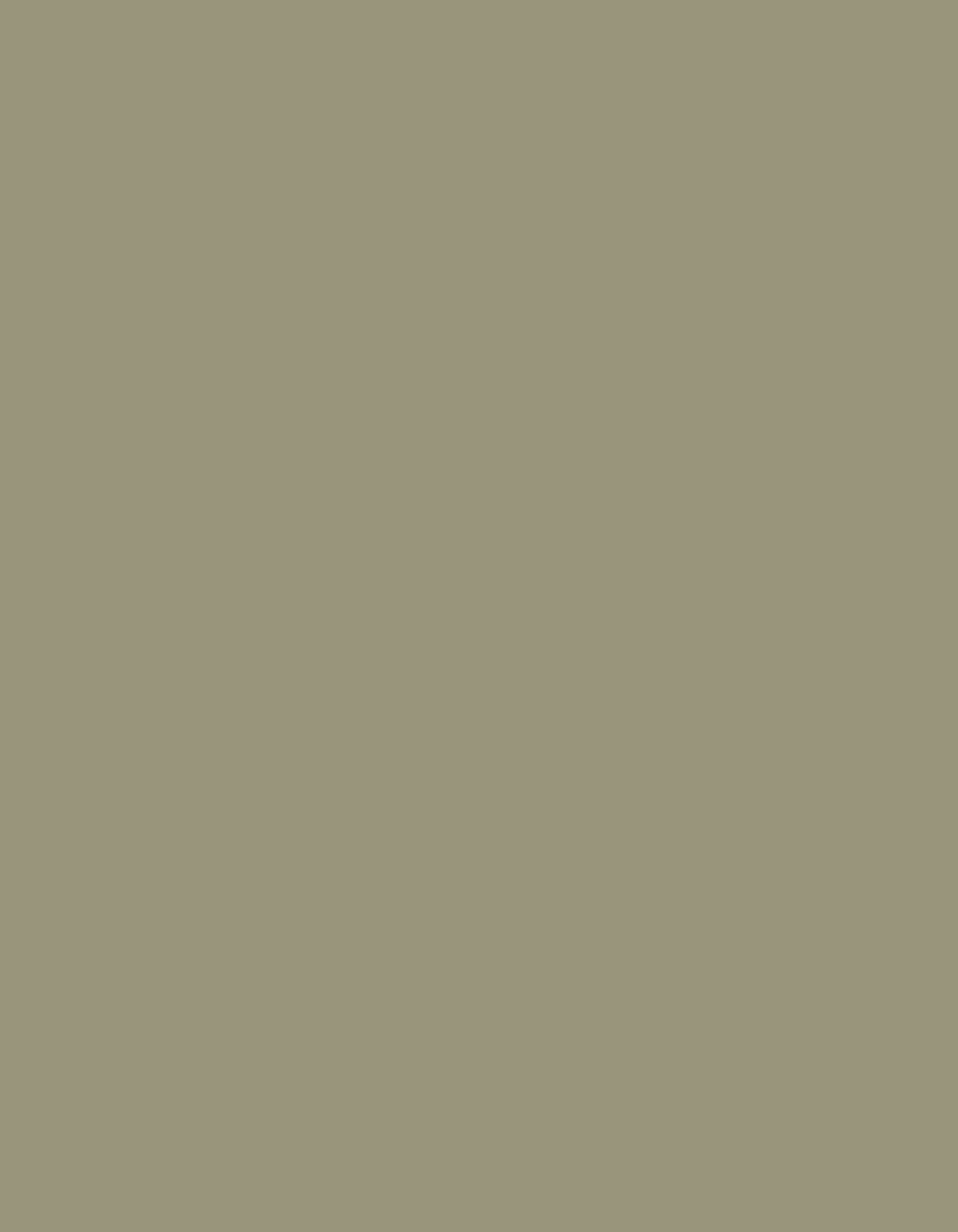# TABLE OF CONTENT

| <b>FOREWORD</b>                                                                                                                                                                                                                                   | 05                                                                                               |
|---------------------------------------------------------------------------------------------------------------------------------------------------------------------------------------------------------------------------------------------------|--------------------------------------------------------------------------------------------------|
| <u> 1989 - Johann Barn, mars ann an t-Amhain an t-Amhain an t-Amhain an t-Amhain an t-Amhain an t-Amhain an t-Amh</u><br>THE INDEX -                                                                                                              | 08                                                                                               |
| 1. INTRODUCTION – 08                                                                                                                                                                                                                              |                                                                                                  |
| 1.1 CONSTITUENTS<br>1.1 CONSTITUENTS                                                                                                                                                                                                              |                                                                                                  |
|                                                                                                                                                                                                                                                   |                                                                                                  |
| $\sim$ 08<br>1.3 WHY?                                                                                                                                                                                                                             |                                                                                                  |
| $\sim$ 08 $-$ 08                                                                                                                                                                                                                                  |                                                                                                  |
| 2. BACKGROUND -                                                                                                                                                                                                                                   | $\begin{array}{c c} \hline \text{---} & \text{---} \\ \hline \text{08} & \text{---} \end{array}$ |
| 2.1 HAWKAMAH -                                                                                                                                                                                                                                    |                                                                                                  |
| 2.2 DRIVERS OF CORPORATE GOVERNANCE IN THE MENA ————————————————————————————————08                                                                                                                                                                |                                                                                                  |
|                                                                                                                                                                                                                                                   |                                                                                                  |
| 3. THE DATA                                                                                                                                                                                                                                       |                                                                                                  |
| 4. OWNERSHIP -                                                                                                                                                                                                                                    |                                                                                                  |
| مان المستخدمات المستخدمات المستخدمات المستخدمات المستخدمات المستخدمات المستخدمات المستخدمات المستخدمات المستخد<br>11 - المستخدمات المستخدمات المستخدمات المستخدمات المستخدمات المستخدمات المستخدمات المستخدمات المستخدمات المستخ<br>5. BOARDS $-$ |                                                                                                  |
| 6. BOARD COMPOSITION                                                                                                                                                                                                                              |                                                                                                  |
|                                                                                                                                                                                                                                                   |                                                                                                  |
| 8. BOARD EVALUATIONS                                                                                                                                                                                                                              |                                                                                                  |
| <u> 1980 - Johann Barbara, martxa alemaniar argumento este alemaniar alemaniar alemaniar alemaniar alemaniar al</u><br>$9.$ REMUNERATION $-$                                                                                                      | $-13$                                                                                            |
| 10. ENVIRONMENTAL & SOCIAL DATA-                                                                                                                                                                                                                  |                                                                                                  |
|                                                                                                                                                                                                                                                   | - 14                                                                                             |
| 11. CONCLUSION                                                                                                                                                                                                                                    | 16                                                                                               |
| <u> 1980 - Johann Barn, amerikan besteman besteman besteman besteman besteman besteman besteman besteman bestema</u>                                                                                                                              |                                                                                                  |
| SUSTAINABILITY TRENDS                                                                                                                                                                                                                             | 20                                                                                               |
| 1. DRIVERS FOR SUSTAINABILITY INTEGRATION <b>CONSIDERATION</b>                                                                                                                                                                                    |                                                                                                  |
| 1.1 PAST GOVERNANCE AND MANAGEMENT FAILURES <b>SERVING AND A SERVING AND A SERVING AND A SERVING AND A SERVING AND A SERVING ASSESSMENT FAILURES</b>                                                                                              |                                                                                                  |
| 1.2 GROWING DEMAND FOR SUSTAINABILITY REPORTING                                                                                                                                                                                                   |                                                                                                  |
| 1.3 SUSTAINABILITY FACILITATES PERFORMANCE ASSESSMENT ——————————————————————————20                                                                                                                                                                |                                                                                                  |
| 2. CHARACTERISTICS OF CORPORATE GOVERNANCE IN THE MENA REGION ———————————————————                                                                                                                                                                 |                                                                                                  |
| 2.1 CONCENTRATION OF OWNERSHIP/FAMILY OWNERSHIP                                                                                                                                                                                                   |                                                                                                  |
| 2.2 BANK-BASED CORPORATE FINANCE                                                                                                                                                                                                                  |                                                                                                  |
| $\sim$ 21<br>2.3 DEVELOPING CAPITAL MARKETS -                                                                                                                                                                                                     |                                                                                                  |
| 2.4 LEGAL TRADITIONS AND ENFORCEMENT PATTERNS ————————————————————————————21                                                                                                                                                                      |                                                                                                  |
| 21                                                                                                                                                                                                                                                |                                                                                                  |
| 2.5 PRIVATIZATION                                                                                                                                                                                                                                 |                                                                                                  |
|                                                                                                                                                                                                                                                   |                                                                                                  |
| 3.1 TIGHT OVERSIGHT OF CORPORATE MANAGEMENT                                                                                                                                                                                                       |                                                                                                  |
|                                                                                                                                                                                                                                                   |                                                                                                  |
| $\frac{1}{2}$<br>3.3 LACK OF COMMITMENT ————                                                                                                                                                                                                      |                                                                                                  |
| 3.4 INADEQUATE TRANSPARENCY AND DISCLOSURE PRACTICES ——————————————————————————22                                                                                                                                                                 |                                                                                                  |
| 4. ANALYZING THE ESG TREND IN THE MENA REGION - <b>CONSUMING THE SET AND THE SET AND THE SET AND THE SET AND THE SET AND THE SET AND THE SET AND THE SET AND THE SET AND THE SET AND THE SET AND THE SET AND THE SET AND THE SET</b>              |                                                                                                  |
| $\frac{1}{25}$<br>5. ESG TRENDS IN EMERGING MARKETS -                                                                                                                                                                                             |                                                                                                  |
| $\overline{\phantom{a}}$ 27<br>6. ESG TRENDS IN INTERNATIONAL MARKETS -                                                                                                                                                                           |                                                                                                  |
| 6.1 REPORTING -                                                                                                                                                                                                                                   | 27                                                                                               |
| 6.1.1 THE TONE FROM THE TOP -                                                                                                                                                                                                                     | 27                                                                                               |
| 6.1.2 GOVERNMENTS AND MULTILATERAL INSTITUTIONS ARENT PLAYING ——————————————————27                                                                                                                                                                |                                                                                                  |
|                                                                                                                                                                                                                                                   |                                                                                                  |
| A KEY ROLE IN CORPORATE SUSTAINABILITY AGENDAS<br>6.1.3 SUSTAINABILITY CONCERNS NOW INCLUDE INCREASED RISK AND                                                                                                                                    |                                                                                                  |
|                                                                                                                                                                                                                                                   |                                                                                                  |
| PROXIMITY OF NATURAL RESOURCE SHORTAGES                                                                                                                                                                                                           |                                                                                                  |
| 6.1.4 CORPORATE RISK RESPONSE IS NOT WELL PAIRED TO                                                                                                                                                                                               |                                                                                                  |
| THE SCALE OF SUSTAINABILITY CHALLENGES                                                                                                                                                                                                            |                                                                                                  |
| 6.1.5 INTEGRATED REPORTING IS SLOW TO TAKE HOLD                                                                                                                                                                                                   |                                                                                                  |
| 6.1.6 INQUIRIES FROM INVESTORS AND SHAREHOLDERS ARE ON THE RISE                                                                                                                                                                                   |                                                                                                  |
| $6.2$ ESG $\overline{\phantom{a}}$                                                                                                                                                                                                                | $\overline{\phantom{a}}$ 28                                                                      |
|                                                                                                                                                                                                                                                   |                                                                                                  |
| $\frac{1}{2}$<br>8. CONCLUSION -                                                                                                                                                                                                                  |                                                                                                  |
|                                                                                                                                                                                                                                                   |                                                                                                  |
|                                                                                                                                                                                                                                                   | $-34$                                                                                            |
|                                                                                                                                                                                                                                                   |                                                                                                  |
|                                                                                                                                                                                                                                                   |                                                                                                  |
|                                                                                                                                                                                                                                                   | $-40$                                                                                            |
|                                                                                                                                                                                                                                                   |                                                                                                  |
| APPENDIX 2: ENVIRONMENTAL & SOCIAL CRITERIA —————————————————————————46                                                                                                                                                                           |                                                                                                  |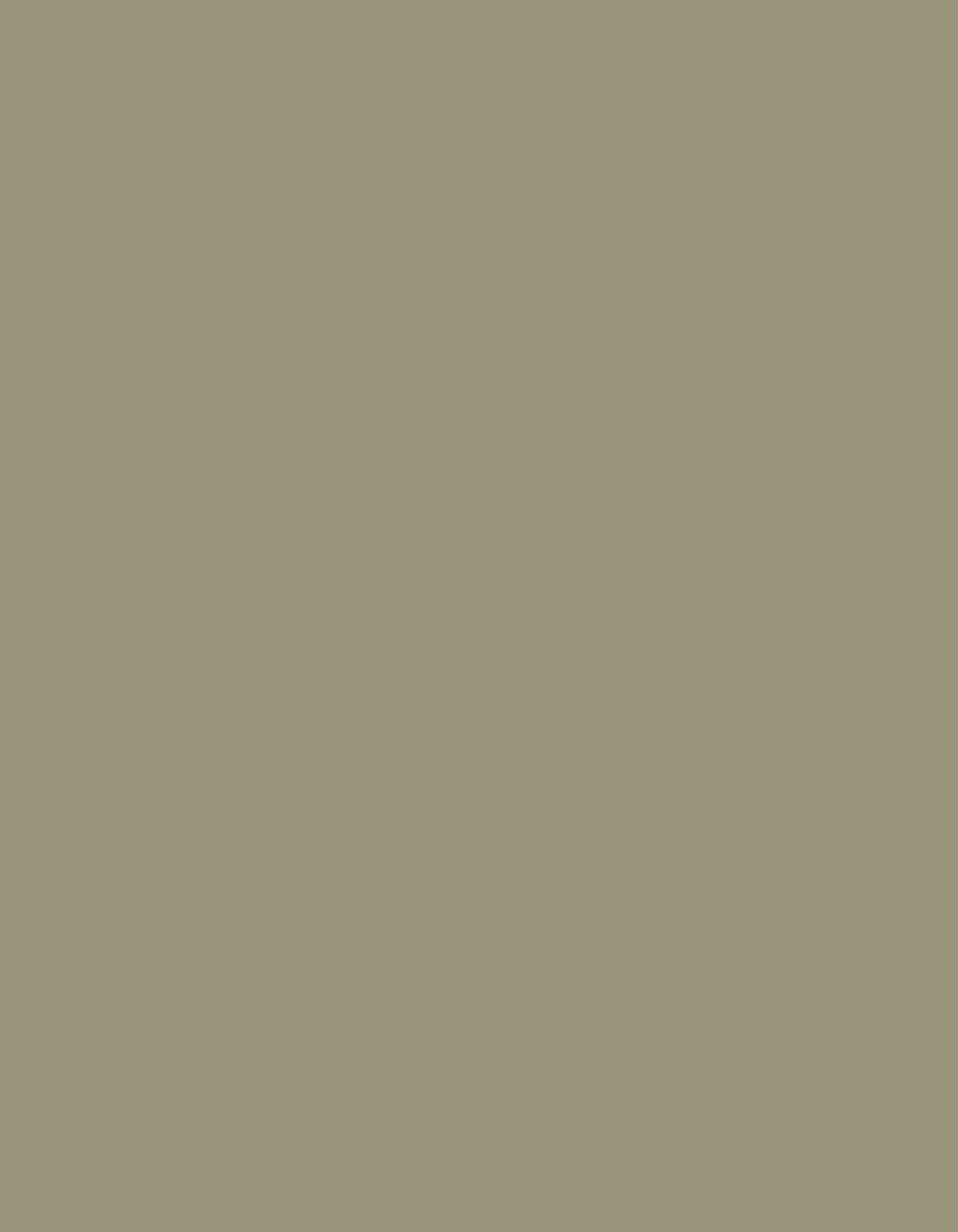# FOREWORD

This is the first review of the S&P/Hawkamah Pan Arab ESG Index which, launched in February 2011, is a groundbreaking initiative. The Index measures the environmental, social and governance (ESG) attributes of publicly traded companies in the Middle East and North Africa (MENA) region.

The first chapter of this review is by Hawkamah. As part of its work in the index construction and annual recalibration, Hawkamah now has a significant database of ESG practices of MENA listed companies, covering the last six financial years. The first chapter of this review looks at some of the key data points which illustrate the developments within MENA companies over the past years.

The second chapter, by Ernst & Young, looks at the general trends evident from the data and contextualizes these within global developments. It notes that many emerging markets have shown great improvement in ESG integration in the last decade and that although ESG integration in the MENA region has increased in the last few years, it is still in its early stages.

The third chapter, by S&P Dow Jones Indices, analyses the share price performance of the Index. The performance of the Index supports the idea that ESG-related considerations can have an impact on companies' business and financial performance in the form of either better controlled risks, or better captured business opportunities. Sustainability may not only be viewed from a perspective of the benefits for society and environment. As generally observed, more sustainable companies happen to be also more efficient, more innovative and stronger branded businesses, they are better places to work and are able to attract more devoted workforce. This appears to pay back to them in the form of increased investor interest and wider investor base, which is reflected by the performance of sustainability indices in their role of investment and benchmarking tools.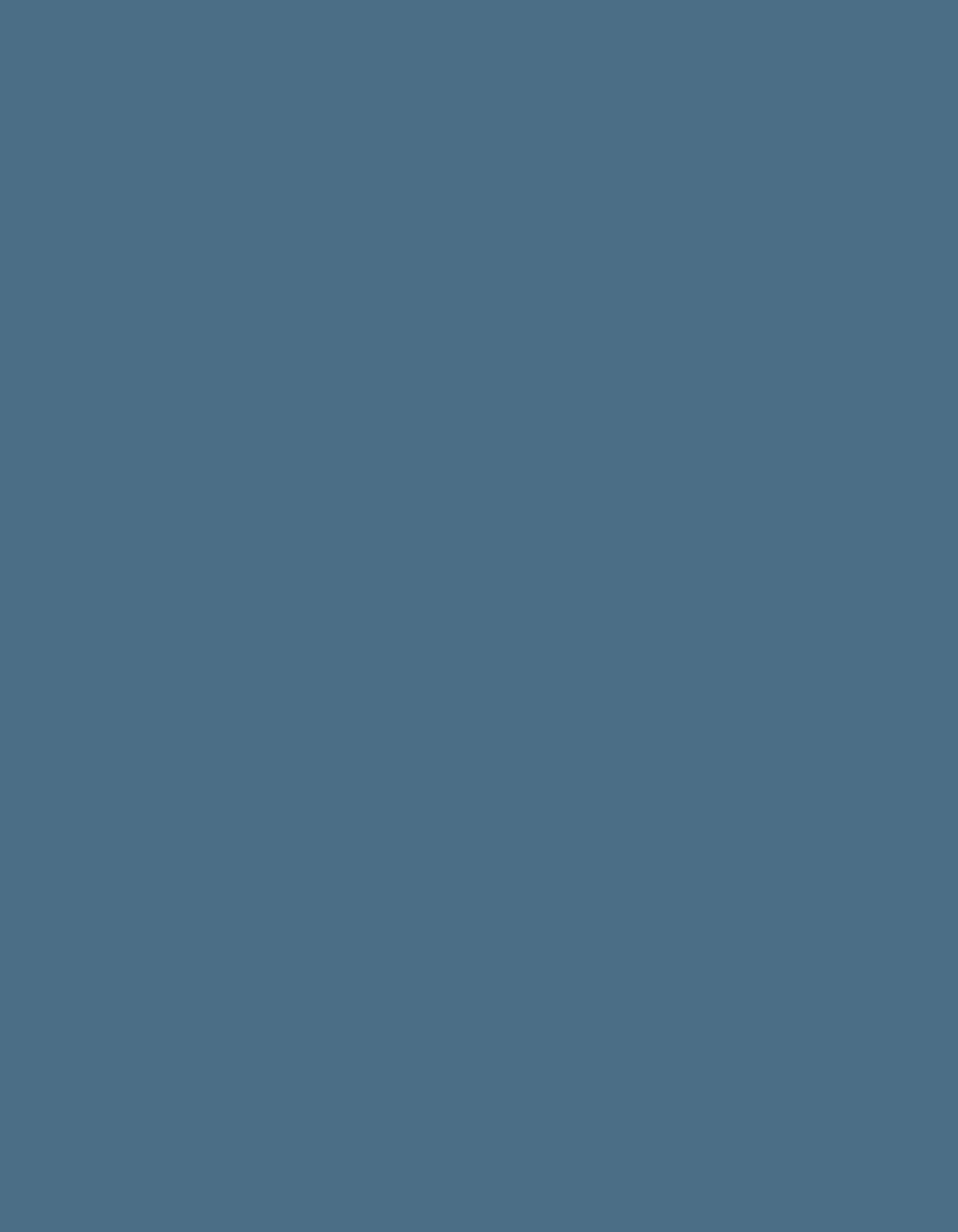

AUTHORED BY ALEC AALTONEN, HAWKAMAH INSTITUTE FOR CORPORATE GOVERNANCE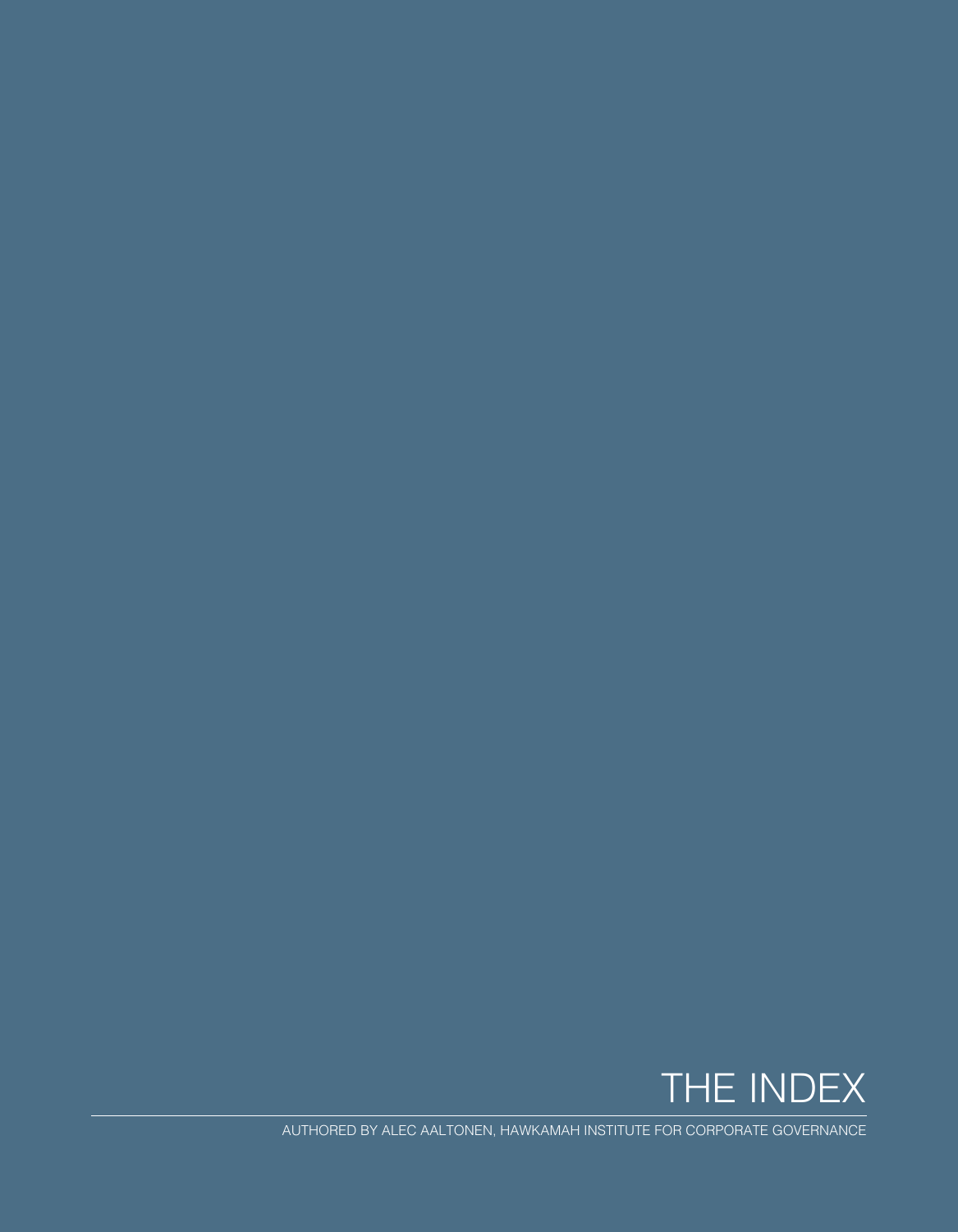# **1. Introduction**

The S&P/Hawkamah Pan Arab ESG Index, the first-ever index of its kind in the Arab region, monitors and ranks the transparency and disclosure of regional listed companies on Environmental, Social and Corporate Governance (ESG) issues based on their public disclosures.

This exchange tradeable Index includes the top 50 MENA companies based on their performance on nearly 200 ESG metrics, when compared to their regional peers.

The S&P/Hawkamah ESG Pan Arab Index was created by Hawkamah Standard & Poor's. The International Finance Corporation has partly funded this work. The ESG research is carried out by Hawkamah; Standard & Poor's provides the methodology for defining ESG criteria, and developed and calculates the index.

# 1.1 Constituents

Constituents are drawn from a universe of the 150 largest and most liquid companies listed on the national stock exchanges of 11 markets: Bahrain, Egypt, Jordon, Lebanon, Kuwait, Morocco, Oman, Qatar, Kingdom of Saudi Arabia, Tunisia and the United Arab Emirates, subject to a liquidity screen.

#### 1.2 Methodology

Each company is analyzed on nearly 200 ESG issues including carbon emissions, water and energy consumption, employee health and safety, community investment, charitable giving, financial reporting, auditing, board independence and executive remuneration, with the top 50 best performing companies included in the Index. The full criteria can be found in Appendices 1 and 2.

#### 1.3 Why?

Companies which score highly on the ESG metrics are likely to be more sustainable and therefore more attractive to long-term investors. The Index, in other words, is a tool to identify better governed, and environmentally and socially responsible MENA companies and to facilitate investment in those companies.

# **2. Background**

The Middle East and North Africa (MENA) region is an emerging market in which corporate governance is seen as a relatively new concept. Indeed it is only in the last ten years that an Arabic word for 'corporate governance', "Hawkamah", has emerged. Despite its infancy in the region, corporate governance has been making significant headways.

#### 2.1 Hawkamah

The Hawkamah Institute for Corporate Governance (Hawkamah) was set up in 2006 to help bridge the corporate governance gap in the Middle East and North Africa region. The Institute was founded in partnership with international organizations including the OECD, the IFC, and the World Bank GCGF, and regional organizations including the Union of Arab Banks and the Dubai International Financial Centre Authority. Hawkamah resulted from the recognition of a growing need for a regional organization working on the ground, for regional institution-building, in order for corporate governance to achieve buy-in of stakeholders. Since then Hawkamah has been at the forefront of the corporate governance debate in the region.

Hawkamah's primary goal has been to establish corporate governance as a topic on the agendas of MENA policy makers by providing the region's companies and regulators with practical tools on how to improve corporate governance. Hawkamah's work involves engaging governments and industry, conducting surveys and studies, and creating regional benchmarks which often act as catalysts for reform.

In the initial years, Hawkamah's calls for corporate governance reform were very much like voices in the desert. Although the need for better corporate governance was recognized, the prevailing opinion was that the region was not ready for reform. Illustrative of the then state of corporate governance is the finding of the 2007 benchmark Hawkamah-IFC study that only 3% of listed companies and banks in the MENA followed good corporate governance practices, with none complying with international best practices.

Much has changed since then. Subsequent Hawkamah research and surveys have indicated that there have been significant improvements in corporate governance in the MENA region in just a few short years. Although implementation is still patchy, the concept and principles of corporate governance are now well accepted. Regulators and companies have taken substantial steps, albeit from a low base, to improve their practices. The majority of MENA countries have now issued corporate governance codes and guidelines. Similarly, an increasing number of MENA companies have begun investing in better governance and addressing their corporate governance shortcomings.

#### 2.2 Drivers of corporate governance in the MENA

Corporate governance reform in the MENA, to date, has not been investor driven. Much of this stems from a combination of facts such as the ownership structures of MENA companies (mainly family or state-owned), the ready availability of liquidity and financing from regional banks, and the relatively underdeveloped capital markets that are dominated by retail investors. The region is also generally overlooked by global long-term investors largely because of the region's poor track record in transparency,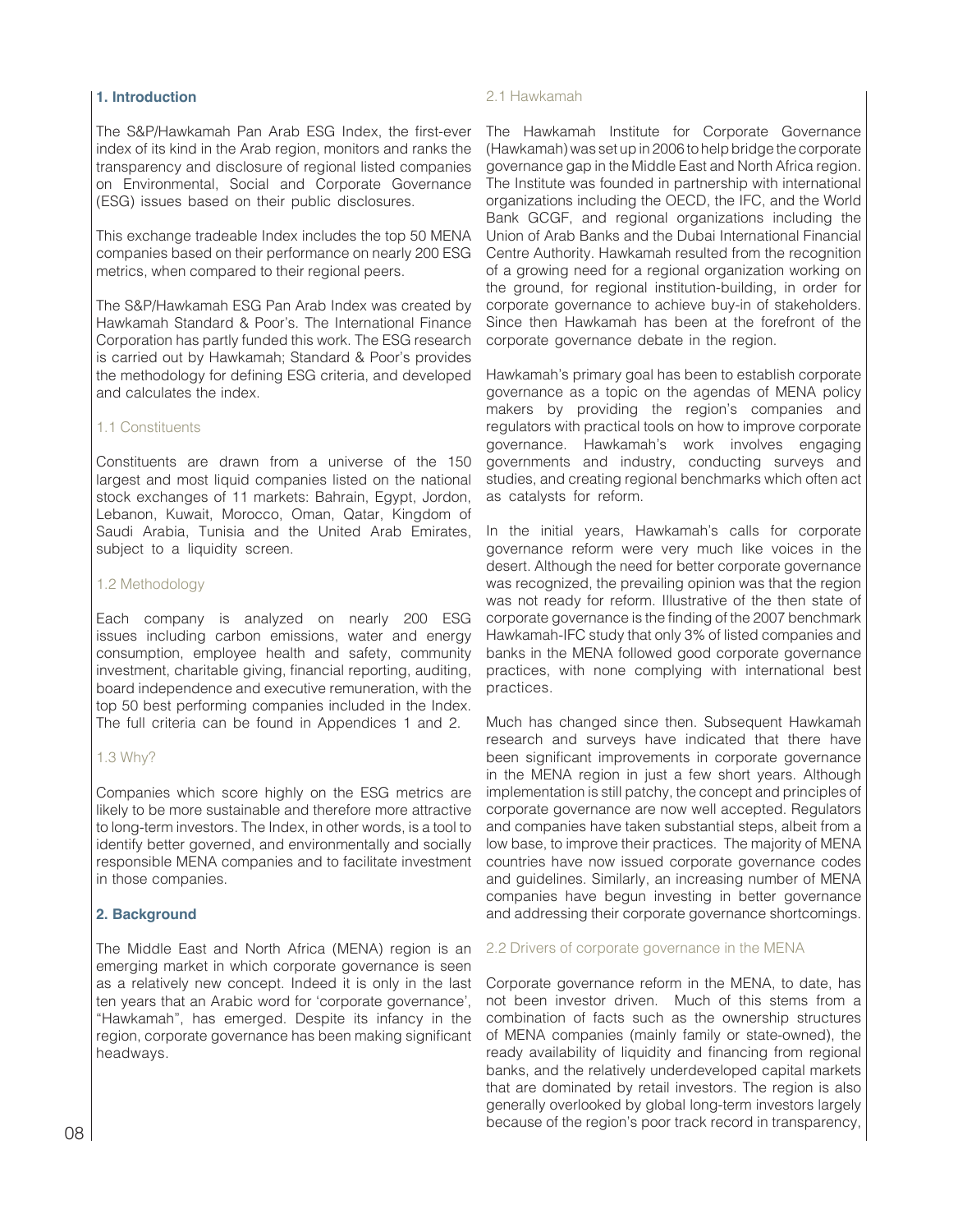disclosure and reporting. Regional asset managers such as the sovereign wealth funds have not exhibited governance vigor in their local investment processes and have mainly invested outside the region in order to diversify away from local risk. Consequently, the benefits of good corporate governance have been typically seen by companies in terms of better strategic decision-making and regulatory compliance rather than being associated with better and cheaper access to credit and capital or improved valuation of companies.

#### 2.3 S&P/Hawkamah Pan-Arab ESG Index

To address these gaps, Hawkamah in partnership with Standard & Poor's and the IFC have created the firstever Environmental, Social and Governance (ESG) Index for the MENA. It ranks and tracks the transparency and disclosure of regional listed companies on ESG issues. The constituents of this Index are derived from 11 Arab equity markets. The purpose of this Index is to identify the MENA companies that go the extra mile in ESG reporting and policy implementation. The Hawkamah-S&P Index is a tool for international and regional investors who may not have the expertise in the MENA companies or in incorporating corporate governance in their investment processes.

The Index is not only a tool for investors, but also for companies. Inclusion in the index provides public recognition for a local company of its ESG practices, but the index is more than just a badge of honor. As the Socially Responsible Investment movement spreads to the region, capital will start flowing towards companies with better ESG reporting, thereby improving their access to external capital.

#### **3. The data**

Through this work on the Index, Hawkamah now has a substantial database on the ESG practices of regional listed companies. The data covers the last six financial years.

When Hawkamah started collecting data to create the Index, the first challenge related to the availability of information. Getting hold of annual reports for 2007 and 2008 was a painstaking task. And often times, when the Annual Report was accessable, it amounted to little more than financial statements. In the last two to three years, the situation has changed drastically. It is no longer a challenge to find annual reports of listed companies and there has been significant improvement in the quality of non-financial reporting.

This is reflected in the sizes of annual reports. The average annual report now runs 102 pages, but this is only one half of the story as companies now are publishing more and more material outside their annual reports, particularly on their websites but also increasingly in separate sustainability reports. For example, **Arab Bank**'s 2012 annual report is 308 pages and their sustainability report is 128 pages.

**SABIC**'s annual report and sustainability report are both 108 pages each.

It is also becoming common practice for companies to publish their corporate governance manuals on their websites (e.g., **Emaar Properties**, **Aamal Holding**, **Arabtec**, **United Development**) or even as part of the annual report (**Housing Bank**). Stock exchanges are also a channel through which company information is often available.

The great majority of companies in our universe now report in English. In some countries, particularly in the United Arab Emirates, company reporting in English has been the norm for years, but in other countries such as the Kingdom of Saudi Arabia, more and more companies are now choosing to make their annual reports available in English, rather than only in Arabic. In Morocco and Tunisia, annual reports are usually issued in French rather than in English.

Companies are also increasingly providing discussions of their strategies in annual reports. Although companies generally steer clear from making any forward looking statements (**Savola** is a notable exception here in that their 2012 annual report includes financial projections for the year ending 2013) there is a tendency to provide investors with a more detailed picture of their operations. For example, 22 percent of companies now provide figures for their market shares of some of their businesses, up from 9 percent in 2007.

IFRS is widely used across the region, with certain exceptions such as the Saudi companies which are required to use the Saudi GAAP. Many Islamic financial institutions report in accordance with the Financial Accounting Standards issued by the Accounting and Auditing Organisation for Islamic Financial Institutions.

#### **4. Ownership**

Ownership structures in the MENA have often been characterized as opaque. It is therefore positive to note that companies are improving transparency in this respect.

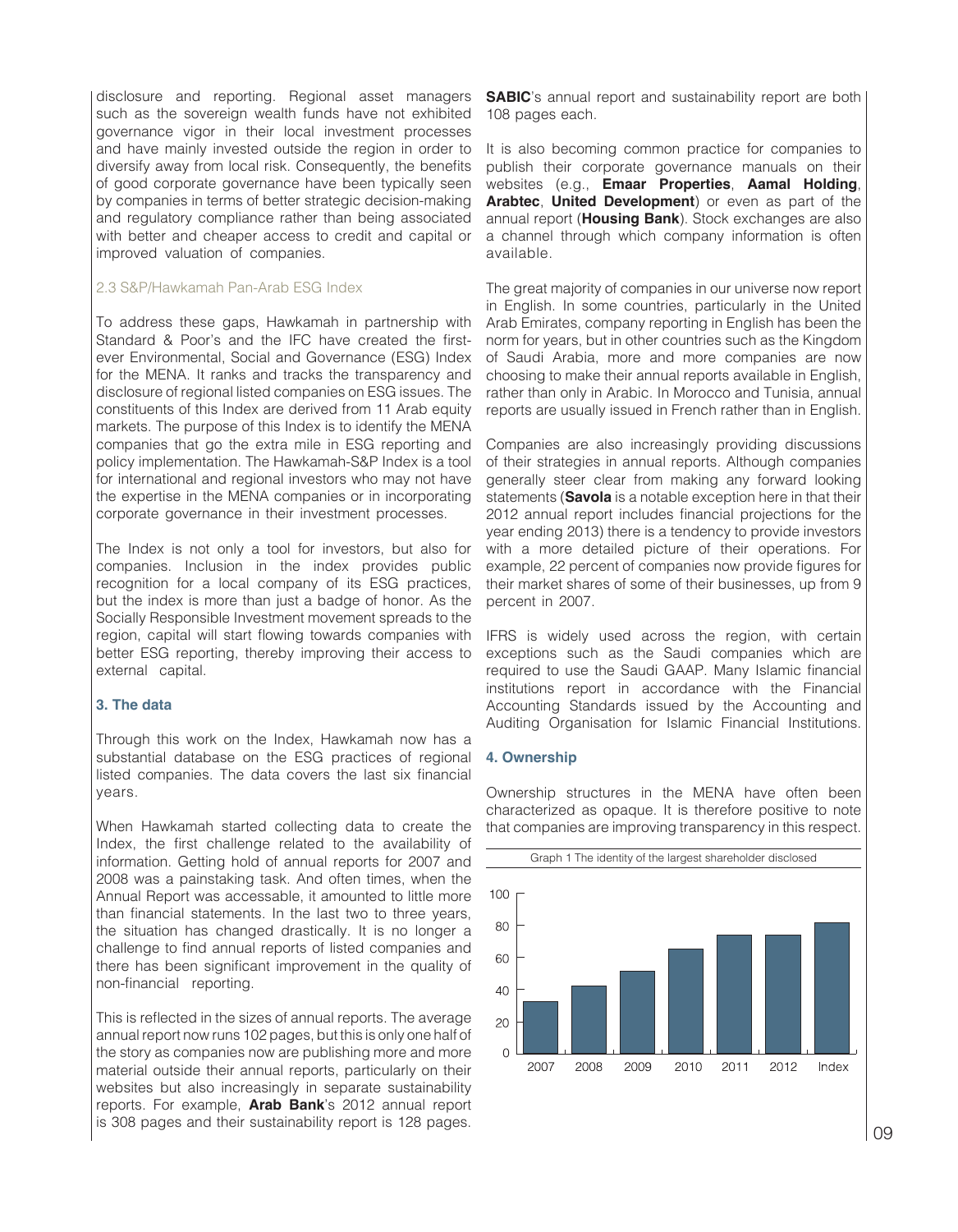Currently, 74 percent of companies disclose the largest shareholder, and based on this information, on average, the largest shareholder owns 36.7 percent of MENA companies. The second largest shareholder owns, on average, 11.4 percent and the third largest owns 4.9 percent of shares.

The prevalence of such concentrated ownership structures has significant corporate governance ramifications. Firstly, it explains the lower level of disclosure practices in the region when compared to those with widely dispersed ownership structures. Secondly, it also raises the question whether the US and UK models of corporate governance, where fragmented shareholding is the norm, are appropriate "best practice" models for the region. In many ways, the block holding structure, at least in theory, is the answer to the (weak) principal – (strong) agent problem, which many of the Western governance frameworks attempt to solve. However, the block holding structures raise number of other corporate governance concerns, which chiefly center around the protection of minority shareholders, related party transactions (only 20 percent of companies reported that their related party transactions were conducted on market terms), conflicts of interest, information asymmetry, and on the need for independent non-executive directors.

Companies are also increasingly disclosing the shareholding of their board directors and, to a lesser degree, of their senior managers. **Arab Potash**, **Alinma Bank**, **Saudi Airlines Catering** and many others also disclose the number of shares owned by relatives of both board members and senior executives.





2007

2008

2009

2010

2011

2012 Index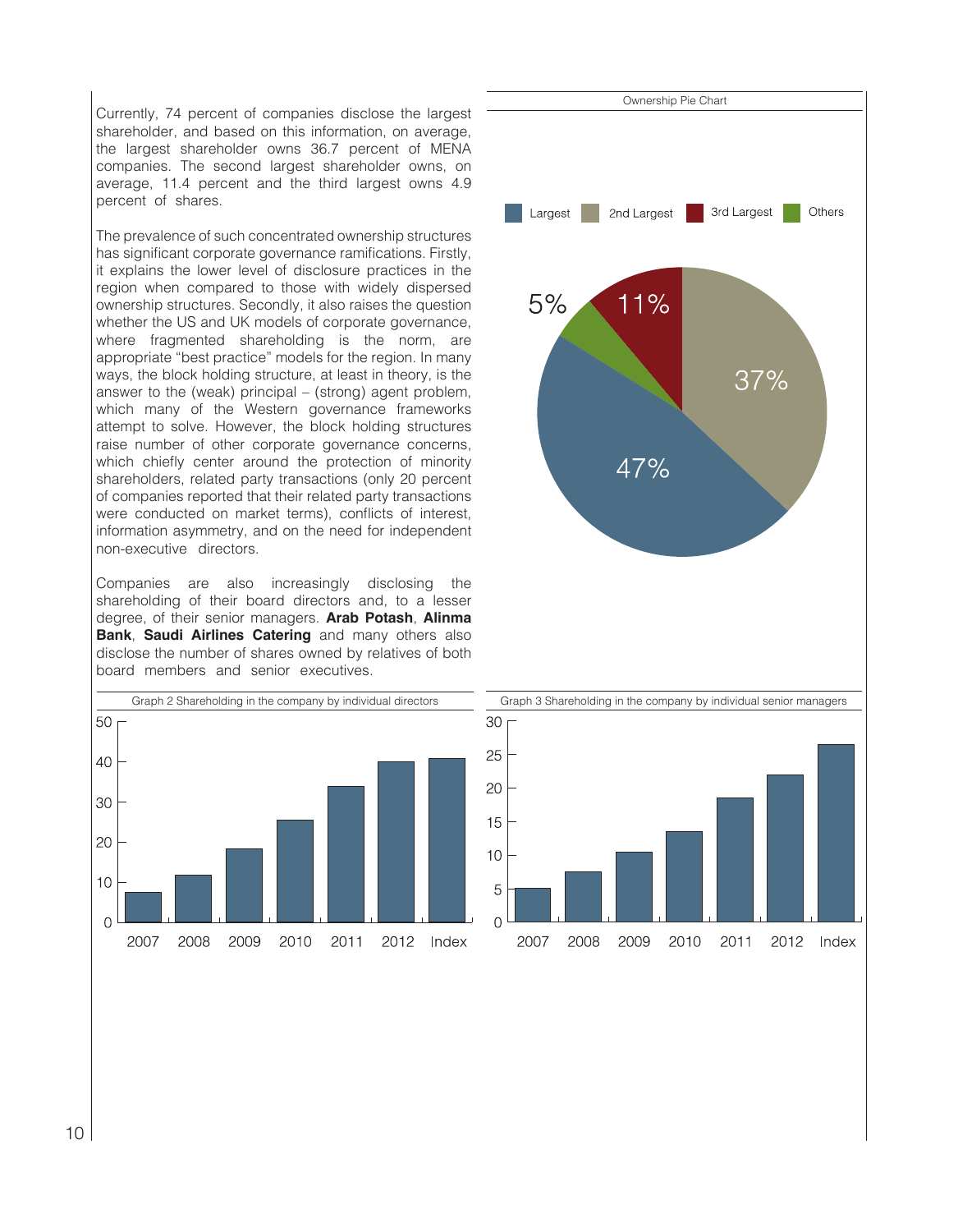#### **5. Boards**

Boards come in different shapes and sizes across the world. In the UK, boards tend to be a combination of two-three executives and a number of non-executives. In the US, the tendency is still strong to have a combined Chairman-CEO. In some Nordic countries, boards are often fully non-executive. German companies famously practice the two-tier board system in which owners and employee representatives sit on the supervisory boards. It is therefore no great surprise that in the MENA boards should also come in various shapes and sizes. In terms of size, they range between five and 18 board members. The average board size across the region is 8.9 directors.

The Boards in Gulf countries tend to be fully non-executive, but some choose to have one executive board member (e.g., **Eastern Province Cement**), and in countries such as Egypt and Lebanon, there may be several executives on the board (e.g., **Global Telecom Holding** and **Blom Bank**).

The roles of the Chairman and CEO are predominately (over 80 percent) separate in most MENA companies, particularly in the Gulf, and the combined roles are usually found in Egyptian and Lebanese companies (e.g., **Solidere**).

In 2007, the standard practice among MENA listed companies was to disclose only the names of the board members, typically along with their photos. Although there still are companies which hold on to this practice, but this is largely withering away as the great majority of companies are now shedding light on their board members, particularly in relation to their other time commitments. Many companies such as **Arab Bank** and **Housing Bank**  also disclose the ages of their board members. Companies are now also more willing to disclose the names and backgrounds of their senior managers who are not on the board of directors.



The best practice is that annual reports would set out the company's vision and goals and then provide some information as how the backgrounds and capabilities of the board members and senior executives are linked with achieving those ends. There are instances of MENA companies that are starting to disclose the backgrounds of the executives in this light.



Such thinking, however, is not apparent on the board director level. In some cases, this is due to the board directorship still being seen by some as an honorary position, but more often than not, this is because board members are shareholder representatives or at least appointed by shareholders on the basis of trust. And given this, it is easy to see why corporate governance in the MENA is sometimes described as "shareholder centric" rather than "board centric". And consequently, the role of the boards has not always been clear. It is therefore encouraging, that companies are now placing more emphasis on clearly defining the role of the board.

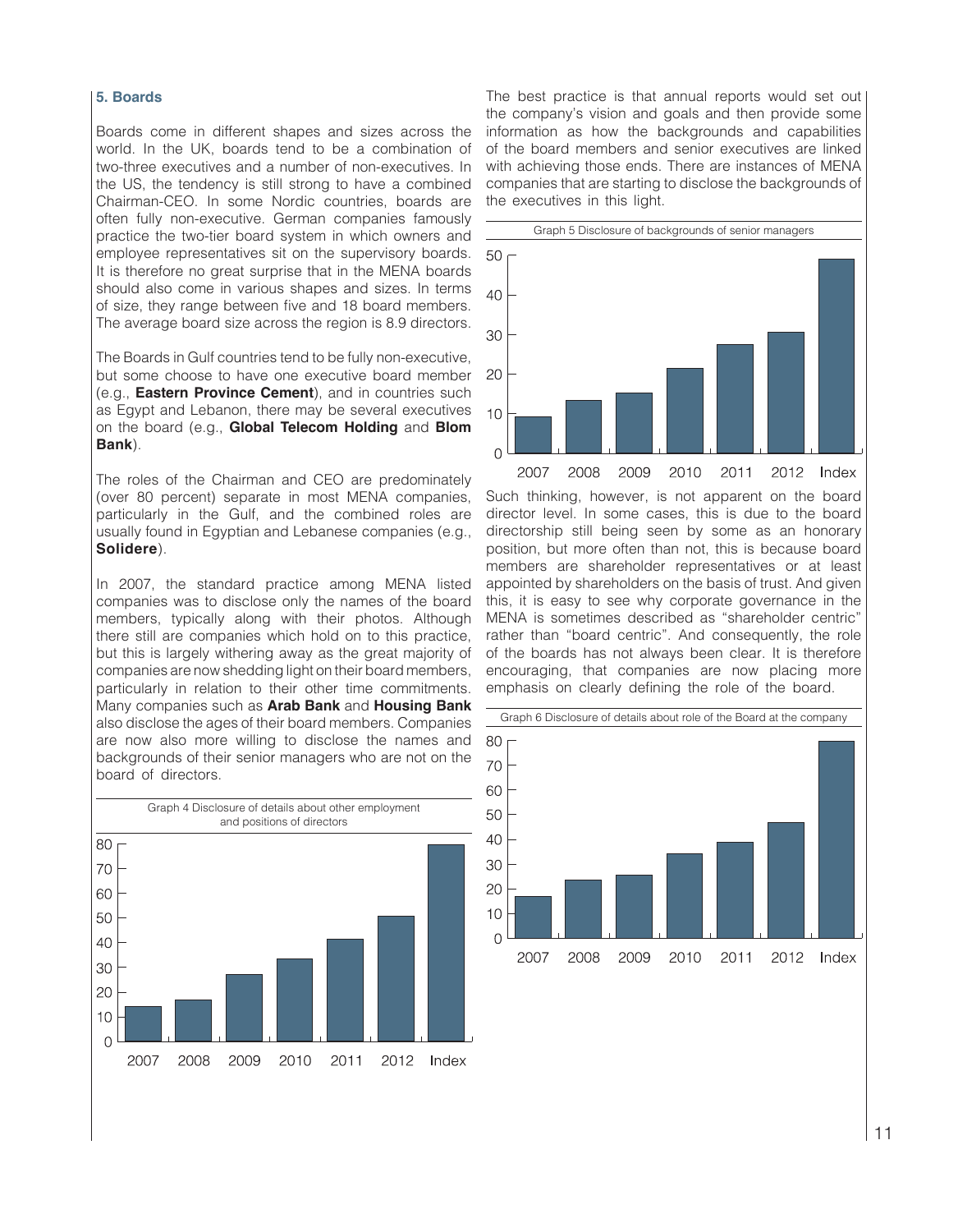Companies typically describe the role of the board in their corporate governance manuals, which are increasingly published on company websites. These provide the basic terms of reference, i.e., what boards should ideally be doing, but very few companies take the time to explain what boards actually did during the year. And this is no easy task given that board deliberations are highly confidential. **Batelco** is one of the few exceptions in that its Corporate Governance report provides the dates of each meeting and the key agenda topics for each meeting. The company also does this for each of its board committees. **HSBC Oman** is another refreshing exception in that instead of using the standard, one-size-fits-all, terminology, it states that "the Board as a whole strives to achieve the following core competency, with each candidate contributing at least in one domain: Skills to motivate high performing talent; Strategic insight and ability to direct by encouraging innovation and continuously challenging the organization to sharpen its vision; Expertise in financial and corporate finance; The ability to understand management trends in general; and also to understand the banking industry locally and globally; To acquire and maintain appropriate and relevant industry specific knowledge; and To acquire and maintain business expertise in international markets".

## **6. Board composition**

On average, 49 percent of board seats are held by independent non-executive directors. Companies, however, apply the independence criteria differently and, at times, very liberally. There are numerous instances of companies identifying a major shareholder representative as an independent non-executive director. Also, given the size of the markets in some countries, it is not unusual to find individuals on boards whose other businesses have significant business transactions with the company, however, it is a case for concern when such individuals are deemed to be independent. It is worth noting that some regulators have started focusing on this issue. Oman has recently made an amendment to its corporate governance code that has significantly tightened up the definition of 'independent director' with the aim of improving corporate governance and better protecting shareholders' rights and interests. The new definition requires that an independent director must enjoy complete independence from the company and contains an array of exclusions to prohibit persons with potential vested interests from holding the position of independent director.

The issue of gender balance on the board level has become a hot topic in many jurisdictions across the globe. This is because women are under-represented in boards and there has been a push to appoint more women on boards. However, this push is not often translated into practice and this remains the case in the MENA listed companies. Currently 12 percent of boards have a female member. Only two companies in our universe have more than one female director.

#### **7. Board meetings**

5

 $\Omega$ 

2007

2008

2009

2010

2011

2012

Index

There have been significant improvements in the disclosure of board meeting attendance records over the years. Forty-one percent of companies in our universe now provide such disclosure, and based on this, a board of a MENA listed company held, on average, 6.7 meetings in 2012. However, the attendance records leave much room for improvement as only 11 percent of boards had full attendance at more 75 percent of the meetings, and only 2 percent of boards had full attendance at more 90 percent of the meetings. This is a case for concern as investors often view director attendance as an important indicator of the quality of board oversight.

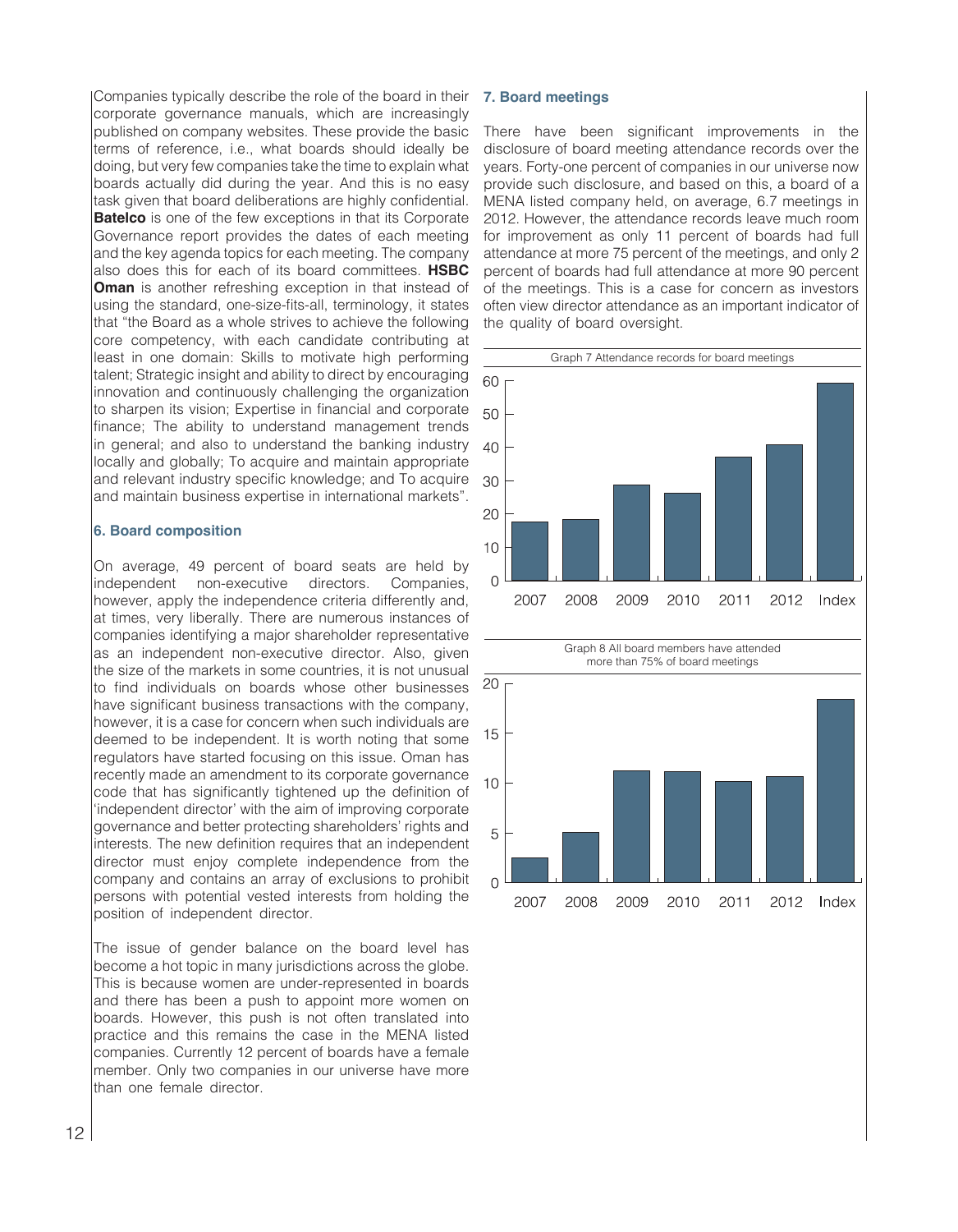#### **8. Board evaluations**

Board evaluations typically cover areas such as is the director's contribution to the board an effective one? Do the board members demonstrate commitment to the role? Are they giving the job the time it requires?

Board evaluations were virtually non-existent in 2007, but they have started gaining ground in recent years. Currently 13 percent of MENA listed companies and 27 percent of the Index companies conduct board evaluations.



But it is clear that some companies place more emphasis on these than others. Board evaluations may take a number of different forms. They may be self-assessments, they may be carried out by a third party, they may be questionnaire or interview based, they be carried out on the individual level or on the collective level (i.e., the board assessed as a whole), they may also cover board committee performance and etc. MENA companies would benefit from explaining in more detail the form and process of their evaluations.

What companies do with the results of the evaluation also matters to investors. Some companies disclose the general outcome of the evaluation in the annual report (e.g., **Ahli United Bank**) and some share the results with shareholders at the annual general meeting (e.g., **Bank Bahrain Kuwait**). Some companies use the evaluations as a basis for a future action plan (e.g., **DP World**). **DP World**  also states that as a result of the evaluation conducted of the Board's performance, "the Company implemented a formally documented professional development framework whereby all Board members are regularly updated on available directors' training courses to further develop and enhance their professional skills. The Board also received an independent presentation on boardroom best practices".

**Al Khalij Commercial Bank** also states that the board will contract with a specialized development institute to provide a high level development program for the board and board committees members in order to enhance their experience and skills.

But such workshops are still a rarity within MENA companies as can be seen from the graph below.



#### **9. Remuneration**

Executive remuneration has become a hot topic in corporate governance, particularly because of the rising remuneration levels in the US and UK markets. This is typically less of an issue in companies where share ownership is more concentrated, and where the power balance between agents and principals is more favorable to the latter

However, this does not mean that executive remuneration is not a corporate governance concern in the MENA. The structure of how directors and employees are rewarded for their efforts is of considerable interest to investors. It gives insights into the set of incentives being used to reward the operators of a company. It is also important for investors to understand the current and future financial implications and costs to the company associated with reward mechanisms that may be in operation.

And this is an area where MENA companies have the greatest room for improvement in terms of disclosure. Very few companies set out their remuneration policies in their public disclosure. This would be important as remuneration policy is all about recognizing the circumstances, values, strategic goals and performance drivers of the individual company and then designing an approach that will reflect and contribute to these.

There have been some improvements in disclosure of remuneration in the past years. Companies are now disclosing the pay levels of executives either individually (**Dubai Financial Market**), as a lump sum of the remuneration paid to the five (**Riyadh Bank**), six (**The Saudi British Bank**) or seven (**Bank Al Bilad**) highest paid executives, including the CEO and CFO.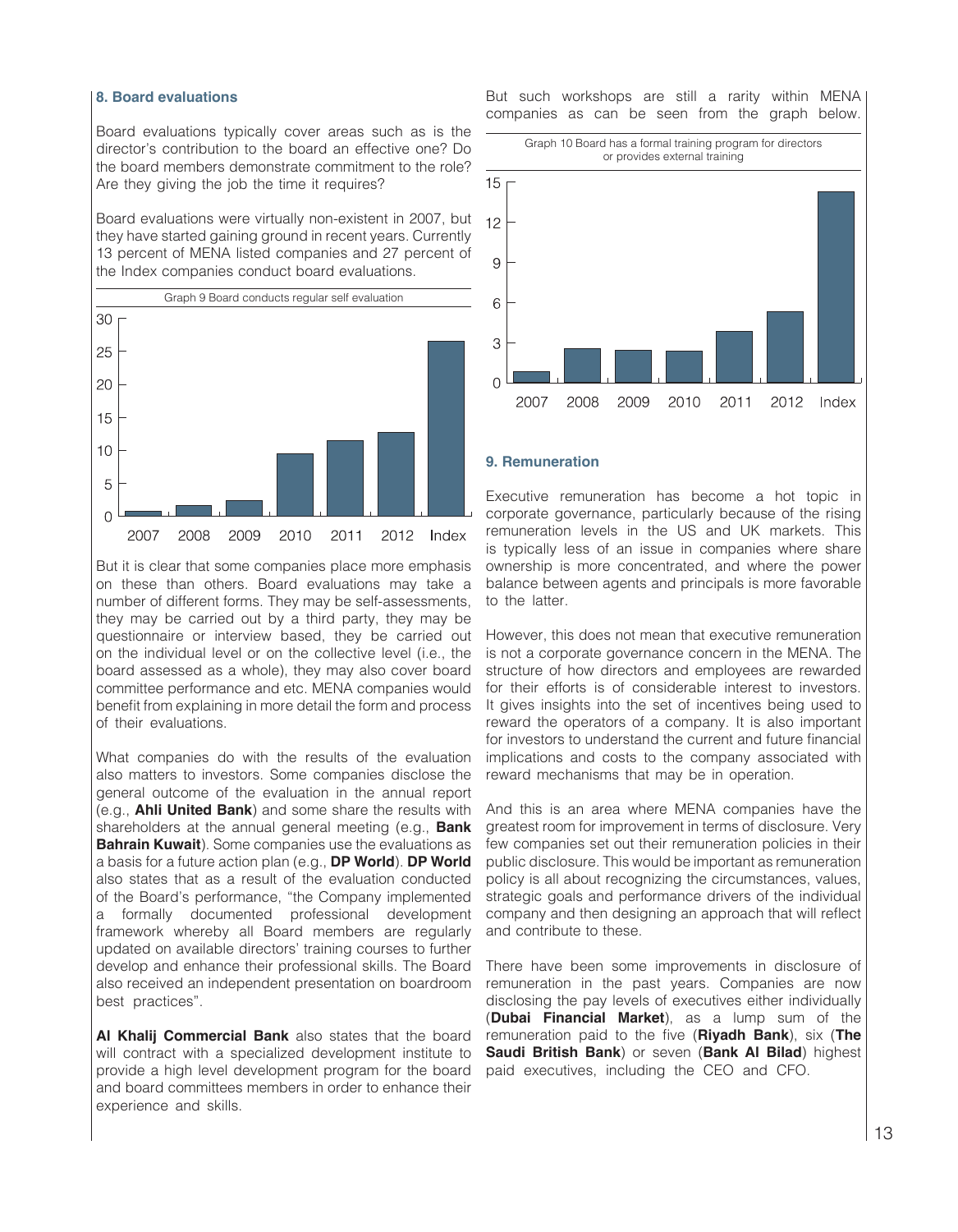

However, very few MENA companies give any details of the structure of their pay packages (**DP World** is of the only exceptions). And the structure of the remuneration packages is the key. Boards must appreciate how damaging wrong remuneration structures can be. As has been made evident by the recent financial crisis, failure to link incentive compensations to the business strategy can cause or encourage managers to book business based upon volume and/or short-term profitability to the company with little regard to short or long-term risk consequences. Also, companies should set publicly disclosed targets for executives. What remuneration committees should do is to establish incentives which are harmonized with the stated objectives of the company, and ensure that there is an appropriate balance between fixed and variable remuneration, and that the targets are appropriately stretching, verifiable and relevant and which take account of risk. Currently less than 3 percent of companies in the universe provide any disclosure of the performance criteria guiding executive remuneration.



Executive remuneration is not only a concern for investors but also for boards. Robert A.G. Monks, the famous Corporate Governance pioneer and shareholder activist, stated that "possibly the most exact way of determining the quality of governance of a corporation is by examining the incentive structure for the CEO. Precisely what is the CEO being incentivized to accomplish". Modern businesses are often complex organizations, and many non-executive boards face the mammoth task of monitoring the activities of these companies. A well designed remuneration structure can go a long way in ensuring that executives operate according to the values set by the board.

#### **10. Environmental & Social data**

The concept of corporate social responsibility is deeply rooted within the MENA culture. There are notable examples of regional companies that are very active in promoting the "social good", making significant charitable contributions, engaging in disaster relief operations and sponsoring events raising awareness on environmental issues. This behavior is behavior is closely associated with the Islamic values and the practice of Zakat.



The idea of a corporate citizen is also strong. Quite often companies, even those without significant state ownership, follow the lead and direction of the government of their home country. **Alba (Aluminium Bahrain)**, for example, provides a telling illustration – their CSR vision is built around the Kingdom of Bahrain's Vision 2030, an economic vision providing direction for the development of the Kingdom with the goal of building a better life for every Bahraini national. Similarly, **Arab Potash** focuses on translating "the vision of His Majesty King Abdullah II Ibn Al Hussein into reality by supporting local communities and working to fulfill their needs so as to raise local standards of living and contribute to the development of services provided in various sectors… in the aim of achieving social balance and sustainable development". **Omantel** states that "contributing to the growth of the Omani economy is a top priority for us". This list of examples could go on a few pages.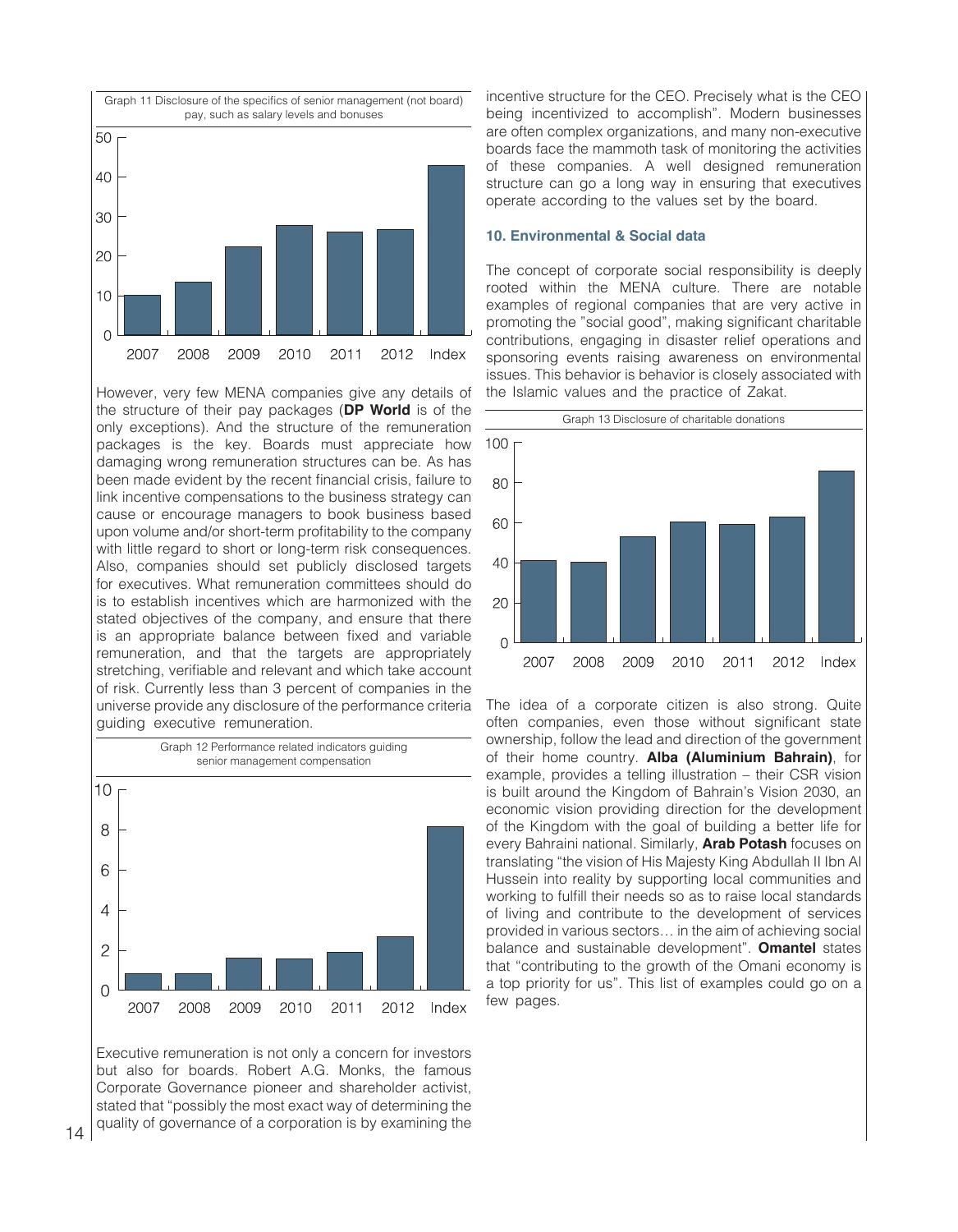However, global thinking on CSR and sustainability has evolved from charitable donations to linking sustainability into the individual strategies of companies. And this mindset has yet to take root in the region. The challenge for the region is to have the companies extend their external "corporate social responsibility" activities to cover their own internal operations.

On one hand this means that companies should become more socially accountable for their own actions and operations. This implies that companies recognize the effects of their operations on the wider society, particularly in relation to their carbon dioxide emissions, waste generation, recycling, energy usage, and, perhaps most importantly, water usage.

The MENA region is particularly vulnerable to climate change. It is one of the most fragile ecologies on earth and one of the most vulnerable regions to global warming, reduced precipitation and rise in sea levels. At the same time, the MENA region is becoming a significant contributor in terms of greenhouse emissions. Currently it represents about 6% of global greenhouse gas emissions, but the region has the fastest rising regional per capita emissions in the world. The region's emissions grew five times faster than the global average from 1990-2005.

Water supply sources in the Arab world, two-thirds of which originate outside the region, are also being stretched to their limits. The level of water scarcity is the highest in the world and is rapidly growing, threatening to lead to confrontation, to 'water wars'.

It is therefore encouraging to note that in the last two years, companies in the MENA have started measuring their greenhouse gas emissions and water usage. But what is clear from these graphs below is that more needs to be done on this front.





Addressing environmental issues is not only about protecting the social good, but also about protecting the company itself. Water availability and scarcity, for example, is a major source of risk to businesses. Businesses ranging from manufacturing to utilities to agri-business and food production face direct risk exposure to water scarcity and need to develop tools to manage their business risk.

Paul Polman, the CEO of Unilever, put it well in a speech in 2011: "This is a world that is challenged. When you look at the interdependent challenges that we face on food security, poverty reduction, sustainability of resources, climate change, and social, economic, environmental development, these challenges have never been greater. And I believe that these pressures will only increase as 2 billion more people enter this world and many aspire to increase their living standards."

Sustainability, in other words, is about "future-proofing" the business. It is about taking all these ESG-related matters into account when making business decisions. Seen from this perspective, ESG is less about philanthropy and all about strategy and risk management.

Historically, the annual reports in the MENA have not made this linkage between strategy and ESG. However, this has started to change in the last two years. For example, the 2012 sustainability report of **National Bank of Abu Dhabi** states that they see a clear link between sustainability indicators and primary business objectives, and that the role of the sustainability team changed to become an internal adviser to the group businesses. **Kuwait Finance House** have included the term "sustainable" into their vision. **SABIC** states that their customers are increasingly requesting products that enhance their sustainability efforts, and **SABIC** is "eager to support [their] customers in this way". **Mobile Telecommunications Company (Zain)** states that they are seeking to embed the sustainability agenda into our corporate strategy, believing firmly that doing so will provide them with a vital competitive advantage while at the same time greatly benefitting the communities they inhabit. **Union National Bank** also states that they plan to conduct an assessment of all retail products to identify opportunities for integrating sustainability principles.  $15$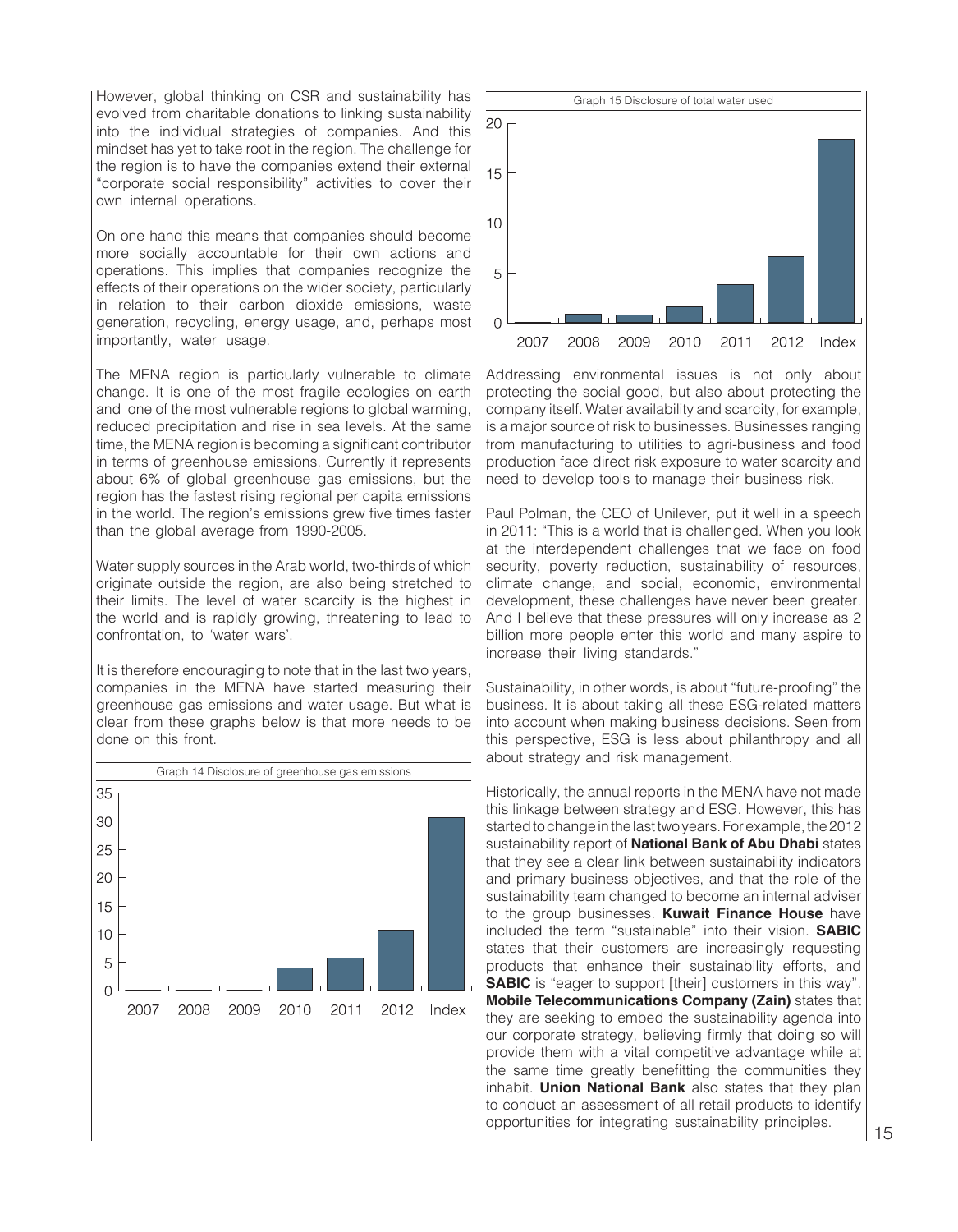What is also encouraging is the number of sustainability reports that companies are now publishing. **Aramex** has been one of the pioneers in sustainability reporting in the region, issuing its first sustainability report in 2006. Also **Global Telecom Holding** (formerly known as Orascom Telecom) and **National Bank of Abu Dhabi** have a history of issuing sustainability reports. But in the last two years companies such as **SABIC**, **Arab Bank**, **Saudi Investment Bank**, **Abu Dhabi Commercial Bank**, **Union National Bank**, **Bank Muscat**, **Qatar Gas Transport**, **Oman Telecommunications Company**, **Doha Bank**, **Agility**, and several others have started their sustainability journeys by issuing sustainability reports, working on their baselines for reporting, monitoring progress and often setting targets. Most of these reports follow the GRI framework and many of them have also been independently verified.

# **11. Conclusion**

As the data clearly demonstrates, there have been significant improvements in the ESG practices in the MENA listed companies over the years. But this is no time for complacency as there is still much room for improvement. Boards need to be encouraged to provide more meaningful statements of their activities, not as a compliance activity, but to demonstrate awareness of risks and their skill in managing them.

It is equally important to recognize the efforts of the individual companies that have shown leadership in this important area. The top 10 companies in the rebalanced Index, as of December 2013, are:

| <b>RANK</b>     | <b>COMPANY NAME</b>                      |
|-----------------|------------------------------------------|
|                 | DP World Ltd.                            |
| $\mathcal{P}$   | National Bank of Abu Dhabi               |
| 3               | Arab Bank                                |
| 4               | Abu Dhabi Commercial Bank                |
| 5               | SABIC (Saudi Basic Industries Corp)      |
| 6               | <b>SAVOLA Group</b>                      |
|                 | Saudi Investment Bank                    |
| 8               | National Bank of Oman                    |
| 9               | Mobile Telecommunications Company (Zain) |
| 10 <sup>°</sup> | Aramex Company                           |
|                 |                                          |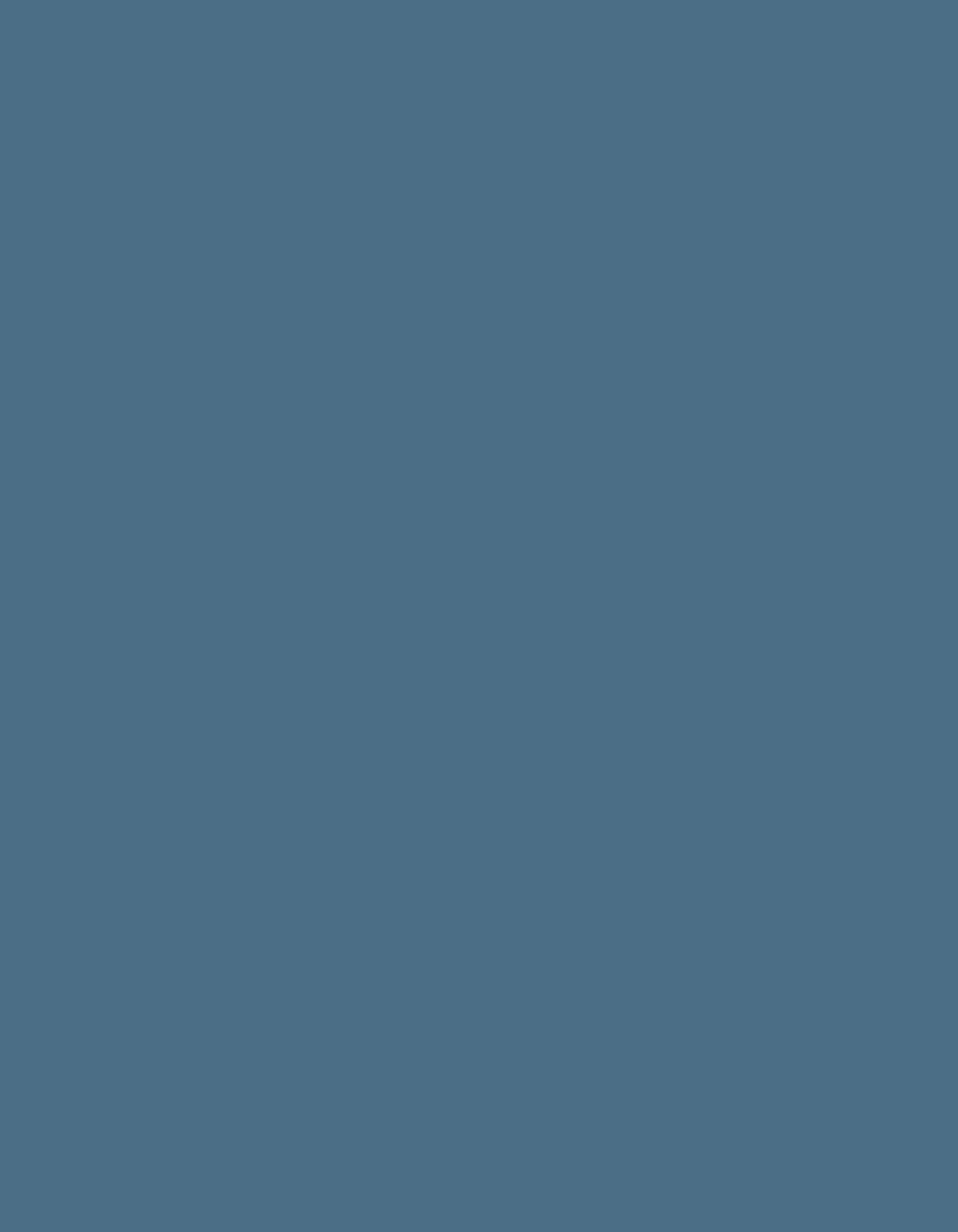# SUSTAINABILITY TRENDS

AUTHORED BY ERNST & YOUNG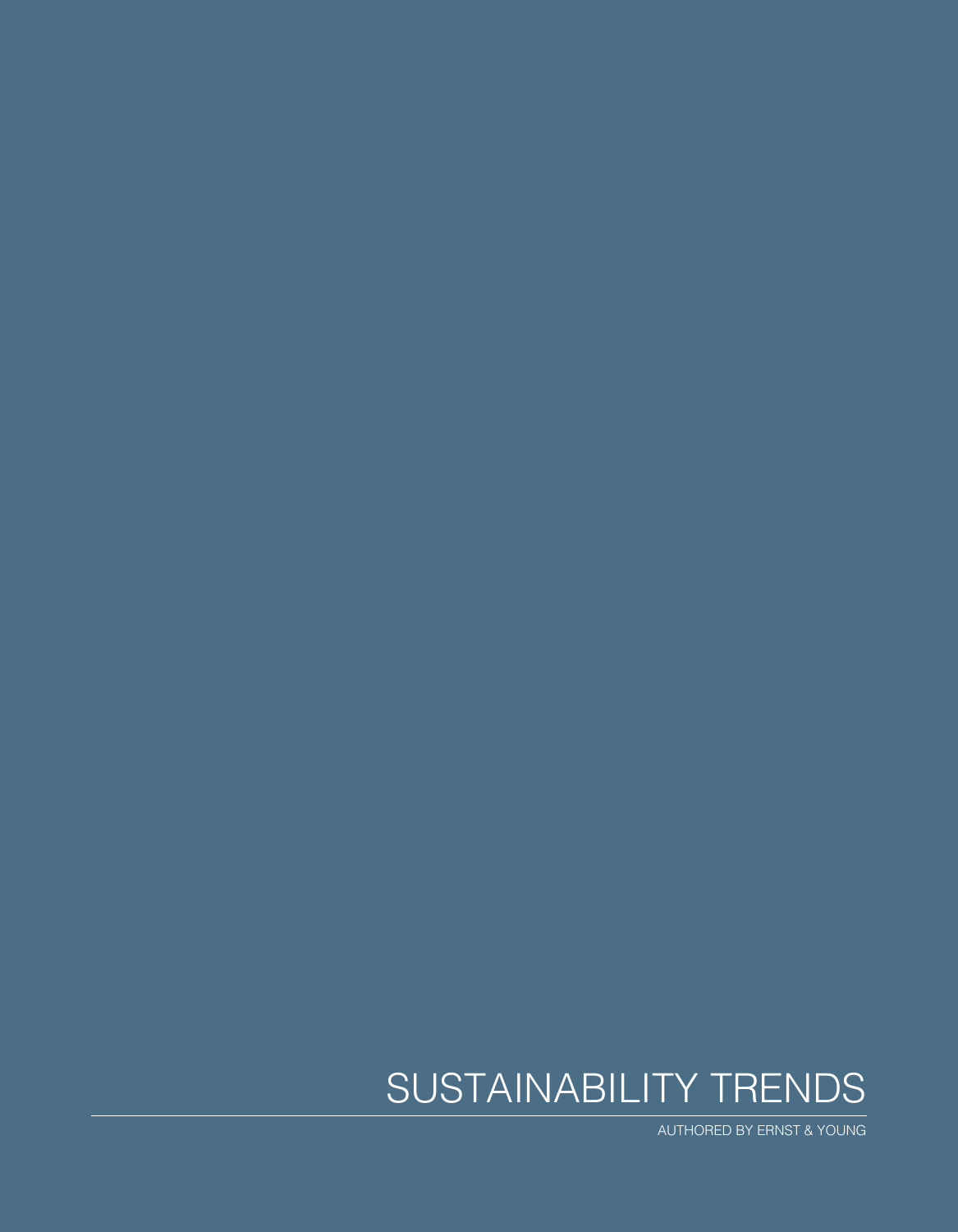#### **1. Drivers for sustainability integration**

Despite the prevalence of short-termism in the current economy, companies worldwide are increasing their emphasis on sustainability, striving to achieve a better balance between the social, environmental and economic impacts of the company and increasing transparency. Companies as well as investors are currently more concerned about the long-term performance of their companies; this is directly associated with an increased awareness on how improving corporate governance practices can help grow the businesses and increase organizational value.

The need to integrate sustainability and better overall corporate governance into the business is generally driven by the following factors:

#### 1.1 Past governance and management failures

The global financial crisis, which has only formed the peak of a vast set of corporate governance failures and cases of mismanagement in the past, has increased the awareness in the business world and general public for a sound corporate governance system. Both investors and companies themselves have recognized the medium- to long-term effect of environmental and social performance and the ability of good corporate governance to increase their organizational value.

#### 1.2 Growing demand for sustainability reporting

Investors are requesting to incorporate social and environmental aspects into corporate reporting as well as investment indices in order to improve transparency on sustainability performance of the companies. In fact, since 2005, the number of signatories to the UN Principles for Responsible Investment (UN PRI) has increased steadily to reach 1,085 in July of 2012, which represents around %25 of the world's total financial assets and continues to grow in the future. If companies do not meet the rising demand for sustainability reporting, they do not only imperil their reputation, but also risk to loose investors. On the contrary, pleasing investors through increasing transparency on social, economic and environmental performance ultimately result in financial benefits for the company.

In the MENA region, Abu Dhabi seems to be setting the example, as the majority of sustainability reports in the Middle East are being published in Abu Dhabi. This is mainly due to the government drive towards the '2030 Vision', innovation through the Masdar initiative and regulatory reform through Estidama, the Green Building Code.

#### 1.3 Sustainability facilitates performance assessment

Reporting on Environmental, Social and Governance (ESG) performance also means measuring a company's intangible assets. According to the International Integrated Reporting Council (IIRC) the market value for intangible assets of the 500 S&P companies increased from 17% in 1975 to 80% in 2010. By measuring its numerous intangible assets, an organization can implement good risk management and planning strategies, as well as lower its capital constrains and enhance its adaptability to change.

## **2. Characteristics of corporate governance in the MENA region**

Most countries in the MENA region have made progress over the last decade in corporate governance reforms. However, they are still considered to be in the early stages of sustainability integration. According to the OECD, the economies in the region have certain characteristics that "shape the way the corporate sector is currently governed and financed, as well as dictate its ability to respond to rapid technological change and economic globalization". The characteristics identified by the OECD are outlined below.

#### 2.1 Concentration of Ownership/Family Ownership

A large number of corporate organizations in the MENA region are characterized by a highly concentrated ownership, primarily due to family-dominated companies and company groups, including numerous banks. These family companies usually have a strong family leader, who occupies the highest position in an organization and frequently places only family members and close relatives in high ranking positions and on the board of directors. Consequently, individual investors normally have very limited shares in these companies. Due to these circumstances, corporate control has not been made a priority for many of these family-dominated enterprises. In addition, transparency and financial as well as nonfinancial (sustainability) reporting is not a key priority for the same reasons. However, the number of companies that have been integrating corporate restructuring and rescue plans in their organizations has been slowly increasing.

#### 2.2 Bank-based corporate finance

The financial sector has failed to direct a significant proportion of capital savings into long-term investment in the region, despite the region being a net exporter of capital for decades. Financial systems in the MENA region are highly dominated by banks- sometimes state-owned banks. As mentioned previously, these banks are highly concentrated, and they often hold significant shares in non-financial listed companies, sometimes ranking among the top five shareholders. This trend suggests that good governance of banks in the region should be ensured, specifically in relation to lending and risk management  $20$  policies.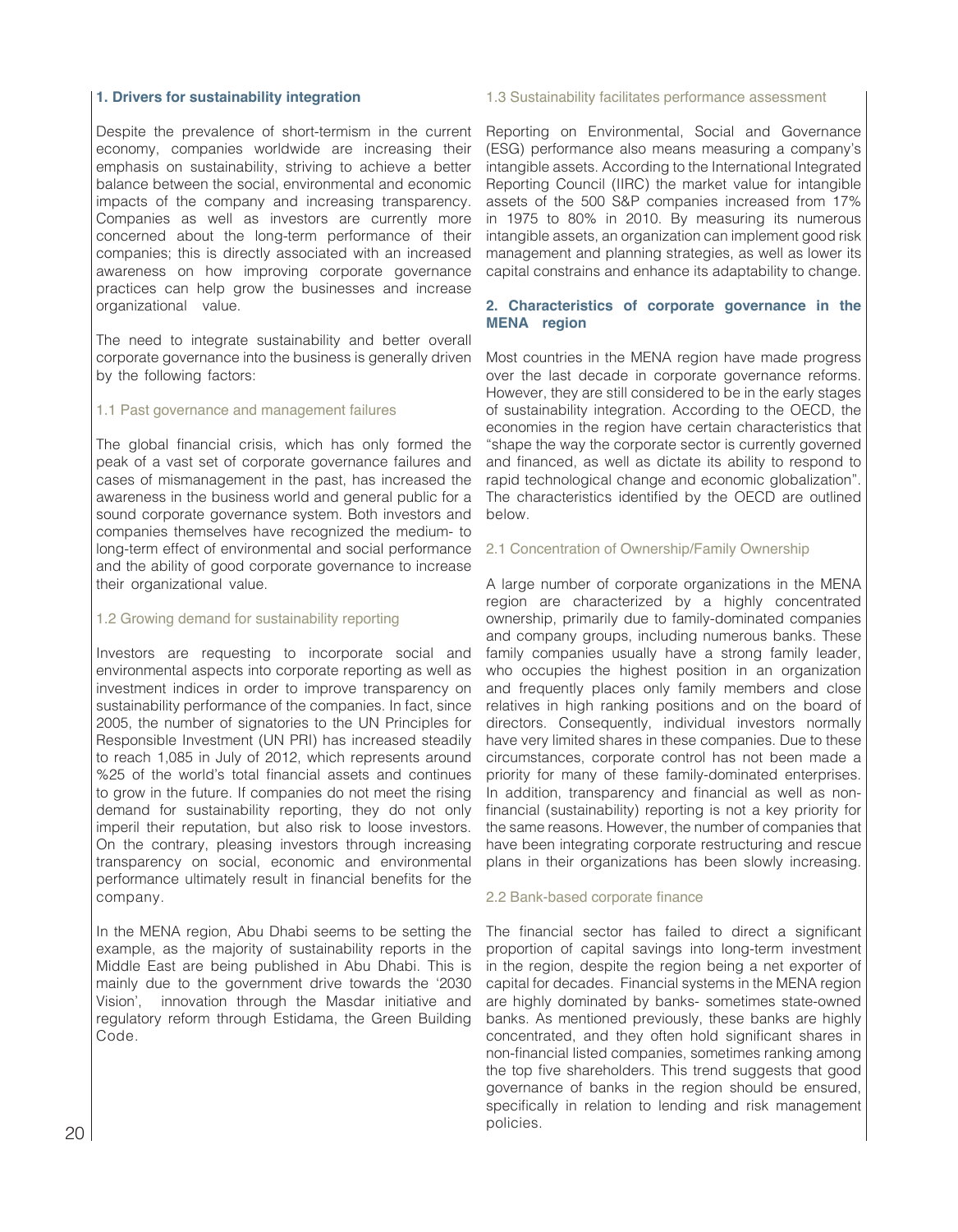In addition, the most common form of external finance for corporate companies is bank loans, most likely due to the reliance of family owners on bank financing in order to maintain and develop their businesses. Corporate bonds, on the contrary, play an insignificant role in contributing to corporate financing, and the debt market is still underdeveloped.

Moreover, credit allocation by banks is usually controlled by governments in the MENA region, restricting financing to certain target sectors, generally in the framework of industrial development (import substitution and export promotion).

#### 2.3 Developing capital markets

So far, there are few relatively advanced capital markets in the region, whereas the remaining capital markets still need to be developed. Financial liberalization in the MENA markets has been one driver for the development of the regional capital markets within the last decade. It was not until recently that certain markets started to gradually allow foreign participation in order to promote their economic growth.

# 2.4 Legal traditions and enforcement patterns

Markets in the MENA region were fundamentally unregulated until the mid1980-'s. This long gap in corporate governance resulted in the recognition of the need for a regulatory body in order to develop capital markets and introduce new sources of investment. A legal framework for corporate governance is also in place in most of the countries, but numerous improvements can still be made in several aspects. However, in order to reach a stage at which corporate governance is embedded in the MENA countries, capacity building is key, whereby emphasis needs to be placed on defining responsibilities, adequate staffing and correct budgeting.

In addition to complying with either a common law or a civil code, most of the legal systems in the MENA region have to comply with Islamic shariah, which is based on religious rules and principles.

#### 2.5 Privatization

In an attempt to advance economic transformation and growth, there was a shift towards privatization in the 1990s. In fact, the region's privatization receipts reached 8.2\$ billion in 1990, equivalent to proceeds in sub-Saharan Africa at the time and smaller than in other emerging markets. However, privatization was relatively slow in the MENA region due to several impediments including lack of political will, overstaffing, low pace of job creation in the private sector and boycotts by certain interest groups. Seeing that privatization has previously had a positive impact on corporate governance and capital market development in numerous countries including the OECD, execution in the MENA region will potentially

have similar impacts on corporate structural reforms. Some of the benefits of privatization entail reinforcing multiple objectives, increasing investment and enhancing corporate efficiency.

#### **3. Challenges facing ESG integration in the region**

Although ESG integration has increased in corporations in the MENA region, this increase has been relatively slow, as mentioned previously. The pie chart below shows the contribution to ESG in the region in 2012. There has not been any significant change from the 2011 Index.

## Figure 3 Contribution of MENA Region to ESG in 2012 (Source: Hawkamah)



Several challenges impede the improvement of corporate governance in the MENA region. According to Qatar Financial Centre Regulatory Authority (QFCRA), these challenges, outlined below, are mainly attributed to certain existing practices that organizations implement, as well as conflicting attitudes that certain companies and sectors embrace towards the corporate governance of their respective organizations.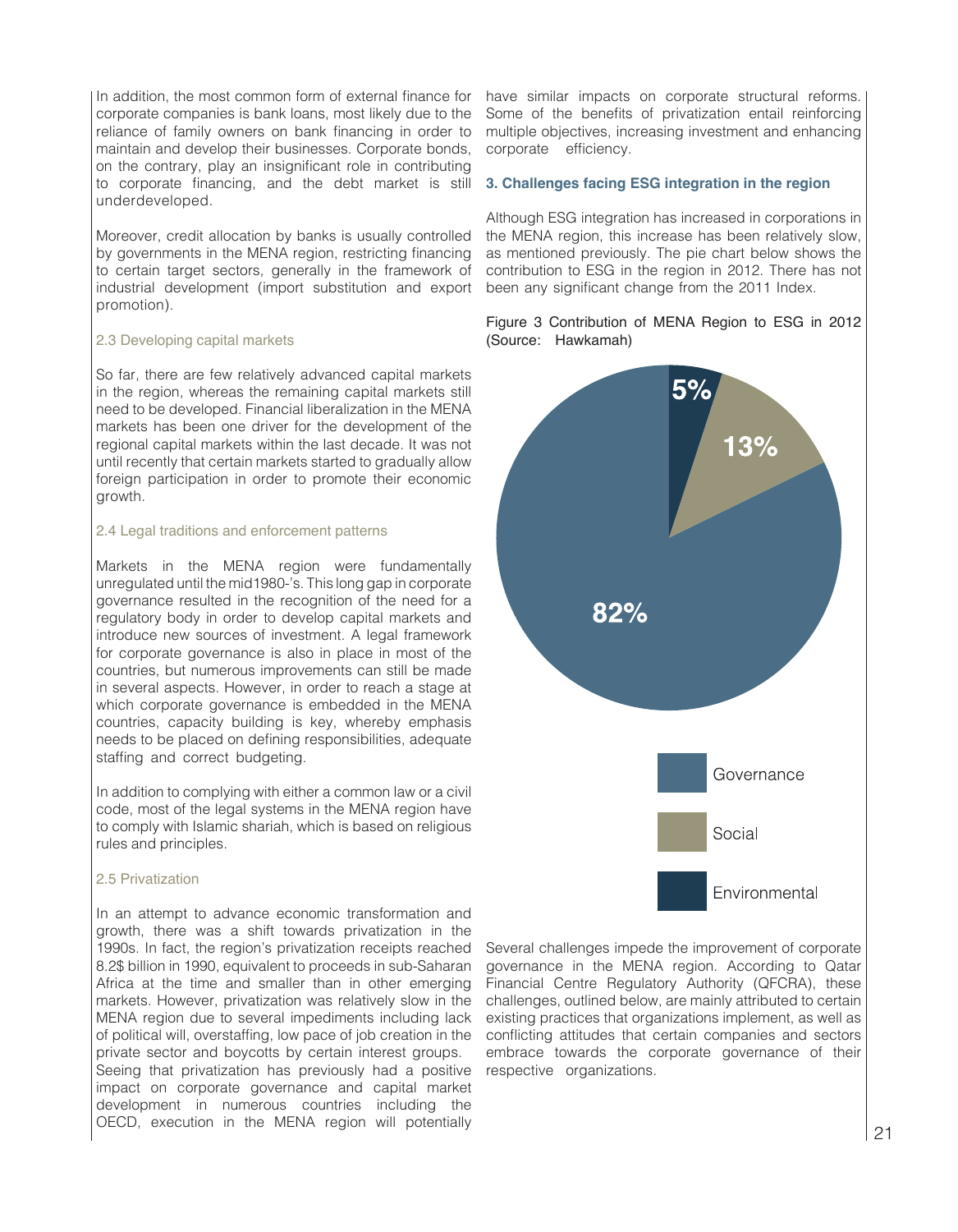## 3.1 Tight oversight of corporate management

As mentioned previously, a large number of companies in the region are family-owned, with the head of the family making all major decisions on the governance of the organization. This trend results in tight oversight of management and leaves little room for other shareholders to contribute to major corporate decisions. It also creates a culture that sees a company to be in the possession of one or more directors (often only family members), with the rest of the shareholders simply being 'along on the ride'. Although family control over enterprises in the region has worked well in the past, it is questionable whether this trend can be sustained in the future. Business development cannot always be achieved through retained earnings and credit, as competition is growing and resources are becoming limited. As such, governance practices should align ownership and management patterns with the developmental objectives of a company.

#### 3.2 Deficiencies in corporate law

There is a lack of a proper corporate governance frameworks, which decreases the credibility of the organizations in the MENA region and hinders their ability to expand their access to capital.

If companies already have a corporate governance framework in place, its implementation and enforcement is often relatively weak. In many cases, political pressure at the board level results in long delays in the implementation of corporate governance laws. Moreover, administrative and criminal actions usually take precedence over corporate governance issues resulting in the poor implementation of these corporate laws.

The lack of a sound legal and regulatory corporate framework causes companies not to have sufficient guidelines and support to implement good corporate governance in their particular firms, even if they have the ambition and the resources to adjust their practices.

#### 3.3 Lack of Commitment

Executives and board members are usually not committed to making the necessary changes within the organization in order to lead and influence the formation of a solid corporate governance framework. In addition, concentrated ownership of mostly family-owned businesses further hinders the commitment towards improving corporate governance.

#### 3.4 Inadequate Transparency and Disclosure Practices

Due to lack of internal controls, organizations show a deficiency in their transparency and disclosure practices. In many cases, these controls appear to be present on paper, but are actually not implemented in practice.

This trend is fostered by the lack of internal as well as external auditing practices, either due to negligence or incompetence, or due to a corporate culture that often supports fraudulent behavior and discourages integrity. As such, certain corporate governance reforms must be implemented on transparency and disclosure, equal treatment of shareholders and regulatory capacity building to ensure compliance.

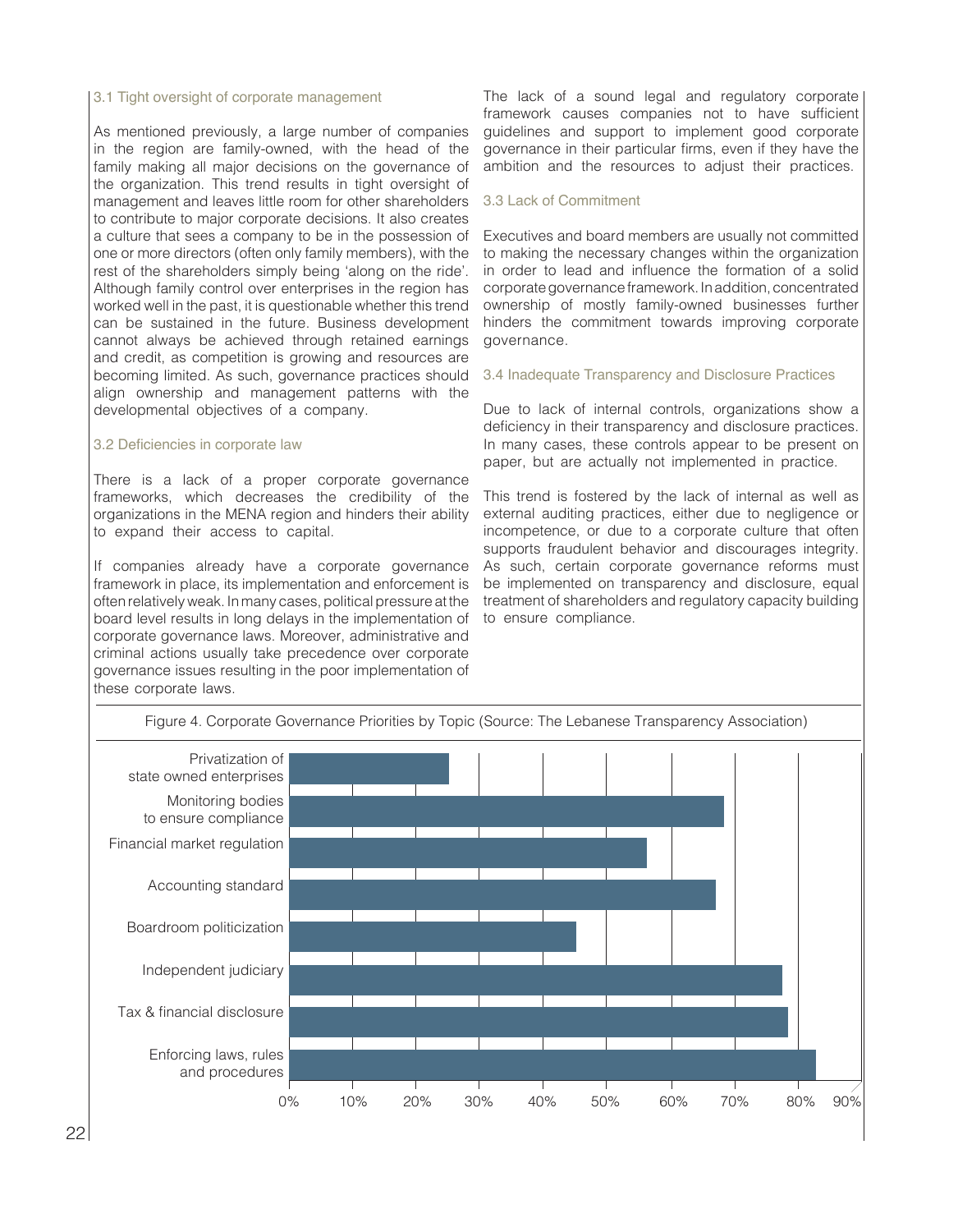#### **4. Analyzing the ESG Trends in the MENA Region**

In order to begin the process of corporate governance reform, there needs to be a detailed assessment of governance practices in an organization in order to formulate an action plan. However, according to The Lebanese Transparency Association, only six countries in the region, including Algeria, Kuwait, Jordan, Morocco, Tunisia and UAE, have completed and published ROSC (Reports on the Observance of Standards and Codes) reports. Although Egypt and Lebanon have undertaken and completed reports on a number of topics, such as payment systems, data dissemination and banking supervision, they have not published these reports or made them widely available for the public.

Similarly, only four countries, including Algeria, Kuwait, Tunisia, and UAE, have conducted and published a Financial Sector Assessment Program, which the International Monetary Fund (IMF) and the World Bank usually conduct with countries. The purpose of the Financial

Sector Assessment Program is to evaluate compliance of countries' financial systems with the relevant standards and codes of their respective financial sector.

Moreover, only Egypt and Morocco conducted and published a national corporate governance survey, although Lebanon, Jordan and Tunisia are committed to publishing similar surveys as well. These deficiencies in reporting on the corporate governance practices in the MENA countries delay the process of change in policies, reform and modernization in this sector.

Environmental and social practice in the MENA countries have increased in line with corporate governance, as transparency and stakeholder engagement is becoming more prevalent and society is becoming a more influential factor to corporate decision making, in particular after the Arab Spring uprisings.

Figure 5, 6 & 7 illustrate the ESG trends in the region in recent years, as determined by Hawkamah.



The graph above outlines the ESG trends in the Universe (all 150 companies in the Hawkamah universe). The MENA region has seen a steady increase in the number of companies reporting on their ESG performance. It is worth noting that Egypt's ESG score dropped due to political unrest, whereas Jordan's score decreased due to an increase in the number of companies reporting.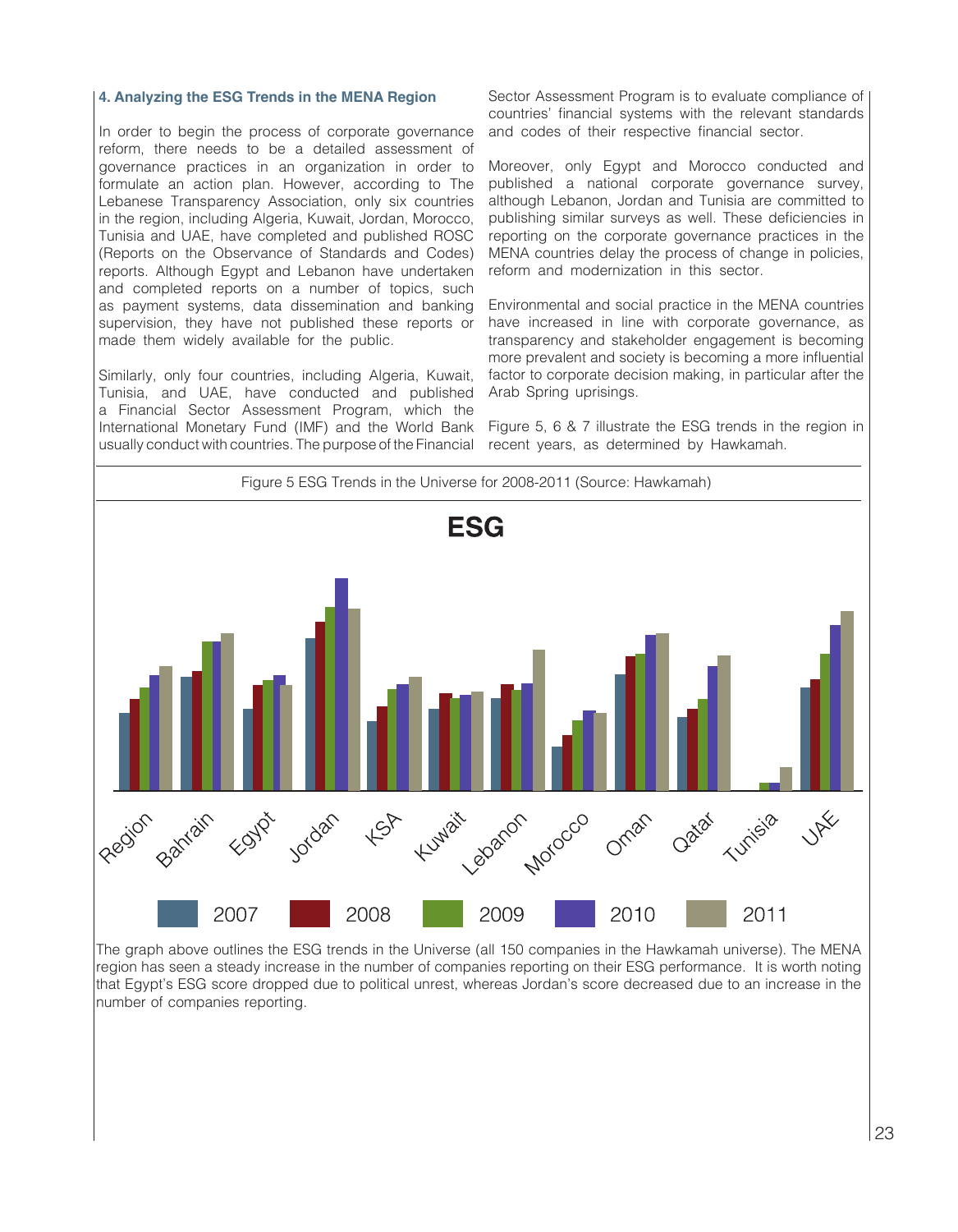

Compound annual ESG growth rate for 2012 is 12%, with Qatar and Morocco leading at 16% each. The reason for the high growth rate in both countries is that Moroccan companies have just recently started to report on ESG and Qatari companies have shown a relatively low participation in ESG reporting in the last years and have recently started to improve it steadily.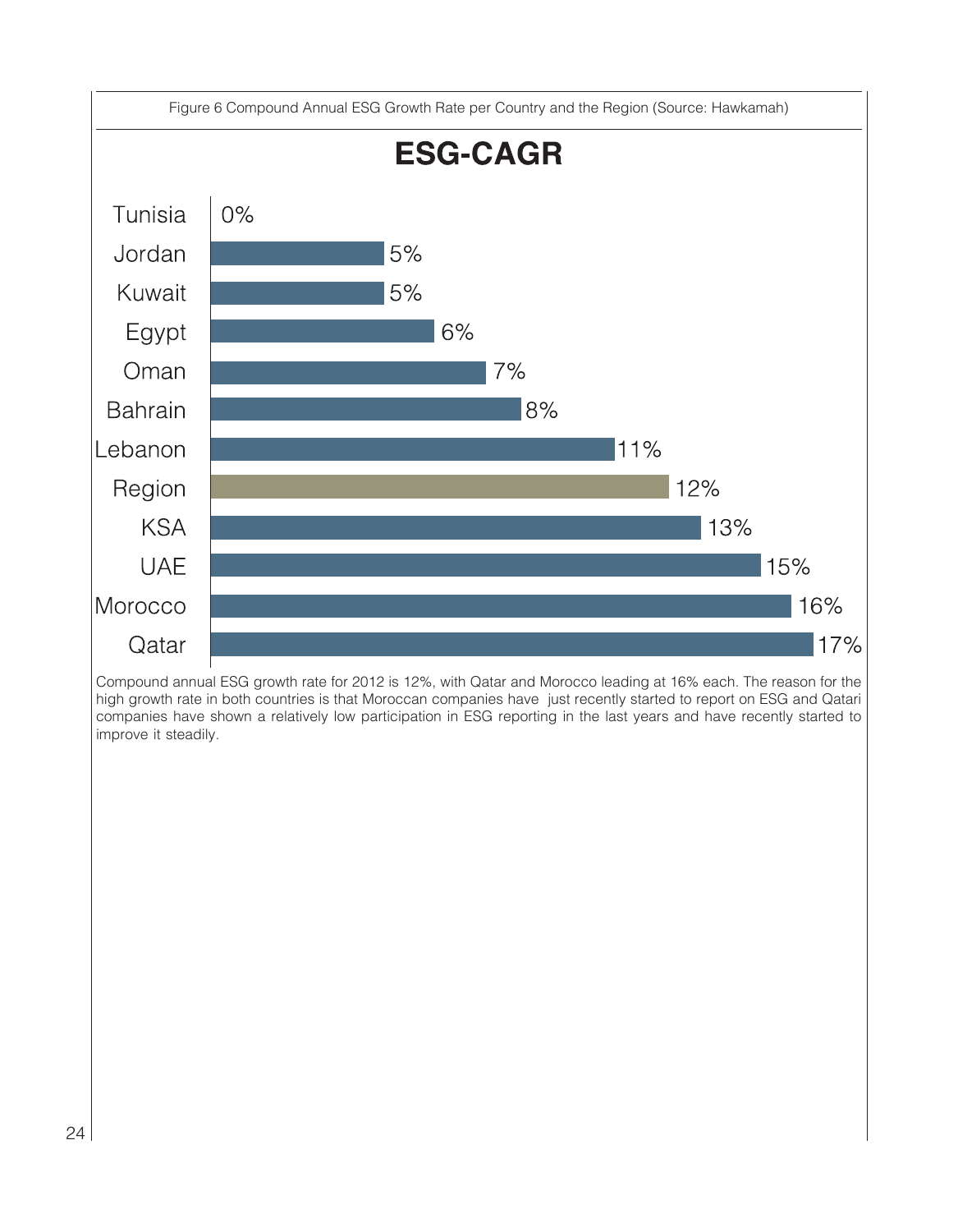

The graph above outlines the weighted growth rate for each of the ESG pillars (environment, social and governance) between 2011 and 2012. As seen from the graph, the region has experienced an increase among all three pillars, whereby the highest growth can be seen for the social pillar. However, considering the absolute figures, there is room for improvement for the social and the environmental pillar in particular.

#### **5. ESG trends in emerging markets**

As stated in the EIRIS report "Evolving Markets: what's driving ESG in emerging economies?" emerging markets have experienced an increase in size as well as integration into the global economy in the last decade. This is largely due to the poor performance of many developed markets in recent years and the lingering volatility of the global stock markets.

The leading emerging markets identified in the last decade have been Brazil, Russia, India, China, and South Africa, often referred to as the BRICS countries. In fact, investments in companies in these countries have significantly expanded over the last decade resulting in an increased demand from investors for ESG information in these economies.

Although emerging markets still constitute a relatively small fraction of direct global investment, it is expected that more investments will be directed towards these economies. Allocations to emerging markets actually increased by 30% between 2009 and 2012.Although

ESG integration in emerging markets has increased, poor ESG performance remains the number one challenge for investment in emerging markets. Deforestation activities in Brazil, conflict between different groups in India and labor issues in China are only a few examples of ESG issues that dictate the way different companies run their businesses and determine whether foreign investment occurs in these countries.

The figure on the following page provides a general comparison of ESG scores among emerging markets regions, as determined in the Sustainalytics report "Bridging the Gaps: Effectively Addressing ESG Risks in Emerging Markets."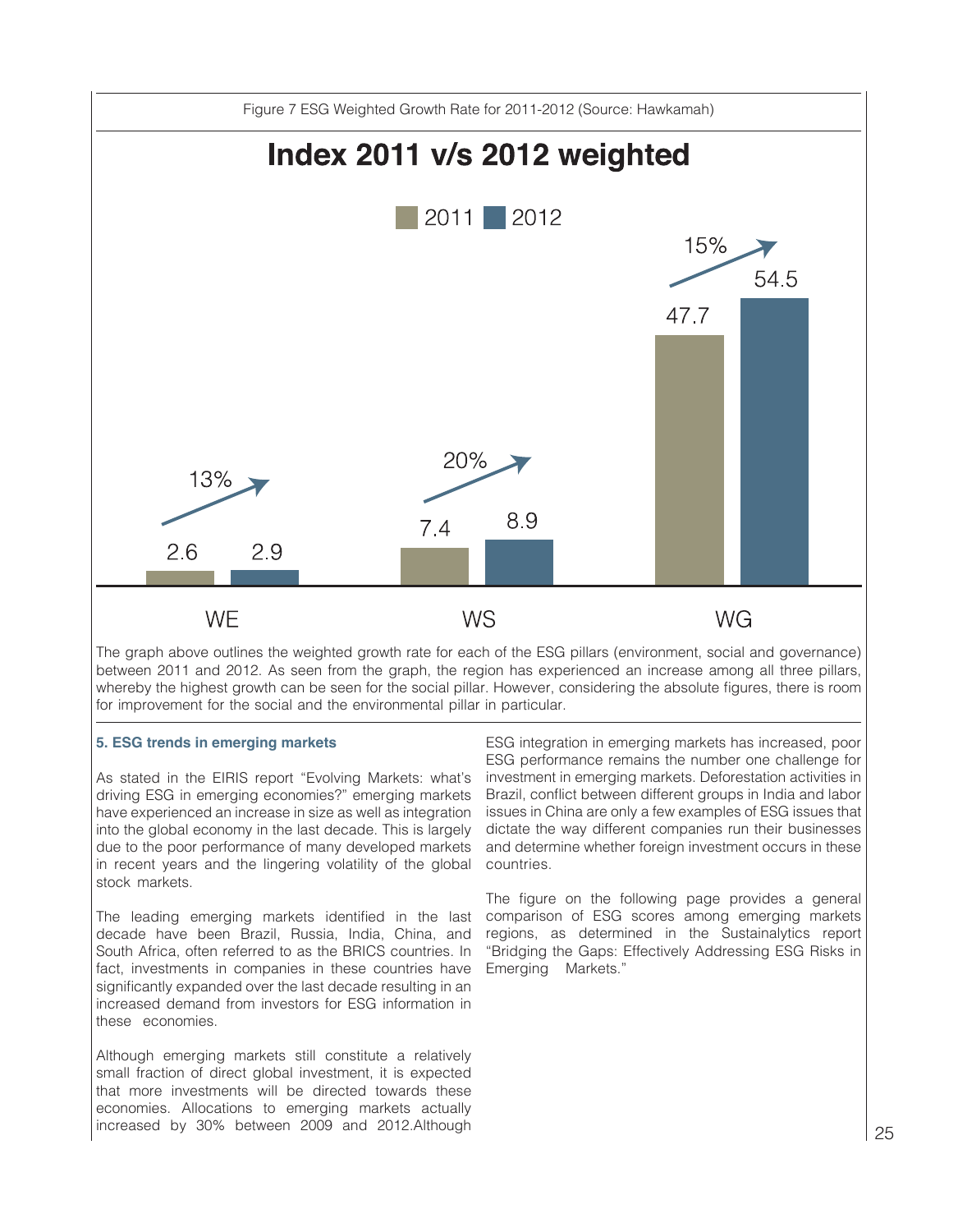![](_page_27_Figure_0.jpeg)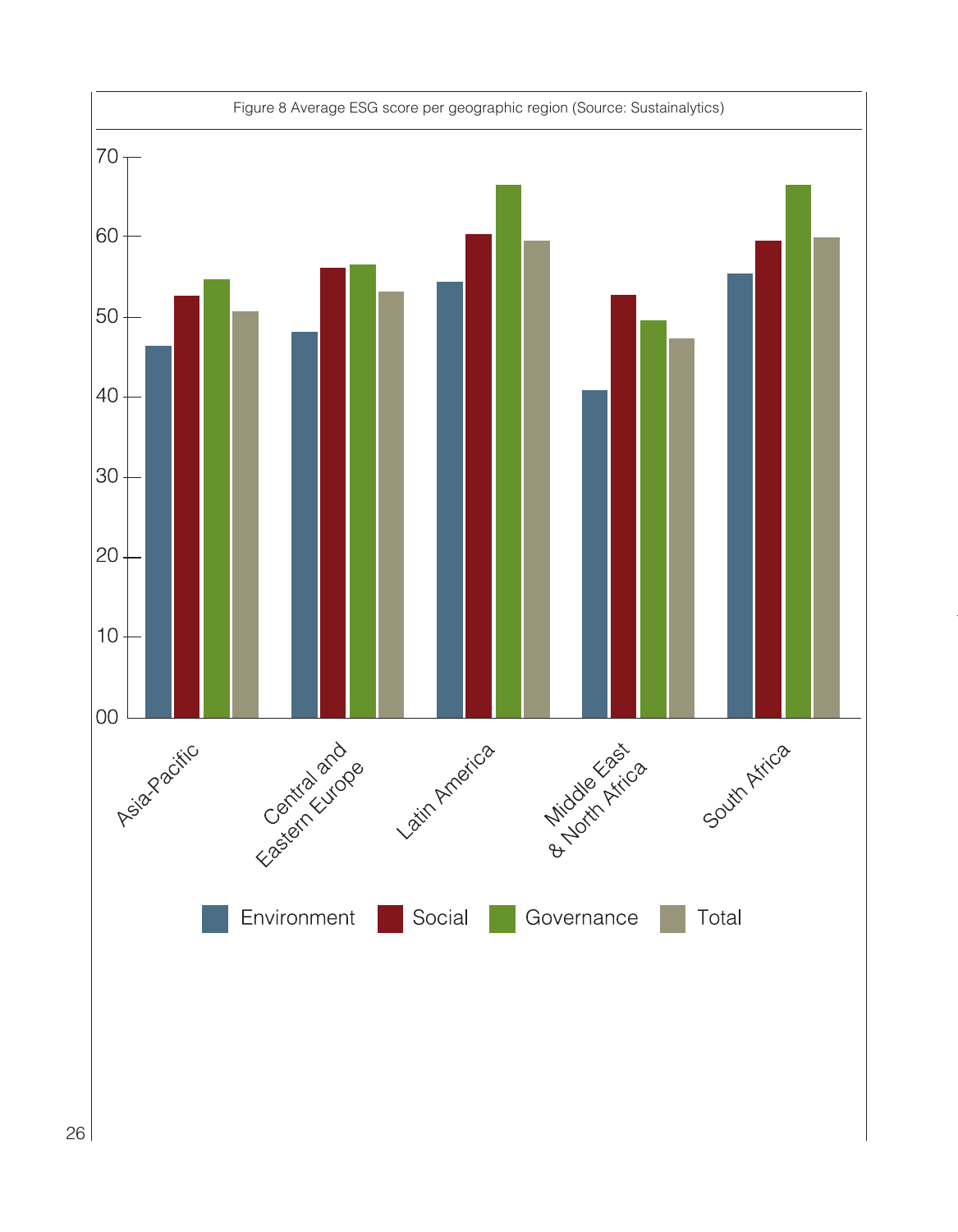As seen in figure 8, the overall highest scoring companies are those in South Africa and Latin America in comparison to the overall lowest scoring companies in the Middle East & North Africa. It is important to note that even within these regions there are significant differences among countries.

Despite the aforementioned initiatives in emerging markets, governance and business ethics issues are still of major concern. As stated in the Sustainalytics report, family- and state-owned companies are common in emerging markets, which frequently causes minority shareholder interests not to be adequately represented. Furthermore, emerging market companies have lower reporting rates on corporate corruption than developed countries, because scrutiny from the government, non-governmental organizations and the media is lower than in emerging markets. Moreover, serious labor and human rights violations are widespread in those countries, but they are not adequately addressed.

As the impacts of climate change become more severe and other ESG issues become more alarming in emerging markets, it is expected that there will be increasing pressure from the civil society and the government for companies to improve their corporate practices. Moreover, since many of the companies in emerging markets serve as suppliers for the global economy, they will be required to standardize their systems and improve their transparency and disclosure levels on their relative ESG performance.

In fact, the UNPRI has established country and regional networks in a number of emerging markets including Brazil, South Africa and South Korea. This resulted in domestic investors in these countries becoming active and successful in raising awareness and developing ESG integration into corporate practices. It is expected that improvements will also follow on ESG reporting in these countries.

On the emerging market regional scale, the Dow Jones Sustainability Emerging Markets Index (DJSI Emerging Markets) was established in February 2013, to track the performance of the region's largest companies in leading their corporate sustainability. These companies are assessed by RobecoSAM, specialists in sustainability investing, to capture both general and industry specific criteria in the economic, social and environmental dimensions.

UNPRI's established networks as well as the possibility of being included in the DJSI Emerging Markets Index will act as an incentive for companies in the emerging markets to improve their sustainability initiatives, hence ensuring that key sustainability issues are addressed.

# **6. ESG trends in international markets**

#### 6.1 Reporting

In 2013, Ernst & Young and Green Biz published a joined report on the six growing trends in corporate sustainability, summarizing the results of monthly surveys to provide feedback on corporate initiatives, laws and regulations as well as specific scientific advances that are shaping the sustainability agenda. The report states that amid the dynamic environment, investors and stock exchanges are pressing companies even harder to assess and disclose sustainability issues considered material to stakeholders, and combine their financial and sustainability reporting. However, companies have been slow in implementing these demands.

The Report identifies six growing trends of sustainability, which are highlighted below.

#### 6.1.1 The tone from the top

Corporate sustainability is shifting towards risk reduction and mitigation. The complexity of current corporate sustainability issues has led companies to realize that sustainability has to be firmly integrated within several aspects of the organization. Hence, sustainability is becoming more dispersed within and more fully integrated in the business than just one department or business function.

The method and degree to which companies disclose on their sustainability-related risks depends on top management's engagement in these issues. The more the CEO and board are involved, the greater the alignment between what companies voluntarily disclose and what they are mandated to disclose. Currently, there is a high level of CEO and CFO engagement, which reflects an increased incorporation of sustainability issues within the corporate agenda.

## 6.1.2 Governments and multilateral institutions aren't playing a key role in corporate sustainability agendas

For several years now, the government's role in promoting corporate sustainability has been lacking. As such, other parties, such as non-governmental organizations (NGOs), have stepped in to fill this void. These NGOs have been playing a major role in campaigning for sustainability causes and pushing for transparency and accountability amongst the organizations.

Moreover, stock exchanges are increasingly viewing sustainability issues as material to their listed companies. Similar to the Johannesburg Stock Exchange in South Africa and the BM&FBOVESPA in Brazil, the NASDAQ OMX (in the U.S. and eight other European countries) is promoting sustainability issues.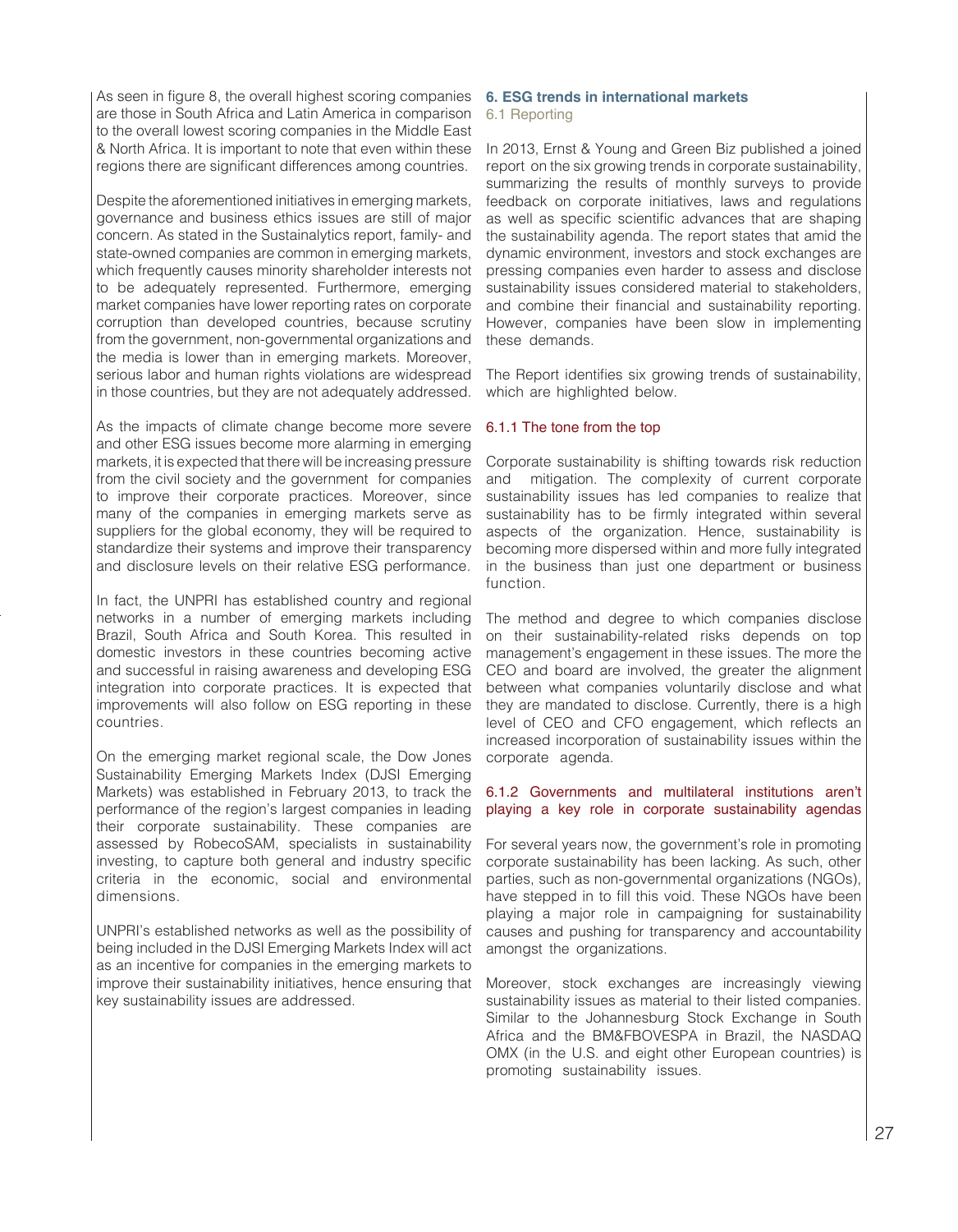#### 6.1.3 Sustainability concerns now include increased risk and proximity of natural resource shortages

Although company concerns about shortage of resources is not new, companies only recently started relating this threat to sustainability-related issues. As environmental, social and economical concerns continue to snowball, companies are realizing that their corporate sustainability is firmly linked to the availability of natural resources.

Among other risks such as climate change and rising greenhouse gas emissions, the water-security crisis is of particular concern for companies worldwide. As stated in the report, "in every sector, the demand for water is expected to increase, and analysis suggests that the world will face a 40% global shortfall between forecast demand and available supply by 2030." As companies anticipate that their core business objectives will be affected by natural resource shortages, they are increasingly considering these issues in their corporate governance practices.

#### 6.1.4 Corporate risk response is not well paired to the scale of sustainability challenges:

Although companies recognize the looming risks associated with sustainability issues, they are failing to assess the materiality of each identified sustainability aspect. Consequently, they also miss to develop adequate counter-measures to control these risks and develop appraisals of the costs and benefits of different adaptive responses.

#### 6.1.5 Integrated reporting is slow to take hold:

Currently, companies publish more than 5,000 sustainability reports a year. However, most of these reports are not written with investors in mind, and they vary in content and comprehensiveness.

Although Integrated Reporting (IR) would encourage transparency, reliability and stability, which would promote investors to make long-term investments, it is still in its early stages worldwide. Challenges include the difficulty to introduce certain concepts such as "natural capital", whereby environmental impacts are assigned to financial costs, as well as the rudimentary tools that companies are using in their reporting strategies.

#### 6.1.6 Inquiries from investors and shareholders are on the rise:

Companies have been experiencing difficulties in coping with the large number of inquiries they receive from various stakeholders in relation to their sustainability performance. As demands for disclosure on environmental and social impacts have been increasing, the numbers of surveys and questionnaires sent to companies has also increased. These inquiries come from many different sources

including investors, customers, media, industry analysts, communities, government bodies and activist groups. As all these groups require different types of data and pose their questions in slightly different ways, it becomes difficult for companies to keep up with all these requirements.

#### 6.2 ESG

As suggested from the trends mentioned above, developed markets are generally experiencing an increase in ESG integration. Governments, shareholders, asset managers as well as other related parties are strictly emphasizing ESG-conscious investing, as environmental and social concerns are mounting and governance issues continue to threaten the corporate ground.

The table on the following page shows the performance of the developed markets across the environmental (En), social (So) and corporate governance (CG) pillars, as determined by "Thomson Reuters Proprietary Research ASSET4 Insight: ESG Landscape Across Major Developed Markets". An integrated rating (IR), which is an equalweighted score across the three pillars in addition to an economic pillar, is also identified in the table. The percentages within each category represent the degree to which the companies (shown in aggregate for each region) have integrated ESG policies and initiatives as identified under ASSET4. A higher score implies a better performance across all four pillars.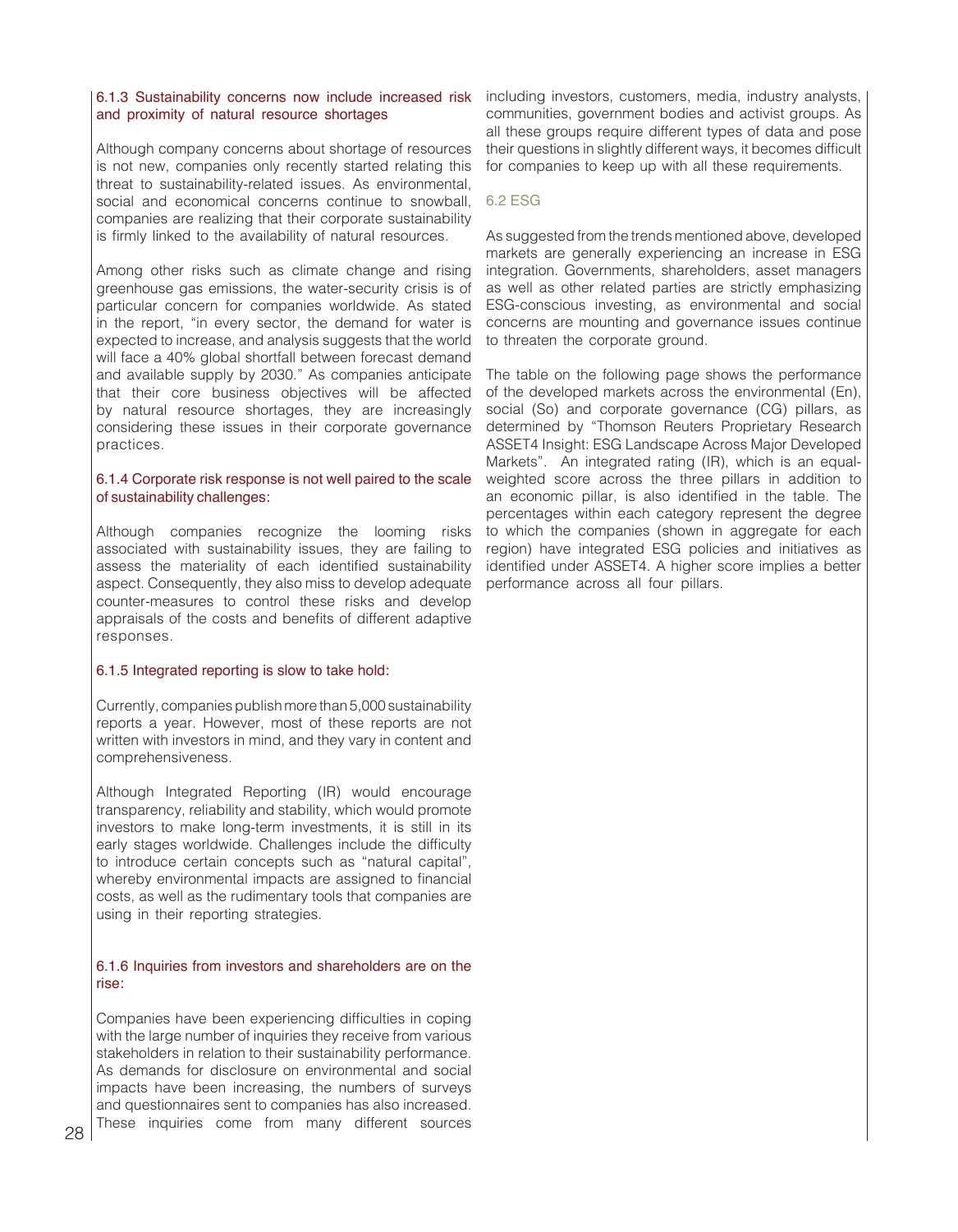| Table 1 ESG Performance Across Developed Markets, 2009 (Source: Thomson Reuters ASSET4) |                      |     |     |     |     |
|-----------------------------------------------------------------------------------------|----------------------|-----|-----|-----|-----|
| Region                                                                                  | Country              | IR  | En  | So  | CG  |
| Americas                                                                                | Canada               | 39% | 32% | 32% | 63% |
|                                                                                         | <b>United States</b> | 48% | 40% | 43% | 54% |
| Europe                                                                                  | France               | 74% | 77% | 77% | 51% |
|                                                                                         | Germany              | 59% | 67% | 68% | 30% |
|                                                                                         | Italy                | 55% | 50% | 63% | 45% |
|                                                                                         | United Kingdom       | 70% | 63% | 66% | 77% |
| Asia Pacific/Oceania                                                                    | Australia            | 44% | 42% | 39% | 66% |
|                                                                                         | Japan                | 40% | 63% | 50% | 12% |
|                                                                                         | Hong Kong            | 35% | 39% | 37% | 31% |
|                                                                                         | Singapore            | 36% | 36% | 39% | 33% |
|                                                                                         | Average              | 50% | 51% | 51% | 46% |

As seen in the table above, European countries are leading in ESG integration- showing some of the highest percentages in all the pillars. France is leading with an IR of 74%, whereas countries in Asian markets, such as Hong Kong and Singapore, are lagging behind, showing an IR of 35% and 36%, respectively.

European countries' leading performance in ESG issues is highly attributed to high disclosure as well as the introduction of more stringent regulations to address the growing ESG challenges. On the other hand, poor performance of Asian markets, specifically Japan, in implementing ESG practices is primarily attributed to having few independent/ outside directors, no standardized voting rights/structure of institutional investors, and no formal disclosure of crossholdings among companies.

Similarly, Canadian companies' poor performance, most prominently in the environmental pillar, is also a result of low disclosure and lack of legal requirements for companies to report on their environmental performance. Accordingly, North America continues to lag behind its European counterpart across all the pillars identified above aside from a few core companies.

Although corporate responsibility reporting was merely considered an optional activity, it is now considered a pivotal and mandatory endeavor for a large number of multinational companies in almost all parts of the world. Companies worldwide, especially large corporations, have come to realize the competitive advantage and the monetary return gained from improving their corporate governance strategy, hence it is expected that ESG integration will continue to increase in international markets.

#### **7. ESG comparison matrix**

The attached matrix shows the main ESG indicators and illustrates the level of adherence (rarely, sometimes, mostly) of the MENA region, emerging markets and international markets to these indicators in their corporate practices.

As international markets are quite advanced in ESG integration, organizations in these markets generally comply with all of the identified indicators in their corporate practices.

Emerging markets are slightly less developed in ESG integration, particularly in the governance and business ethics parameter, as previously mentioned. Generally, companies in these markets show promise in their adherence to these ESG criteria, improving predominantly in their environmental performance. However, they also need to improve in the social and economic parameters in order to reach the ESG maturity level of international markets.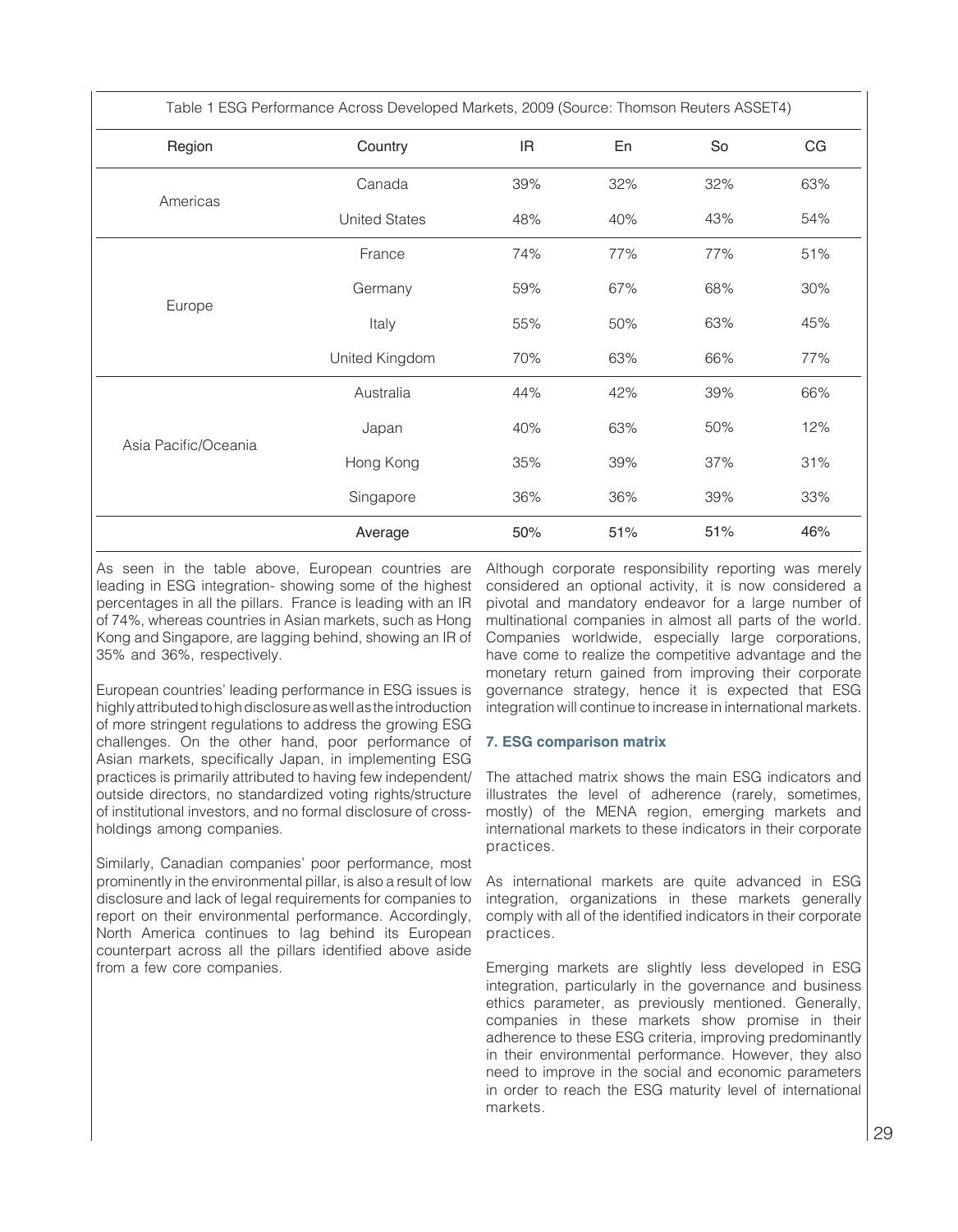As for the MENA region, it is still in its early stages of ESG integration. As seen in the matrix, the region has embarked on addressing issues pertaining to environmental, social and governance issues. On the social side, there has been a shift from corporate philanthropy and 'zakat' to a more structured community investment approach. On the environmental side, efforts are being made on smaller scales within premises, and on a bigger scale through implementation of energy management practices such as implementing the ISO 50001 standard. However, these initiatives are not wide-spread yet and require some major improvements.

# **8. Conclusion**

Although ESG integration in the region has increased in the last few years, it is still in its early stages. This is due to several characteristics of the region's economies that shape the way corporations operate, as well as historical and cultural reasons. Environmental and social consciousness, transparency and stakeholder engagement are still developing and will not change overnight. These

challenges are mainly attributed to lacking ambition of companies to embrace towards enhancing their corporate governance and sustainability strategies.

Many emerging markets have shown great improvement in ESG integration in the last decade. In fact, investment in these countries has increased greatly over the last few years resulting in an increased level of sustainability reporting amongst companies in that region. In addition, the Dow Jones Sustainability Emerging Markets Index (DJSI Emerging Markets) was established to track the performance of the region's largest companies in leading their corporate sustainability. This further drove companies in these markets to continually enhance their sustainability initiatives in order to be included in the index.

On an international level, reporting on sustainability has become common practice for all multinational companies. While European countries continue to lead in their corporate responsibility reporting, other regions are quickly catching up, highlighting the importance of ESG integration in influencing the performance of companies worldwide.

| Definitions            |                                                                                                                                                                                                                                                                                                                                                                                           |  |
|------------------------|-------------------------------------------------------------------------------------------------------------------------------------------------------------------------------------------------------------------------------------------------------------------------------------------------------------------------------------------------------------------------------------------|--|
| <b>BM&amp;FBOVESPA</b> | Stock exchange located at Sao Paulo, Brazil                                                                                                                                                                                                                                                                                                                                               |  |
| <b>BIRC</b>            | An acronym that refers to the economies of Brazil, Russia, India and China,<br>which are seen as major developing economies in the world.                                                                                                                                                                                                                                                 |  |
| <b>BSR</b>             | BSR works with a global network of more than 250 member companies to<br>help them develop sustainable business strategies and solutions through<br>consulting, research and cross-sector collaboration.                                                                                                                                                                                   |  |
| <b>EIRIS</b>           | A global leader in the provision of environmental, social, governance (ESG)<br>research for responsible investors. It is a not-for-profit organization, which<br>conducts independent assessments of companies' ESG performance,<br>and provides advice on integrating relevant ESG issues with investment<br>decisions.                                                                  |  |
| <b>IFC</b>             | International Finance Corporation. Member of the World Bank Group,<br>and the largest global development institution focused exclusively on the<br>private sector in developing countries. It allows companies and financial<br>institutions in these countries to create jobs, improve corporate governance<br>and environmental performance, and contribute to their local communities. |  |
| <b>IIRC</b>            | The International Integrated Reporting Council. It is a global coalition<br>of regulators, investors, companies, standard setters, the accounting<br>profession and NGOs, which has been leading the development of a<br>global framework for Integrated Reporting in order to induce value creation<br>for companies over time.                                                          |  |
| <b>IMF</b>             | International Monetary Fund. An organization of around 188 countries,<br>working to foster global monetary cooperation, secure financial stability,<br>facilitate international trade, promote high employment and sustainable<br>economic growth, and reduce poverty around the world.                                                                                                   |  |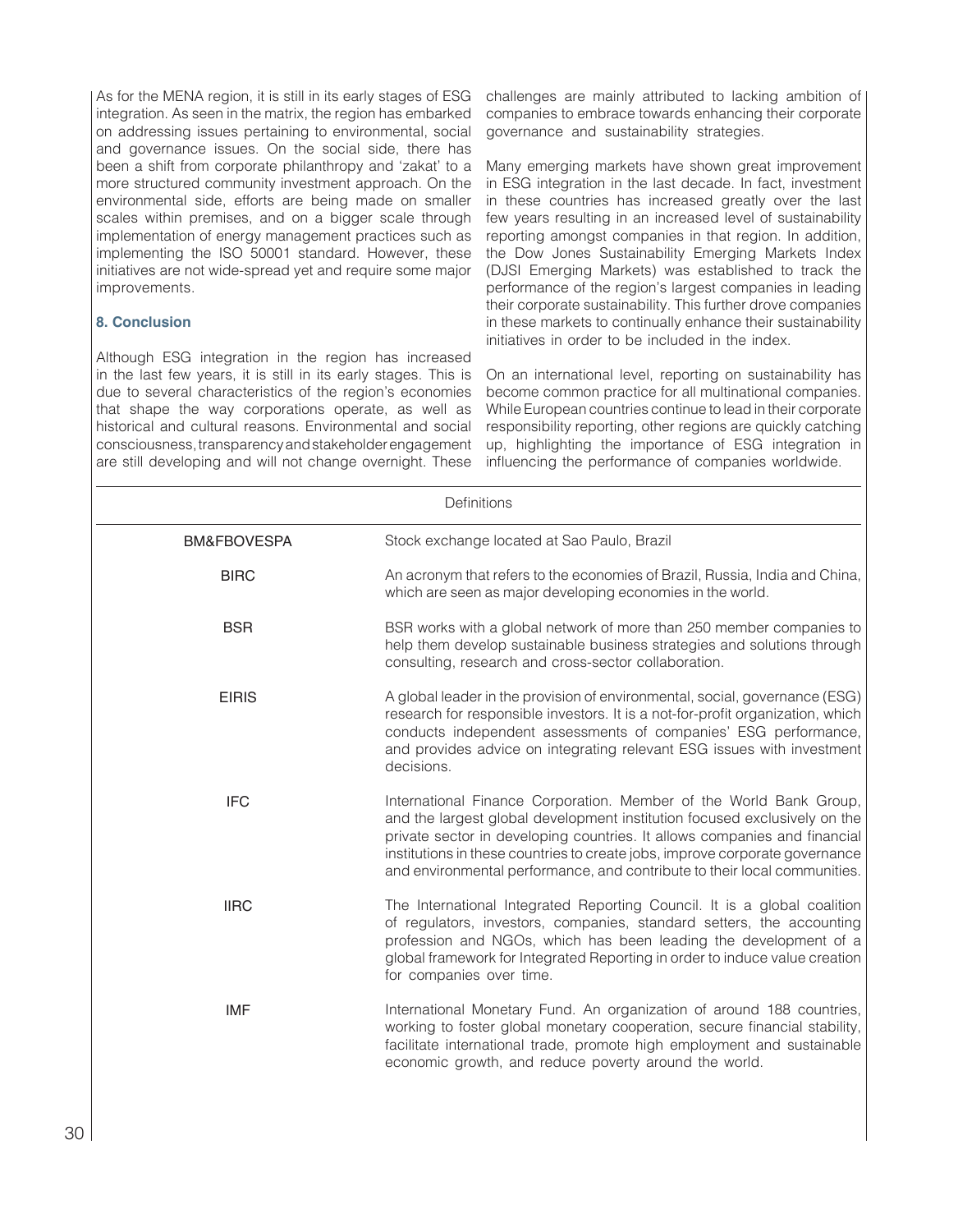| <b>OECD</b>                                                                                     | Organization for Economic Co-operation and Development. It is an<br>international economic organization of 34 countries to stimulate economic<br>progress and world trade. It serves as a platform for countries to compare<br>policy experiences, seek answers to common problems, identify good<br>practices and co-ordinate domestic and international policies of its<br>members.                       |  |
|-------------------------------------------------------------------------------------------------|-------------------------------------------------------------------------------------------------------------------------------------------------------------------------------------------------------------------------------------------------------------------------------------------------------------------------------------------------------------------------------------------------------------|--|
| <b>QFCRA</b>                                                                                    | Qatar Financial Center Regulatory Authority. It is an independent regulator<br>of the Qatar Financial Center (QFC), which was established to authorize<br>and regulate firms and individuals conducting financial services in or from<br>the QFC.                                                                                                                                                           |  |
| The Lebanese Transparency Association                                                           | The National Chapter of Transparency International in Lebanon. It is<br>pursuing initiatives in the following 4 main programs:<br>Democratization and Public Accountability<br>Promoting Access to Information<br>Transparency in the Private Sector<br>Youth against Corruption                                                                                                                            |  |
| <b>Thomson Reuters ASSET4</b>                                                                   | Provides objective, relevant and systematic environmental, social and<br>governance (ESG) information based on 250+ key performance indicators<br>(KPIs) and 750+ individual data points along with their original data<br>sources. Professional investors use this ESG data to define a wide range<br>of responsible investment strategies and integrate it into their traditional<br>investment analysis. |  |
| <b>UNPRI</b>                                                                                    | An initiative and a set of voluntary guidelines for investment entities wishing<br>to address environmental, social and corporate governance issues.                                                                                                                                                                                                                                                        |  |
|                                                                                                 | References                                                                                                                                                                                                                                                                                                                                                                                                  |  |
|                                                                                                 | https://www.bsr.org/reports/BSR_Trends_in_ESG_Integration.pdf                                                                                                                                                                                                                                                                                                                                               |  |
|                                                                                                 | http://www.oecd.org/mena/investment/36086926.pdf                                                                                                                                                                                                                                                                                                                                                            |  |
| http://www1.qfcra.com/publication/Corporate-Governance_Challenges_Opportunities_and_Returns.pdf |                                                                                                                                                                                                                                                                                                                                                                                                             |  |
|                                                                                                 | http://www1.ifc.org/wps/wcm/connect/b508b10048a7e753ab1fef6060ad5911/Transparency_and_Disclosure.<br>pdf?MOD=AJPERES                                                                                                                                                                                                                                                                                        |  |
|                                                                                                 | http://www.sustainalytics.com/sites/default/files/sustainalytics_emergingmarkets_june2012.pdf                                                                                                                                                                                                                                                                                                               |  |
|                                                                                                 | http://www.eiris.org/files/research20%publications/EIRISEmergingMarketsReport2012.pdf                                                                                                                                                                                                                                                                                                                       |  |
|                                                                                                 | http://www.sustainability-index.com/images/djsi-emerging-markets-guidebook_tcm364093-1071.pdf                                                                                                                                                                                                                                                                                                               |  |
|                                                                                                 | http://thomsonreuters.com/content/financial/pdf/news_content/esg_across_developed_markets.pdf                                                                                                                                                                                                                                                                                                               |  |
|                                                                                                 | 2013 six growing trends in corporate responsibility - Ernst & Young Report                                                                                                                                                                                                                                                                                                                                  |  |
|                                                                                                 |                                                                                                                                                                                                                                                                                                                                                                                                             |  |
|                                                                                                 |                                                                                                                                                                                                                                                                                                                                                                                                             |  |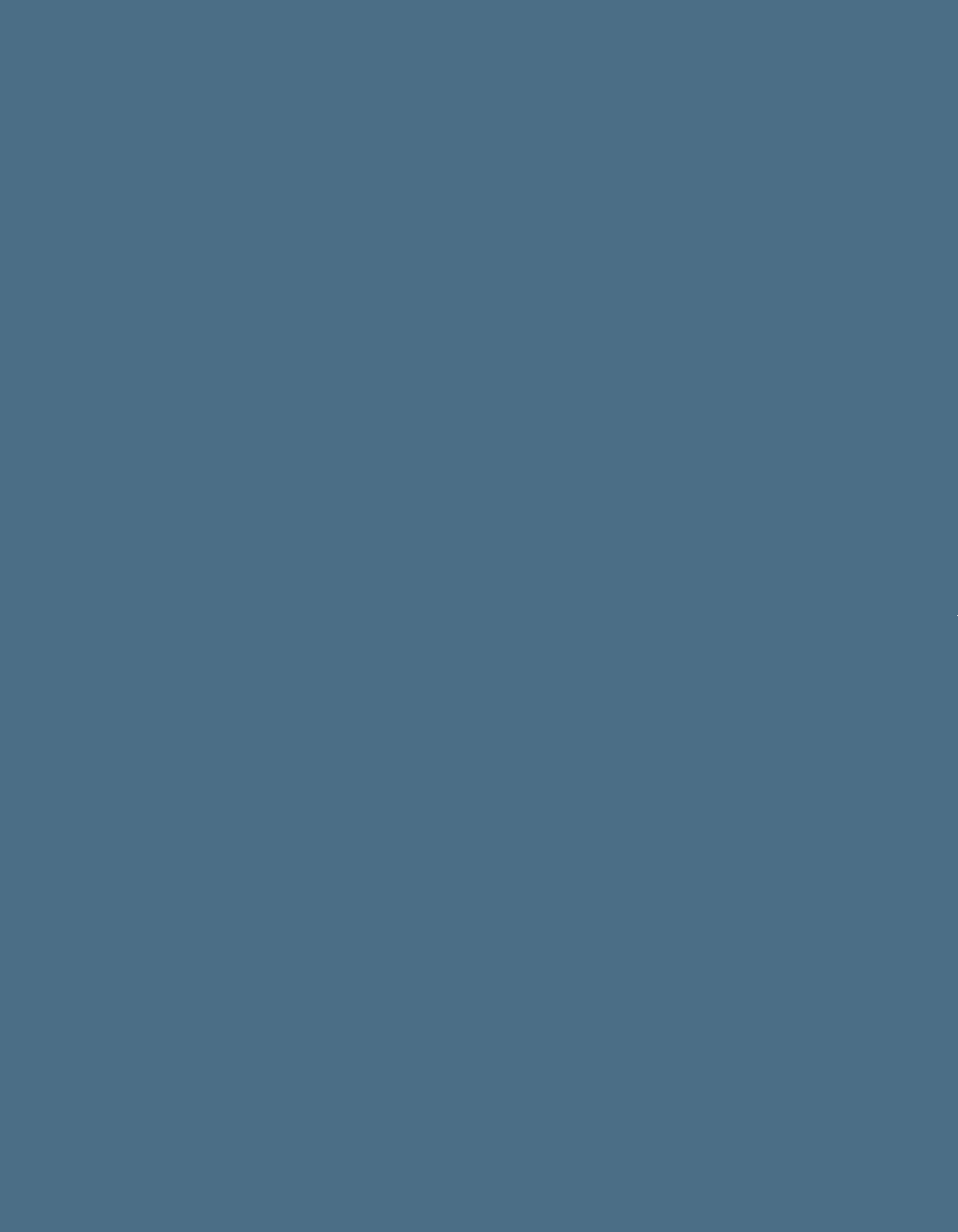# SUSTAINABLE INVESTING IN S&P/HAWKAMAH ESG PAN ARAB INDEX

AUTHORED BY JULIA KOCHETYGOVA, S&P DOW JONES INDICES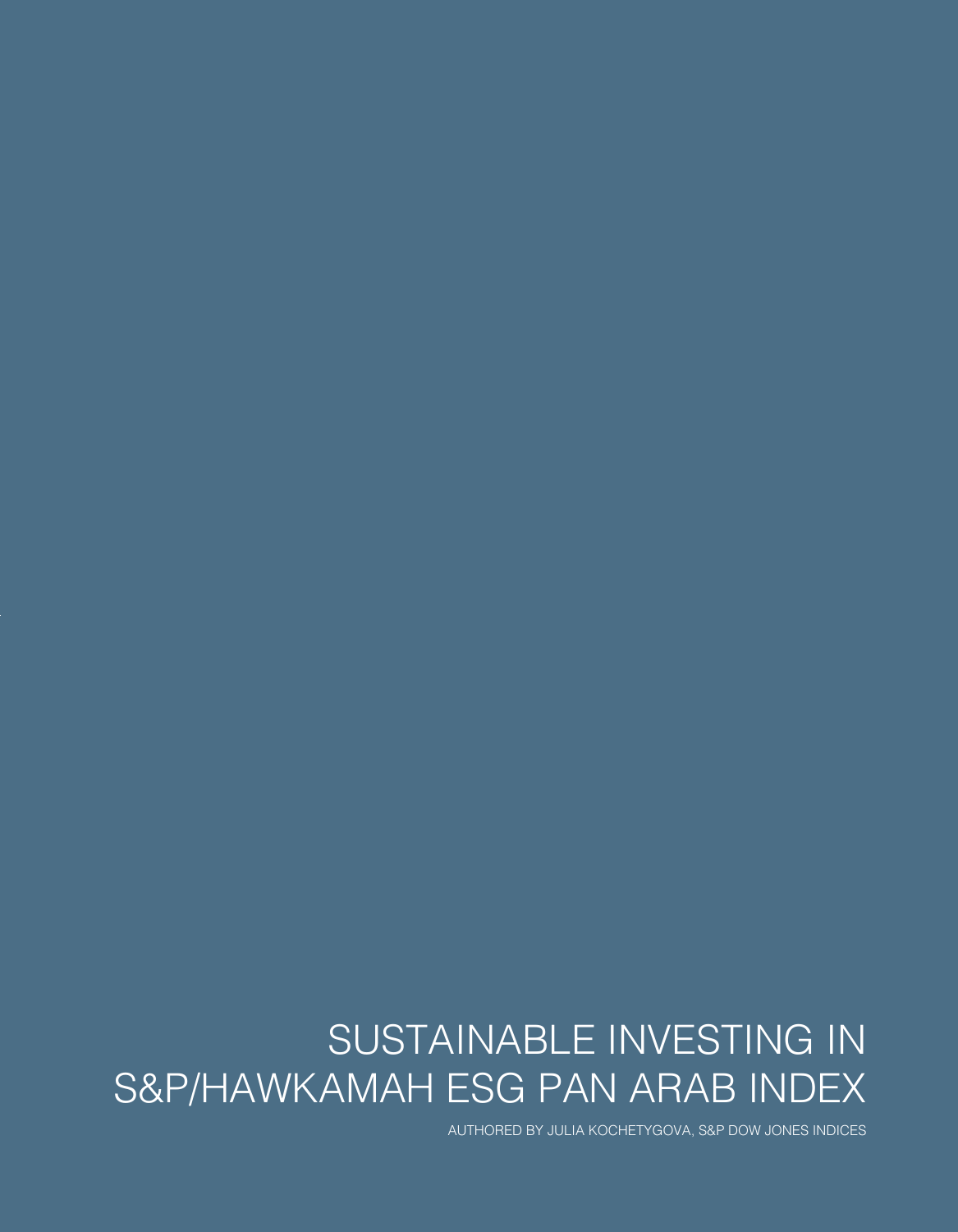Sustainability investing is becoming more and more important to the marketplace. Over the last several decades, we have observed continuous growth of investors' interest towards sustainable and responsible investments (SRI). This interest has been prompted by the United Nations Principles of Responsible Investments (UN PRI) initiative and supported by various academic studies showing advantageous risk and return parameters of SRI comparing them with more conventional forms of investing . The potential downside risk protection provided by the SRI approach has been a focus in the latest studies on the portfolio performance during the credit crisis period of 2008-2013<sup>2</sup>. As shown by the US SIF studies, during the sharpest phase of the financial crisis, from 2007 to 2010, the overall universe of professionally managed assets has remained roughly flat while SRI assets grew by 13%<sup>3</sup>.

In Europe, the growth of sustainable investments has been particularly impressive having increased by 39% over two years (2009-2011) to the level of 7.4 trillion euros<sup>4</sup>. Growth of SRI is becoming an important trend in the Middle East and Asia too. More than 130 investment managers in Asia use sustainable investment approaches, and there is 74\$bn of identified sustainable investment assets under management in the region, according to a report by the Association for Sustainable & Responsible Investment in Asia (ASrIA)<sup>5</sup>. In the Middle East and Northern Africa region (MENA), according to the report issued by IFC in 2011, the total sustainability-related assets under management (AUM) were estimated to be at 54.25\$ billion, or 17.1\$ billion without Shariah-compliant investments <sup>6</sup>. The demonstrated interest from asset owners, however, is much higher, with the leading positions taken by the government pension schemes and sovereign wealth funds.

The array of sustainable investing strategies has become quite wide in recent years, varying from ethical values based exclusions to a more value-based approach, seeing it as simply "good business," over the long term, to be concerned about sustainability. Coupled with another recent market trend, which is the worldwide growth of passive investments<sup>7</sup>, the growth of the sustainably investments supports the growing interest to, and the development of, sustainability indices. S&P Dow Jones Indices has designed several types of sustainability indices focusing on the needs of different types of investors in different regions, and the company keeps working on new indices of this kind.

Jointly developed by S&P Dow Jones Indices and Hawkamah (The Institute for Corporate Governance for

the MENA region), the S&P/Hawkamah ESG Pan Arab Index measures the performance of 50 of the stocks with the highest score in the MENA region as measured by environmental, social and governance factors<sup>8</sup>.

The S&P/Hawkamah ESG Pan Arab Index is the first Pan Arab Index of its kind in the Pan Arab region. S&P DJI›s innovative ESG methodology is based primarily on quantitative factors, bringing in qualitative analysis as an overlay. For the first time, environmental, social, and corporate governance factors have been extensively quantified and translated into a series of scores measuring securities in the universe of publicly traded Pan Arab companies. This index not only ensures a selection of companies with the highest score in the environmental, social and corporate governance areas, but also is designed to be efficiently representative of the Pan Arab equity markets by excluding small and illiquid securities. Screened annually, the index uses an innovative ESG score-weighting scheme to ensure that stocks with higher ESG scores have a greater influence on the index than those with lower ESG scores.

The index constituents are selected from a universe of the top 150 Pan Arab companies (based on total market capitalization), listed on the national exchanges of Bahrain, Egypt, Jordan, Lebanon, Kuwait, Morocco, Oman, Qatar, Saudi Arabia, Tunisia, and the United Arab Emirates, subject to a liquidity screen. The index comprises the 50 highest-scoring stocks, according to their composite ESG scores from the selection universe, subject to a maximum individual country representation of 15 stocks. The scoring process includes, as the first step, assessing companies' levels of transparency and disclosure in the areas of environment, social and governance, and then looking at their actual sustainability performance characteristics, based on independent sources of information, news stories, web sites, and CSR reports. Existing indices have 197 indicators/questions covering environment, social or corporate governance dimensions. Weighting of items differs by sector based on their impact. As a result of the scoring process, composite ESG score is assigned, and each company's weight in the index is determined as a function of its ESG score.

The S&P/Hawkamah ESG Pan Arab Index serves as an investment and benchmarking tool for both purely sustainable investors and those who want to apply passive strategy with an ESG overlay. Historically it has demonstrated strong performance implying positive correlation between companies' sustainability practices

**<sup>2</sup>** See for instance: Hoepner, Yu, Ferguson "ESG integration in 10 GICS industries", 2010

**<sup>3</sup>** Report on Socially Responsible Investing Trends in the United States, 2010

EuroSIF. European SRI Study 2012. **4**

**<sup>5</sup>** Investment & Pensions Asia. 9 January 2013. Sustainable investing becoming a significant force in Asia

**<sup>6</sup>** IFC. Sustainable Investment in the Middle East and North Africa Region Report. 2011

For information on this trend, see http://eu.spindices.com/resource-center/thought-leadership/spiva/ **7**

See S&P/Hawkamah ESG Pan Arab Index Factsheet. http://us.spindices.com/indices/equity/sp-hawkamah-esg-pan-arab-index **8**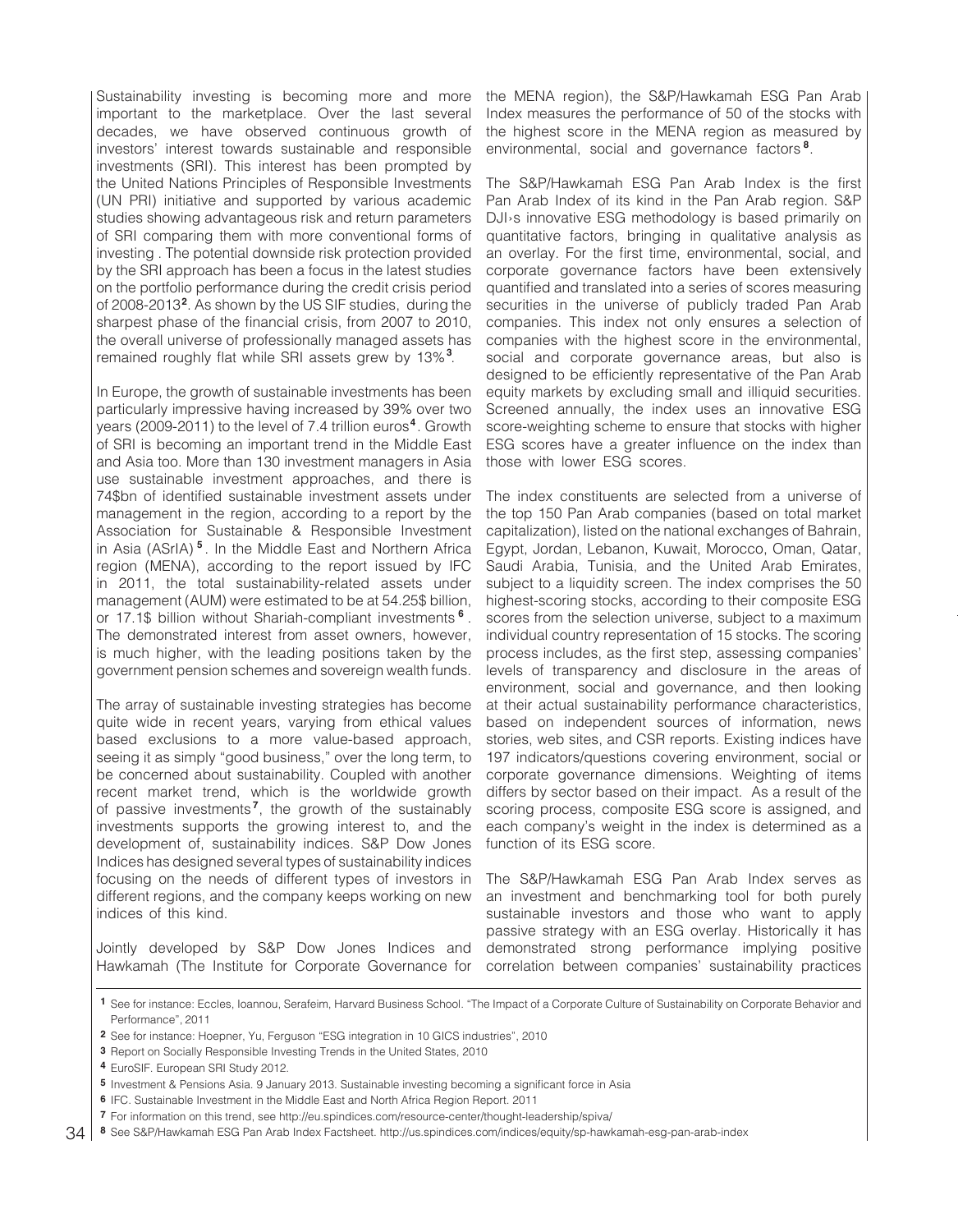![](_page_36_Figure_0.jpeg)

Source: S&P Dow Jones Indices LLC. Data as of October 2013 ,31. Index performance is based on USD total return index levels. Charts and graphs are provided for illustrative purposes. Past performance is no guarantee of future results. The inception date of DJSI Diversified Family of Indices was February 2011 ,1, at the market close. All information presented prior to the index inception date is back-tested. Back-tested performance is not actual performance, but is hypothetical. The back-test calculations are based on the same methodology that was in effect when the index was officially launched. Complete index methodology details are available at www.spdji.com.

Table 1. Key performance characteristics of the S&P/Hawkamah ESG Pan Arab Index and S&P Pan Arab Index

| <b>Annualized Returns</b>          |            |            |            |  |  |
|------------------------------------|------------|------------|------------|--|--|
| Index                              | 1YR Return | 3YR Return | 5YR Return |  |  |
| S&P/Hawkamah ESG Pan Arab Index TR | 30.52%     | 10.21%     | 11.11%     |  |  |
| S&P Pan Arab Composite (TR)        | 19.75%     | 6.67%      | 5.68%      |  |  |
| <b>Annualized Volatility</b>       |            |            |            |  |  |
| Index                              | 1YR Risk   | 3YR Risk   | 5YR Risk   |  |  |
| S&P/Hawkamah ESG Pan Arab Index TR | 13.01%     | 13.44%     | 17.67%     |  |  |
| S&P Pan Arab Composite (TR)        | 8.88%      | 11.55%     | 16.74%     |  |  |
| <b>Sharpe Ratio</b>                |            |            |            |  |  |
| Index                              | 1YR        | 3YR        | 5YR        |  |  |
| S&P/Hawkamah ESG Pan Arab Index TR | 0.471      | 0.085      | $-0.031$   |  |  |
| S&P Pan Arab Composite (TR)        | 0.357      | 0.016      | $-0.108$   |  |  |

Source: S&P Dow Jones Indices LLC. Data as of October 2013 ,31. Index performance is based on USD total return index levels. Charts and graphs are provided for illustrative purposes. Past performance is no guarantee of future results. The inception date of DJSI Diversified Family of Indices was February 2011 ,1, at the market close. All information presented prior to the index inception date is back-tested. Back-tested performance is not actual performance, but is hypothetical. The back-test calculations are based on the same methodology that was in effect when the index was officially launched. Complete index methodology details are available at www.spdji.com.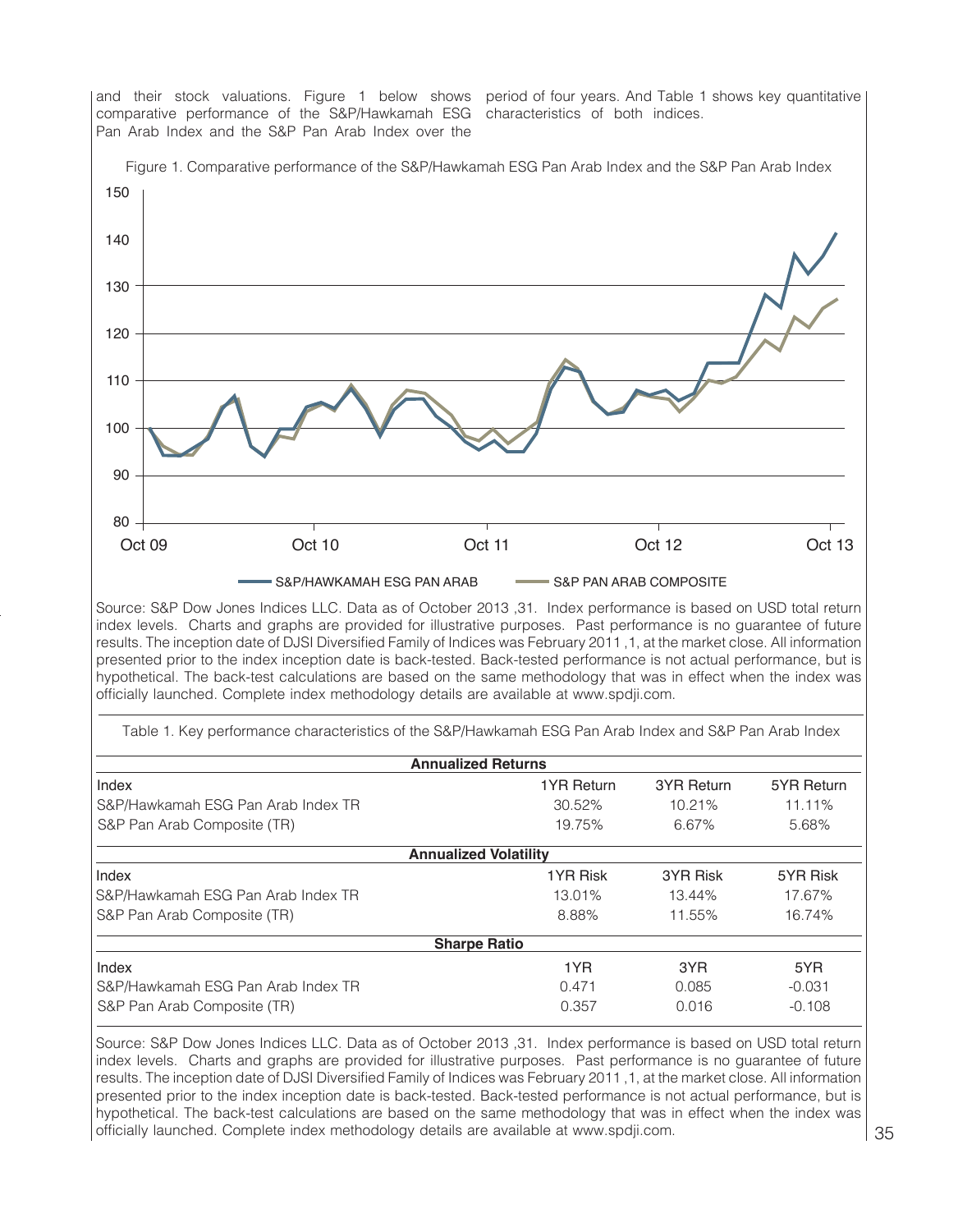It is important to note that even though the S&P/Hawkamah ESG Pan Arab, as a more concentrated index, has demonstrated higher volatility in each of the periods, its risk-adjusted returns are still better than those of a more diversified and ESG-neutral S&P Pan Arab Composite Index. This supports the idea of materiality of the sustainability characteristics of companies in the financial context. As evidenced by this index, the ESG-related considerations can have an impact on companies' business and financial performance in the form of either better controlled risks, or better captured business opportunities. Sustainability may not only be viewed from a perspective of the benefits for society and environment. As generally observed, more sustainable companies happen to be also more efficient, more innovative and stronger branded businesses, they are better places to work and are able to attract more devoted workforce. This appears to pay back to them in the form of

increased investor interest and wider investor base, which is reflected by the performance of sustainability indices in their role of investment and benchmarking tools.

Most sustainable companies in the Middle East have recently demonstrated stronger performance than their peers from global emerging markets, as evidenced from comparison between the S&P/Hawkamah ESG Pan Arab Index and the Dow Jones Sustainability Emerging Markets Index. the latter index is produced jointly by S&P Dow Jones Indices and Swiss-based sustainability investment and research company RobecoSAM. This is a best-inclass index that selects the top 10 percent of companies in each industry by their total sustainability scores assigned by RobecoSAM. The total return of the S&P/Hawkamah ESG Pan Arab Index was approximately 10 times higher than that of the DJSI Emerging Markets.

![](_page_37_Figure_3.jpeg)

Source: S&P Dow Jones Indices LLC. Data as of October 2013 ,31. Index performance is based on USD total return index levels. Charts and graphs are provided for illustrative purposes. Past performance is no guarantee of future results. The inception date of DJSI Diversified Family of Indices was February 2011 ,1, at the market close. All information presented prior to the index inception date is back-tested. Back-tested performance is not actual performance, but is hypothetical. The back-test calculations are based on the same methodology that was in effect when the index was officially launched. Complete index methodology details are available at www.spdji.com.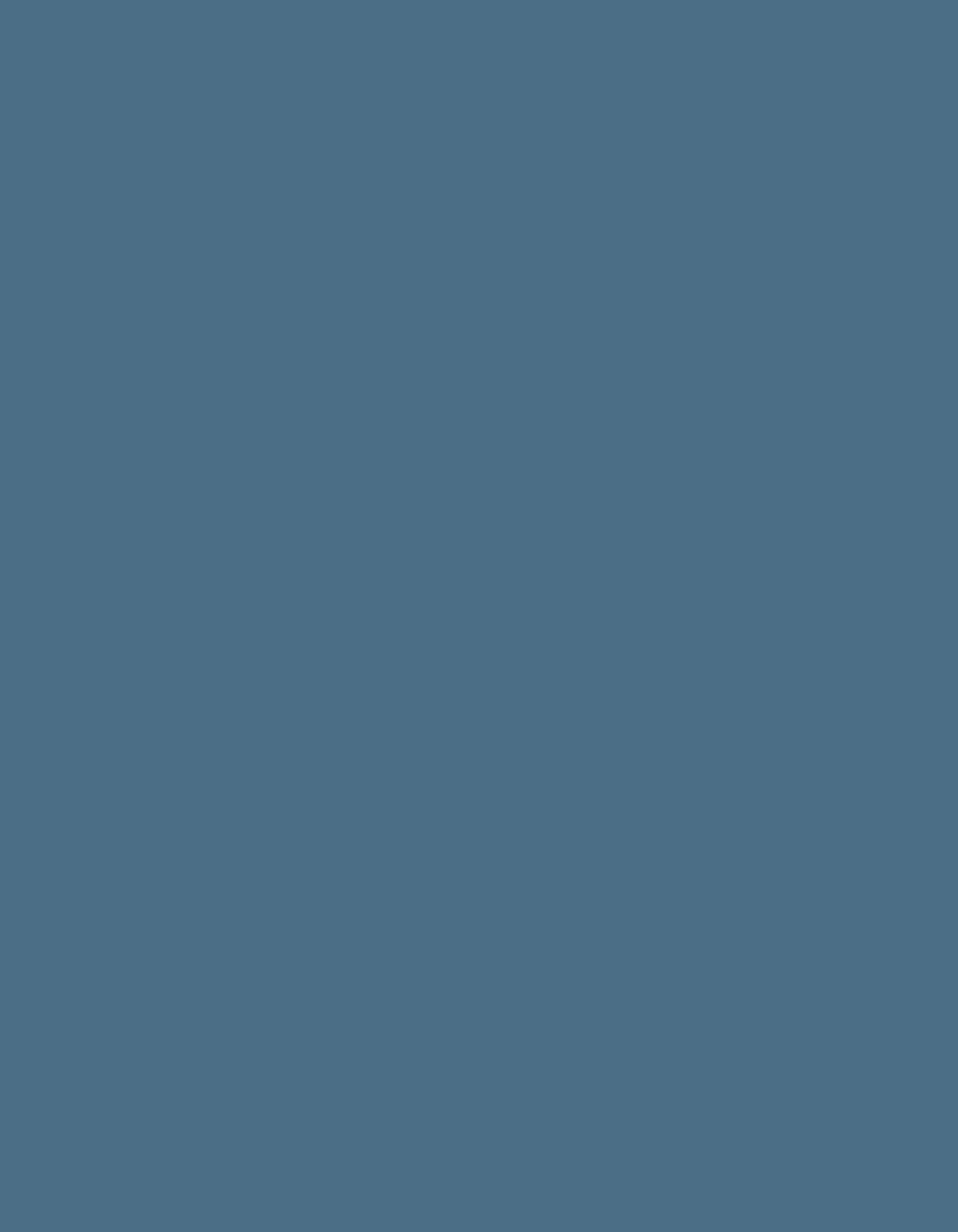APPENDIX 1: Governance Criteria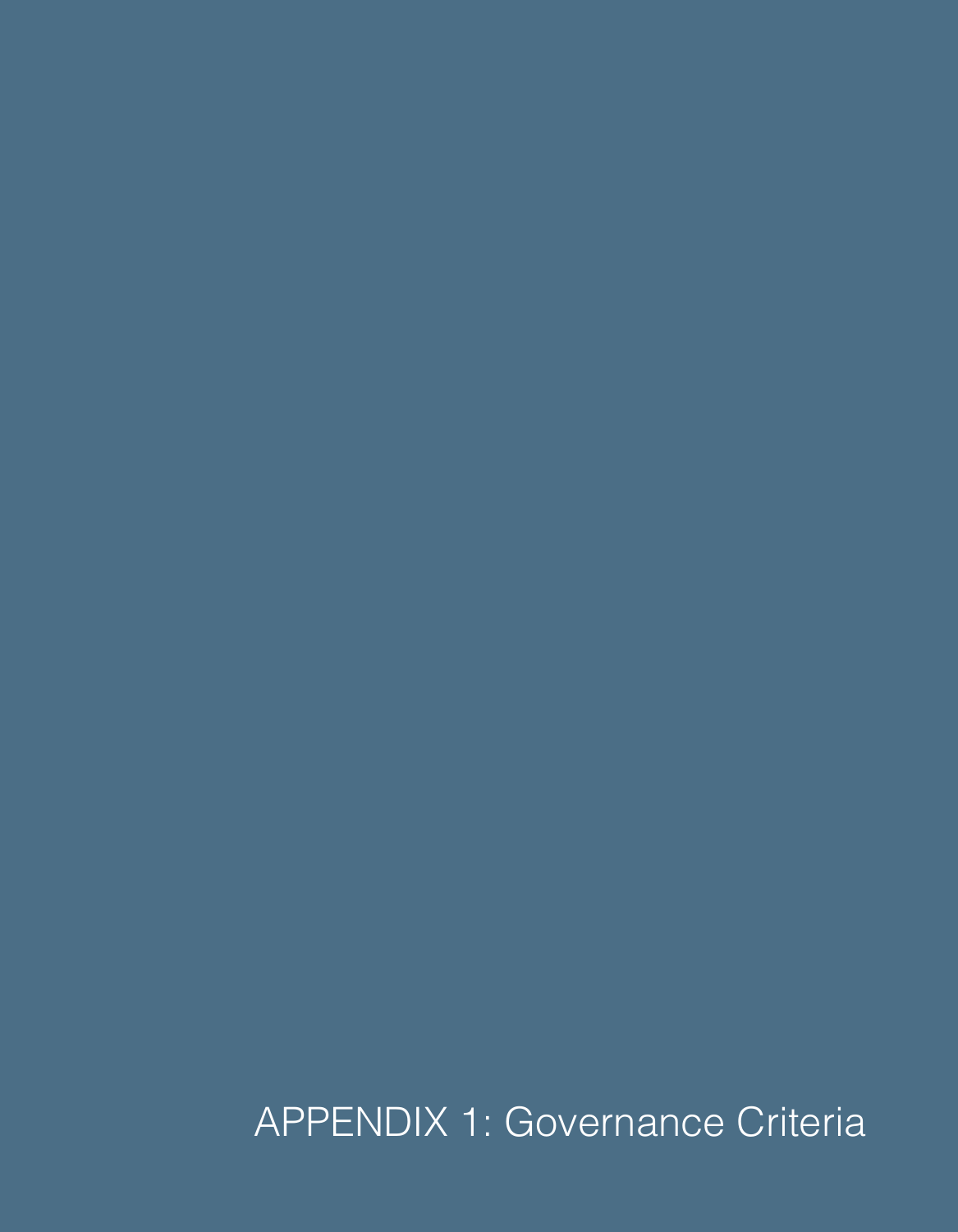# OWNERSHIP STRUCTURE AND SHAREHOLDER RIGHTS

# **Shareholder Capital**

Disclosure of:

- 1. The number of issued and outstanding ordinary shares disclosed.<br>2. The number of issued and outstanding other shares disclosed (pre
- 2. The number of issued and outstanding other shares disclosed (preferred nonvoting)<br>3. The par value of each ordinary share disclosed.
- 3. The par value of each ordinary share disclosed.<br>4. The identity of the largest shareholder
- 4. The identity of the largest shareholder<br>5. The identity of holders of all large stak
- 5. The identity of holders of all large stakes (blocking :> 25 percent, controlling :> 50 percent).<br>6. The identity of shareholder holding at least 25 percent of voting shares in total.
- 6. The identity of shareholder holding at least 25 percent of voting shares in total.
- 7. The identity of shareholders holding at least 50 percent of voting shares in total
- 8. The identity of shareholders holding at least 75 percent of voting shares in total<br>9. The number and identity of shareholders each holding more than 10 percent.
- 9. The number and identity of shareholders each holding more than 10 percent.<br>10. Shareholding in the company by individual senior managers.
- Shareholding in the company by individual senior managers.
- 11. Shareholding in the company by individual directors.
- 12. The description of share classes provided.<br>13. A review of shareholder by type.
- A review of shareholder by type.
- 14. Cross-ownership.

# Extra Point Question

Disclosure that:<br>1. Compa

Company's articles of association or by-laws are accessible over the web

# **Shareholder rights**

Disclosure of:

- 15. The contents of any corporate governance charter or code of best practices.
- 16. Existence of a Code of business conduct and ethics.<br>17. The contents of the Code of business conduct and et
- 17. The contents of the Code of business conduct and ethics.<br>18. The changes in company's articles of association
- 18. The changes in company's articles of association<br>19. The existence of voting rights for each voting or no
- The existence of voting rights for each voting or nonvoting share.
- 20. The transparency of the way that shareholders nominate directors to the board.<br>21. The transparency of the way by which shareholders convene an extraordinary of
- The transparency of the way by which shareholders convene an extraordinary general meeting.
- 22. The transparency of the procedure for initiating inquires with the board.<br>23. The transparency of the procedure for putting forward proposals at share
- The transparency of the procedure for putting forward proposals at shareholders meetings.
- 24. A formalized dividend policy<br>25. The existence of a review of t
- 25. The existence of a review of the last shareholders meeting.<br>26. Full general shareholders meeting (GSM) minutes.
- 26. Full general shareholders meeting (GSM) minutes.<br>27. The existence of a calendar of important sharehold
- The existence of a calendar of important shareholders dates.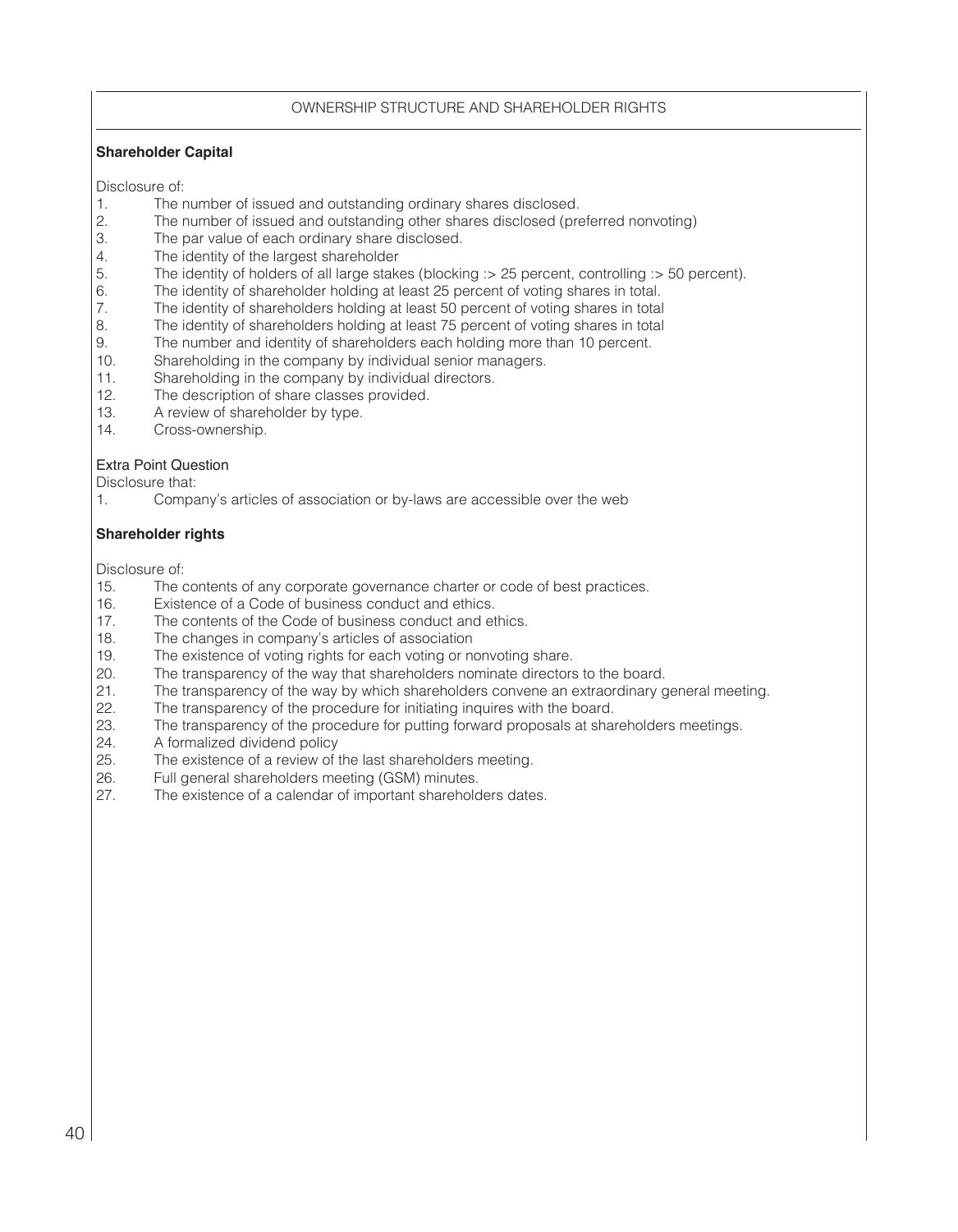# FINANCIAL AND OPERATIONAL INFORMATION

# **Financial Information**

Disclosure of:<br>28. The o

- 28. The company's accounting policy.<br>29. The accounting standards it uses f
- 29. The accounting standards it uses for its accounts.<br>30. Whether the accounts meet local accounting stand
- 30. Whether the accounts meet local accounting standards.<br>31. Annual financial statements according to an international
- 31. Annual financial statements according to an internationally recognized accounting standard (IFRS/U.S. GAAP).<br>32. Notes to annual firm
- 32. Notes to annual financial statements according to IFRS/U.S. GAAP.
- 33. Independent auditors report with regard to annual financial statements according to IFRS/U.S. GAAP.<br>34. Inqualified (clean) audit opinion with regard to annual financial statements according to IFRS/U.S. G4
- 34. Unqualified (clean) audit opinion with regard to annual financial statements according to IFRS/U.S. GAAP.<br>35. Disclosure of related party transactions (RPTs): sales to/purchases from. pavables to/receivables from
- Disclosure of related party transactions (RPTs): sales to/purchases from, payables to/receivables from related parties.<br>36. Indication that F
- Indication that RPTs are made on market or non-market terms.
- 37. Interim (quarterly or semiannual) financial statements according to an internationally recognized accounting standard (IFRS/U.S. GAAP).
- 38. Notes to such financial statements.
- 39. Whether these financial statements are audited or at least reviewed.<br>40. A basic earning forecast of any kind.
- 40. A basic earning forecast of any kind.<br>41. A detailed earnings forecast.
- 41. A detailed earnings forecast.<br>42. Financial information on a qua
- 42. Financial information on a quarterly basis.<br>43. Segment analysis (results broken down by
- Segment analysis (results broken down by business line).
- 44. Revenue structure (detailed breakdown).<br>45. Cost structure (high degree of detail).
- Cost structure (high degree of detail).
- 46. The name of company's auditing firm.<br>47. A copy of the auditors report.
- A copy of the auditors report.
- 48. How much the company pays in audit fees to the auditor 49. Non-audit fees paid to the auditor.
- 49. Non-audit fees paid to the auditor.<br>50. Whether there are consolidated final
- 50. Whether there are consolidated financial statements or whether only the parent or holding company is audited.<br>51. Methods of asset valuation.
- 51. Methods of asset valuation.<br>52. Information about the metho
- 52. Information about the method of calculating fixed-asset depreciation.<br>53. A list of affiliates in which the company holds a minority stake.
- A list of affiliates in which the company holds a minority stake.
- 54. The ownership structures of affiliates.

# Extra Point Questions

Disclosure that:<br>2. Compa

- 2. Company›s independent auditor reports directly to an independent audit committee
- (at least 66 percent independent)<br>3. Auditor does not also provide non Auditor does not also provide non audit services greater in value than 25 percent of total audit fees
- 4. Auditor does not provide any non audit services

# **Operational Information**

Disclosure of:

- 55. Details of the kind of business the company engages in.<br>56. Output in physical terms (values of sales for services sec
- 56. Output in physical terms (values of sales for services sector companies)<br>57. Characteristics of fixed assets emploved.
- 57. Characteristics of fixed assets employed.
- 58. Efficiency indicators.<br>59. Any industry-specific
- Any industry-specific ratios.
- 60. A discussion of corporate strategy.
- 61. Any plans for investment in the coming years.
- 62. Detailed information about investment plans in the coming years.
- 63. An output forecast of any kind.
- 64. An overview of trends in its industry.<br>65. The market share for any or all of the
- The market share for any or all of the company's businesses.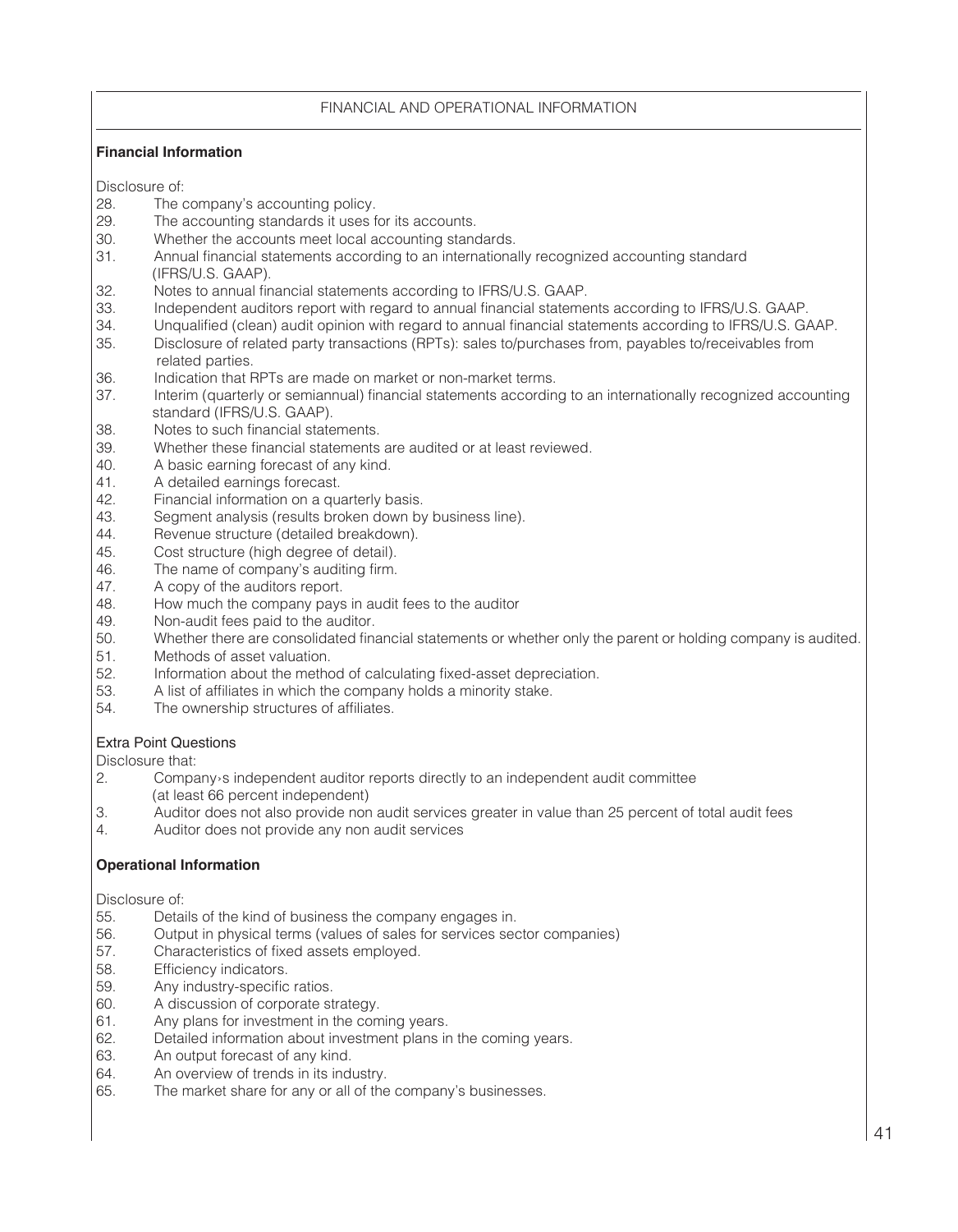# BOARD AND MANAGEMENT STRUCTURE AND PROCESS

## **Board and management information**

Disclosure of:<br>66 The I

- 66. The list of board members (names).<br>67. Details about directors other than na
- 67. Details about directors other than name and title.<br>68. Details about other employment and position of in
- 68. Details about other employment and position of independent directors 69. Details about the directors' previous employment and positions.
- 69. Details about the directors' previous employment and positions.<br>70. When each director joined the board.
- 70. When each director joined the board.<br>71. A named chairman listed.
- A named chairman listed.
- 72. Details about the chairman, other than name and title.<br>73. Details about role of the Board of Directors at the come
- 73. Details about role of the Board of Directors at the company.<br>74 A list of matters reserved for the board
- 74. A list of matters reserved for the board.<br>75. A list or board committees.
- 75. A list or board committees.<br>76. Names of all members of ea
- 76. Names of all members of each existing committee.<br>77. Whether there are internal audit functions besides to
- 77. Whether there are internal audit functions besides the Audit Committee.<br>78. Attendance record for board meetings
- 78. Attendance record for board meetings.<br>79. The list of senior managers not on the E
- The list of senior managers not on the Board of Directors.
- 80. The backgrounds of senior managers.<br>81 The non-financial details of the CFO's
- 81. The non-financial details of the CEO's contract.<br>82. The number of shares held in other affiliated com-
- The number of shares held in other affiliated companies by managers.

## Extra Point Questions

Disclosure that:<br>5. Independent

- 5. Independent directors constitute more than 33 percent of the board.<br>6. Independent directors constitute more than 50 percent of the board.
- 6. Independent directors constitute more than 50 percent of the board.<br>7. Independent directors constitute more than 67 percent of the board.
- 7. Independent directors constitute more than 67 percent of the board. (Note here the incremental build up of points if all three are answered positively, which is another way to
- provide weightings of independence. This should be regardless of whether or not the CEO is also Chairman)<br>Board size is no less than 7 and no more than 18. 8. Board size is no less than 7 and no more than 18.<br>9. CEO and Chair is not the same person.
- CEO and Chair is not the same person.
- 10. Voting in AGM›s takes place by poll rather than by a show of hands
- 11. Audit committee is over 50 percent independent
- 12. Audit committee is at least 66 percent independent<br>13. Audit committee is 100 percent independent
- Audit committee is 100 percent independent
- 14. Nomination or governance committee is over 50 percent independent
- 15. Nomination or governance committee is at least 66 percent independent<br>16. Nomination or governance committee is 100 percent independent
- 16. Nomination or governance committee is 100 percent independent<br>17. Compensation committee is over 50 percent independent
- 17. Compensation committee is over 50 percent independent<br>18. Compensation committee is at least 66 percent independent
- Compensation committee is at least 66 percent independent
- 19. Compensation committee is 100 percent independent<br>20. A risk management committee exists at the board leve
- 
- 20. A risk management committee exists at the board level<br>21. No directors sit on more than 3 other public company b 21. No directors sit on more than 3 other public company boards<br>22. All board members have attended more than 75 percent of bo
- 22. All board members have attended more than 75 percent of board meetings<br>23. All board members have attended more than 90 percent of board meetings
- 23. All board members have attended more than 90 percent of board meetings 24. Board conducts requier self evaluation.
- 24. Board conducts regular self evaluation.<br>25 Independent board members regularly
- Independent board members regularly meet together independently of the company<sup>></sup>s executive management<br>26. Board meets
- Board meets more than 4 times per year.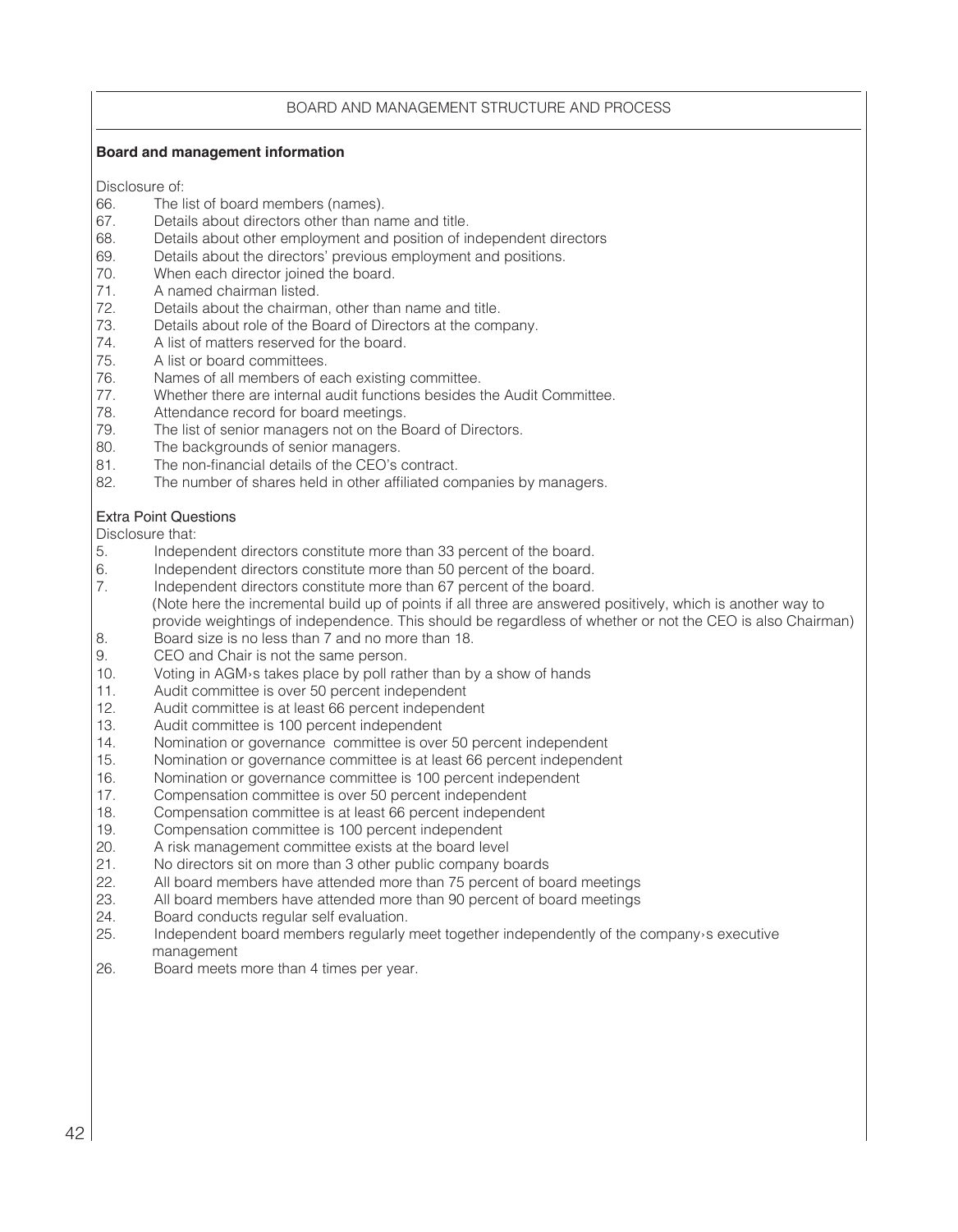# **Board and management remuneration**

Disclosure of:<br>83. The o

- 83. The decision-making process for directors' pay.<br>84. The specifics of directors' pay, including the salar
- 84. The specifics of directors' pay, including the salary levels.<br>85. The form of directors' salaries, such as whether they are in
- 85. The form of directors' salaries, such as whether they are in cash or shares.<br>86. The decision-making process for determining managerial (not board) pay.
- The decision-making process for determining managerial (not board) pay.
- 87. The specifics of senior management (not board) pay, such as salary levels and bonuses.<br>88. Performance related indicators quiding senior management compensation
- Performance related indicators guiding senior management compensation.

# Extra Point Question

Disclosure that:<br>27. Board

Board has a formal training program for directors or provides external training

# BUSINESS ETHICS AND CORPORATE RESPONSIBILITY

# **Corporate Governance**

Disclosure of:<br>89. Polic

- Policy and procedures on whistle blowing
- 90. Policy and procedures on insider trading<br>91. Contribution to political parties
- Contribution to political parties

# **Corruption**

Disclosure of:

92. Disclosure on policy and procedures on bribery and corruption

# **Leadership**

Disclosure of:

- 93. Stated commitment to recognize corporate responsibility standards<br>94. CEO statement regarding corporate governance
- 94. CEO statement regarding corporate governance<br>95. CEO statement regarding corporate responsibility
- 95. CEO statement regarding corporate responsibility/CSR<br>96. Signatory to recognized global CSR conventions (e.g. G
- 96. Signatory to recognized global CSR conventions (e.g. Global Compact, Global Sullivan)

# **Business Ethics**

Disclosure of:<br>97. Publi

- 97. Publication of CSR report<br>98. CSR report audited or ind
- 98. CSR report audited or independently assured<br>99. Report under GRI framework
- 99. Report under GRI framework<br>100. Social and environmental per
- Social and environmental performance in operational MD&A or operational analysis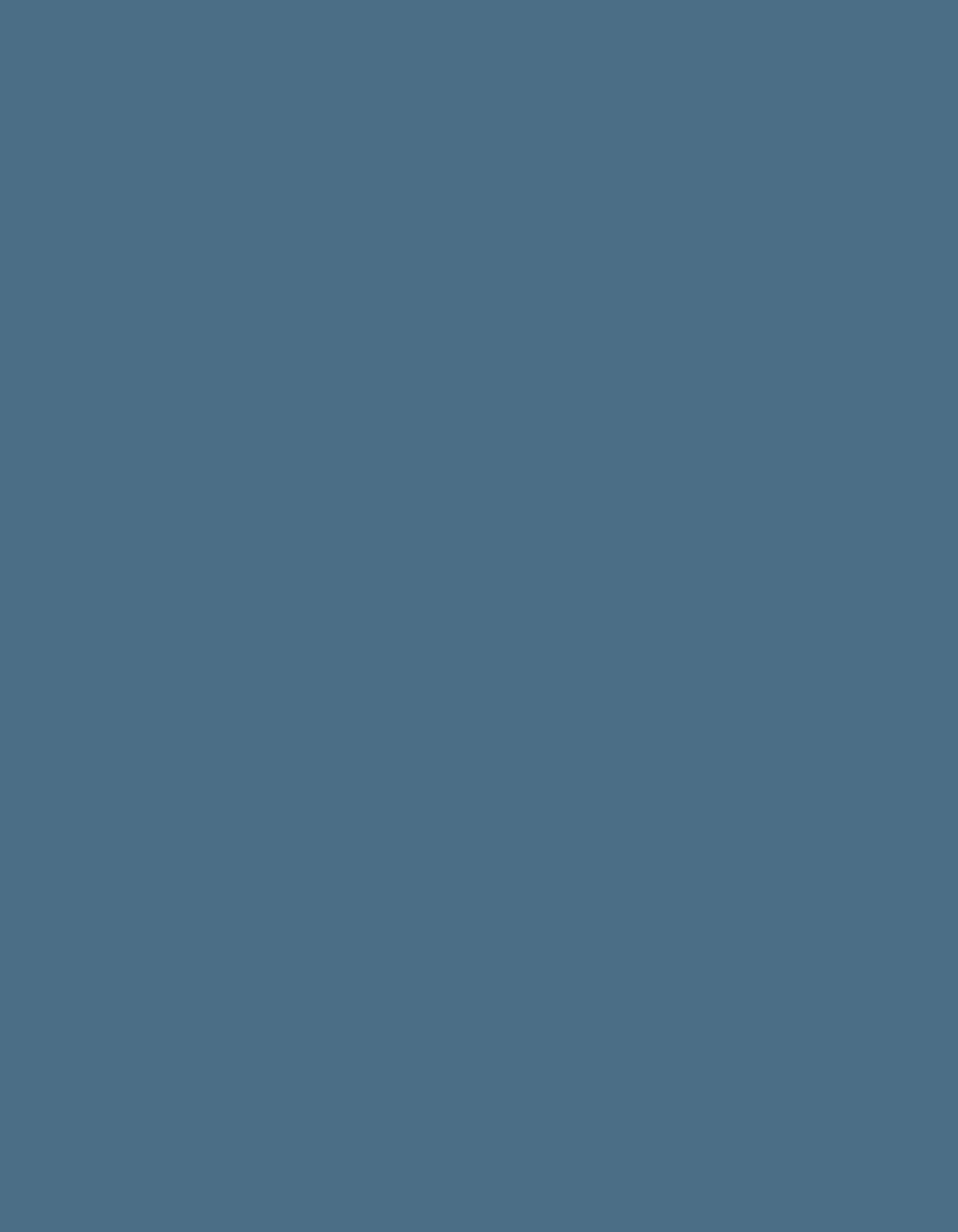APPENDIX 2: Environmental & Social Criteria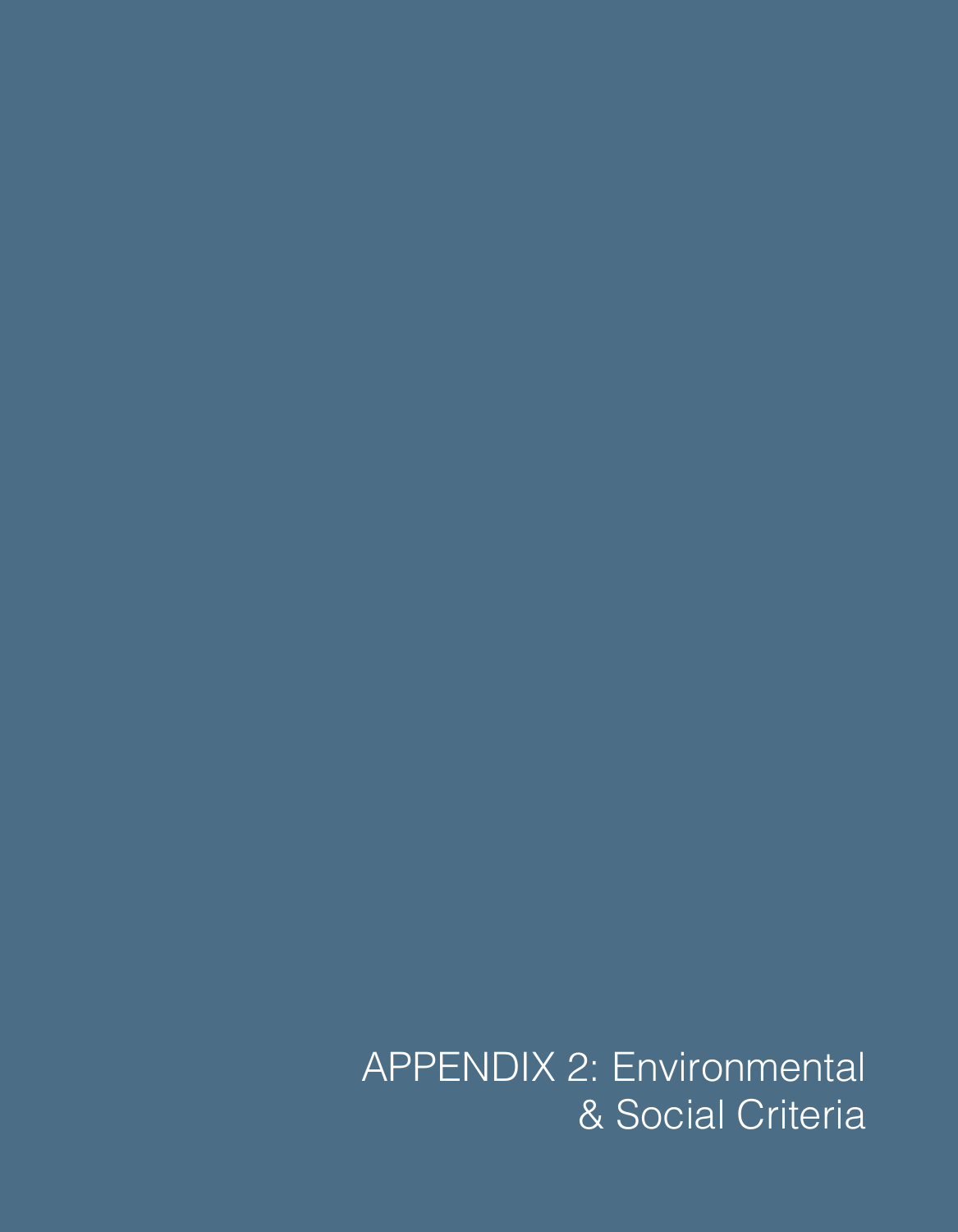ENVIRONMENT

# **Environmental Pollution**

Disclosure of:<br>1. Emis

- 1. Emissions of greenhouse gases<br>2. Emissions of ozone-depleting su
- 2. Emissions of ozone-depleting substances<br>3. NOx. SOx and other emissions
- 3. NOx, SOx and other emissions<br>4. Physical or regulatory risks assoc
- 4. Physical or regulatory risks associated with climate change<br>5. Policy on management of emissions or regulatory risks associated
- 5. Policy on management of emissions or regulatory risks associated with climate change

## Extra Point Question

Disclosure of:

- 1. Defined targets relating to emission<br>2. A committed carbon credit program
- 2. A committed carbon credit programme

# **Natural Resources Use**

Disclosure of:<br>6. Energ

- 6. Energy consumption broken down by primary energy source<br>7. Use of renewable resources of energy
- 7. Use of renewable resources of energy<br>8. Total energy saved due to conservation
- 8. Total energy saved due to conservation and efficiency improvements<br>9. Initiatives to reduce energy consumption or energy audit
- Initiatives to reduce energy consumption or energy audit
- 10. Defined targets relating to energy conservation<br>11. Type of raw materials used
- 11. Type of raw materials used<br>12. Percentage of materials use
- 12. Percentage of materials used that are recycled<br>13. Initiatives to improve efficiency of material usage
- Initiatives to improve efficiency of material usage
- 14. Policies/Initiatives for management of water use<br>15. Total water used
- 15. Total water used<br>16. Total water used
- 16. Total water used by source<br>17. Policy/initiatives taken for m
- Policy/initiatives taken for management of hazardous waste
- 18. Policy for management of (waste) water discharged

# Extra Point Question

Disclosure of:

3. Production of energy efficient products (e.g. solar panels)

# **Management Policy and Performance Indicators**

Disclosure of:

- 19. Information relating to product life cycle
- 20. Incidents of, and fines or non-monetary sanctions for, non-compliance with applicable environmental
- regulations<br>21. Er 21. Environmental impact of type of transportation used for logistical purposes 22. Explicit environmental policy
- 22. Explicit environmental policy<br>23. Efforts to preserve biodiversit
- Efforts to preserve biodiversity (e.g. plantation of tree)
- 24. Management system/certification regarding environmental practices (that is status on ISO 14001 certification)<br>25. Policy on disaster management
- Policy on disaster management

# Extra Point Question

Disclosure of:

4. EMS in all location/ facilities and 100 percent ISO 14001 certification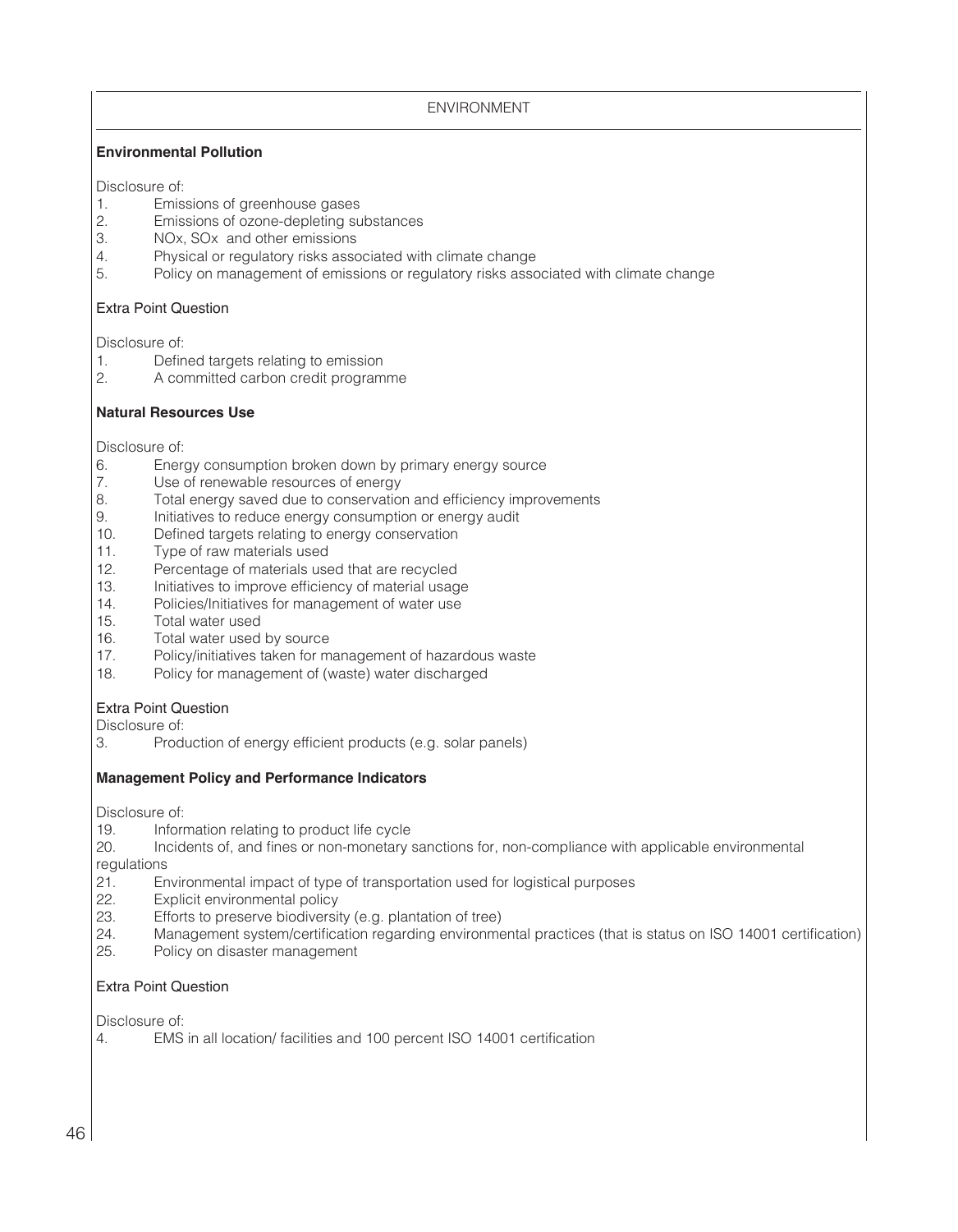# ENVIRONMENT

# **Employee Relations/Job Creation**

Disclosure of:<br>26. Prog

- 26. Programs for career development<br>27. Initiatives to involve employees in
- 27. Initiatives to involve employees in decision making (including intra-management level communication etc.)<br>28. Information on policy/rules relating to non-financial benefits to employees (including housing etc.)
- 28. Information on policy/rules relating to non-financial benefits to employees (including housing etc.)<br>29. Information on policy/rules relating to healthcare
- Information on policy/rules relating to healthcare
- 30. Policy/Rules relating to employee separation and lay off<br>31. Policy/Rules for profit sharing (stock options etc.) with lo
- 31. Policy/Rules for profit sharing (stock options etc.) with lower management/employee

# **Labor Rights**

Disclosure of:

- 32. Management system/certification regarding employment and labour practices (that is the status on SA 8000 certification)<br>33. Policy on co
- Policy on code of conduct for protecting human rights
- 34. Initiatives to enforce the above policy
- 35. Number of strikes/ lockouts and the number of employees involved

# Extra Point Question

Disclosure of:<br>5. SA 8

- SA 8000 certification at all locations/facilities
- 6. Reference to ILO core convention in code of conduct 7. Code of conduct applies to supply chain as well
- Code of conduct applies to supply chain as well

# **Employee Health & Safety (H&S)**

Disclosure of:

- 36. Explicit health and safety policy<br>37. Incidents of work related injury
- 37. Incidents of work related injury/ accidents<br>38. Initiatives on employee health and safety
- 38. Initiatives on employee health and safety<br>39. Dissemination of health based knowledge
- 39. Dissemination of health based knowledge and training including awareness about HIV/AIDS
- 40. Management system/certification regarding health and safety practices (that is status on OHSAS 18000 certification)

# Extra Point Question

Disclosure of:

8. OHSAS 18000 certification at all locations/facilities

# **Equal Opportunity**

Disclosure of:

- 41. Explicit statement about equal opportunity employer (gender, caste, religion etc.)<br>42. The gender breakdown of total workforce
- 42. The gender breakdown of total workforce<br>43. Number of employees by ethnicity or cast
- 43. Number of employees by ethnicity or caste (whatever applicable)<br>44 Initiatives for promoting employment of women and/or disabled pe
- 44. Initiatives for promoting employment of women and/or disabled people.<br>45. Policy on discrimination in employment/treatment of employees affected
- Policy on discrimination in employment/treatment of employees affected with HIV aids
- 46. Policy/Rules to address incidence of sexual harassment and recourse

# Extra Point Question

Disclosure of:

9. The Board of Directors has an independent women director

# **Union Relations**

Disclosure of:

47. Number or percentage of employees that are unionized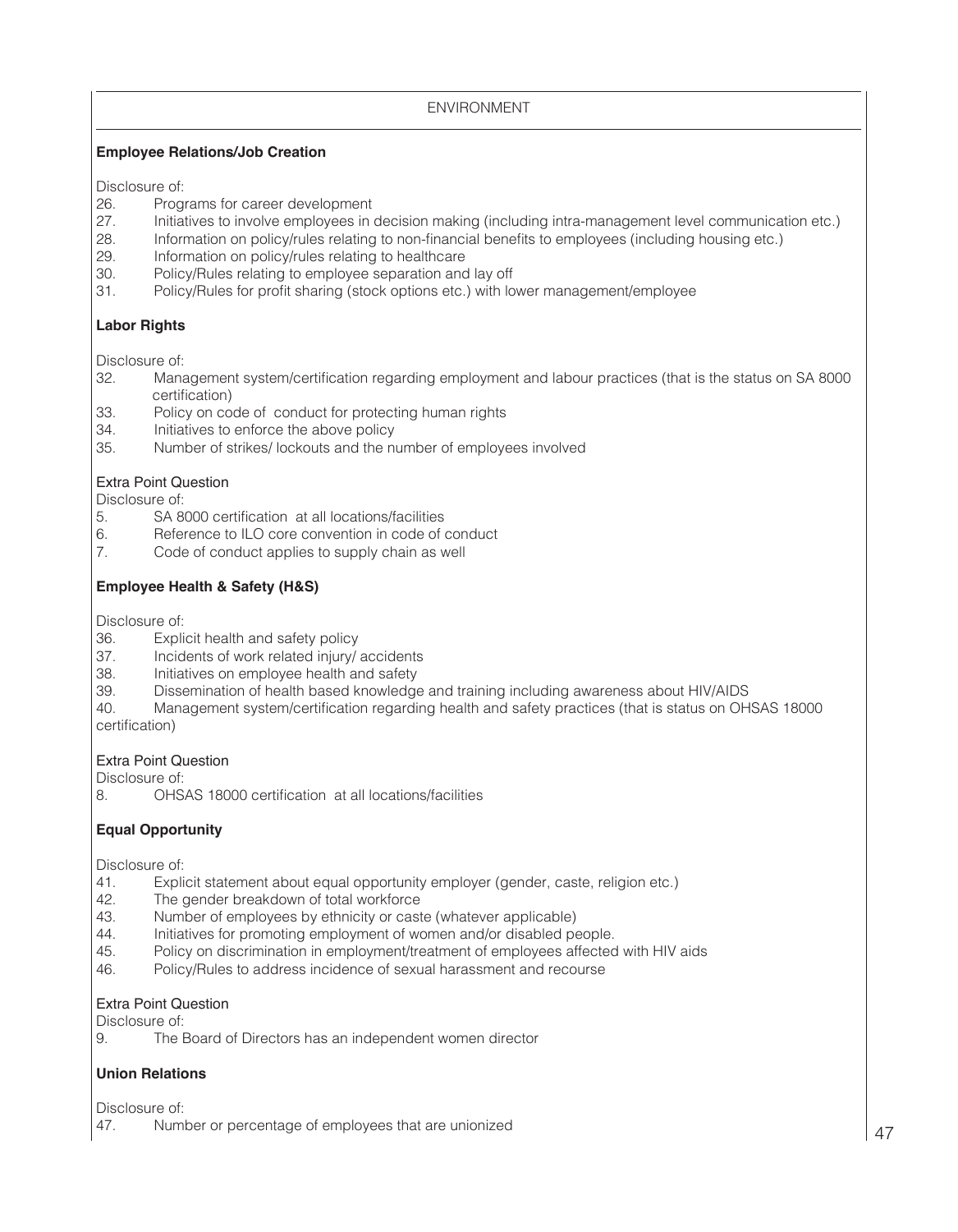**COMMUNITY** 

# **Human Rights**

# **Disclosure of:**<br>48. **Policy**

Policy or code of conduct on addressing human rights (e.g. child labour, forced labour, bonded labour etc.)

# **Community Investment**

Disclosure of:<br>49. Expli

- 49. Explicit policy/statement regarding community investment<br>50. Initiatives on community awareness or education
- 50. Initiatives on community awareness or education<br>51 Company participation in public-private initiatives
- 51. Company participation in public-private initiatives for community development<br>52. Description/Amount of total contributions/donations to charitable initiatives (here
- 52. Description/Amount of total contributions/donations to charitable initiatives (health, education etc)

# CUSTOMERS/PRODUCT

# **Product Safety**

Disclosure of:<br>53. Polic Policy/procedures on recall of product

# **Anti-trust**

Disclosure of:

54. Policies covering fair practices and monopolistic practices

# **Customer Outreach and Product Quality**

Disclosure of:<br>55. Annu

- 55. Annual expenditure incurred on customer awareness initiatives
- 56. Number of customer satisfaction surveys conducted in a year<br>57. Mechanism for redressing grievances and feedback from cus
- Mechanism for redressing grievances and feedback from customer
- 58. Policy/procedures for protection of customer confidentiality/privacy<br>59. Procedures and programs for adherence to laws, standards, and volume
- Procedures and programs for adherence to laws, standards, and voluntary codes related to marketing communications including advertising, promotion and sponsorship
- 60. Policy/procedures on customer education regarding product/service provided
- Management system/certification regarding product quality (status on ISO 9000/Six sigma)